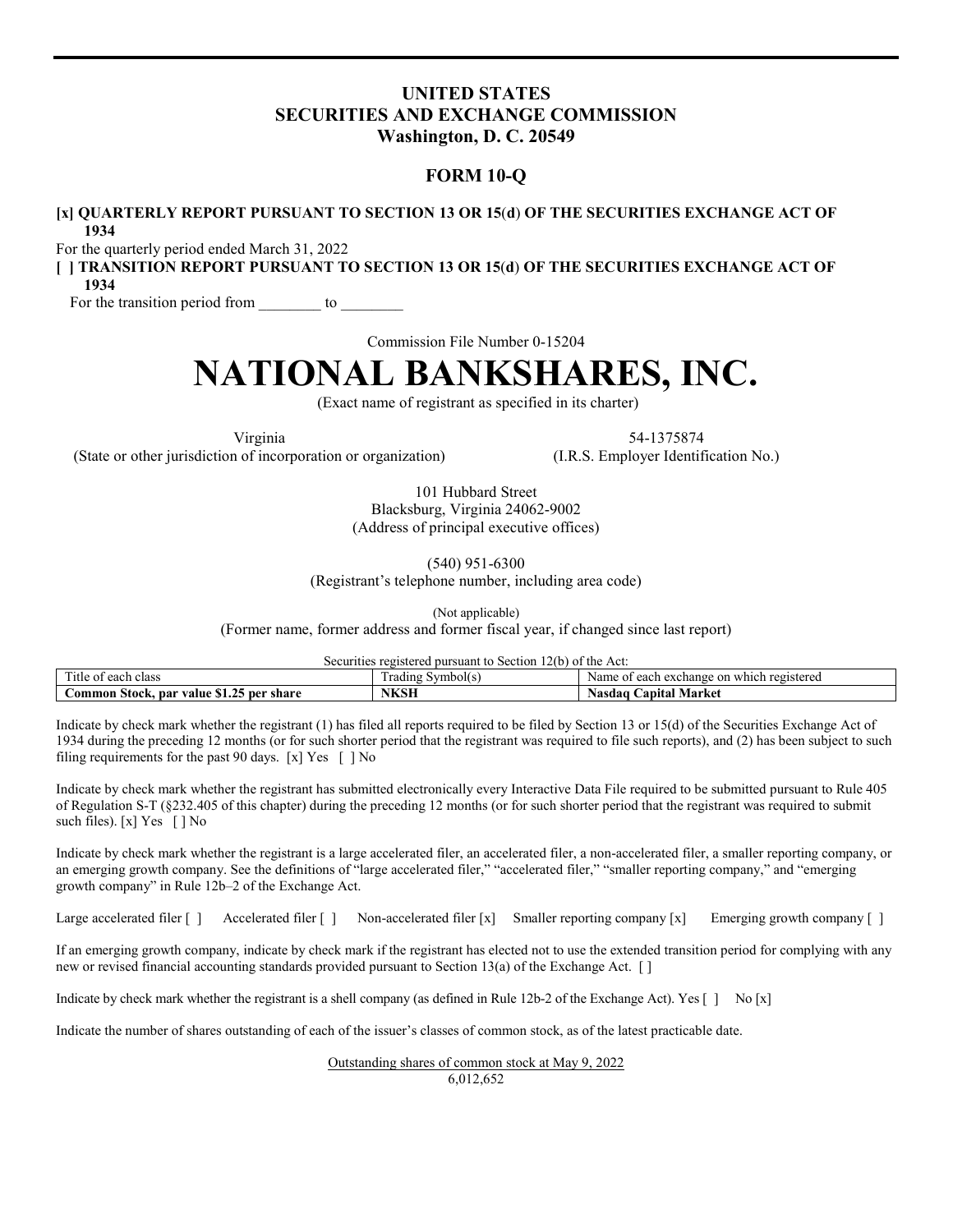## **NATIONAL BANKSHARES, INC.**  Form 10-Q

Index

| <b>Part I - Financial Information</b> |                                                                                                                              | Page      |
|---------------------------------------|------------------------------------------------------------------------------------------------------------------------------|-----------|
| Item 1                                | <b>Financial Statements</b>                                                                                                  | 3         |
|                                       | Consolidated Balance Sheets, March 31, 2022 (Unaudited) and December 31, 2021                                                | 3         |
|                                       | Consolidated Statements of Income for the Three Months Ended March 31, 2022 and 2021<br>(Unaudited)                          | 4         |
|                                       | Consolidated Statements of Comprehensive Loss for the Three Months Ended<br>March 31, 2022 and 2021 (Unaudited)              | 5         |
|                                       | Consolidated Statements of Changes in Stockholders' Equity for the Three Months Ended<br>March 31, 2022 and 2021 (Unaudited) | 6         |
|                                       | Consolidated Statements of Cash Flows for the Three Months Ended March 31, 2022 and<br>2021 (Unaudited)                      | $7 - 8$   |
|                                       | Notes to Consolidated Financial Statements (Unaudited)                                                                       | $9 - 27$  |
| Item 2                                | <u>Management's Discussion and Analysis of Financial Condition and Results of Operations</u>                                 | 28        |
| Item 3                                | Quantitative and Qualitative Disclosures About Market Risk                                                                   | 43        |
| Item 4                                | <b>Controls and Procedures</b>                                                                                               | 44        |
| <u>Part II - Other Information</u>    |                                                                                                                              |           |
| Item 1                                | <b>Legal Proceedings</b>                                                                                                     | 44        |
| Item 1A                               | <b>Risk Factors</b>                                                                                                          | 44        |
| Item 2                                | Unregistered Sales of Equity Securities and Use of Proceeds                                                                  | 44        |
| Item 3                                | <b>Defaults Upon Senior Securities</b>                                                                                       | 44        |
| Item 4                                | <b>Mine Safety Disclosures</b>                                                                                               | 44        |
| Item 5                                | Other Information                                                                                                            | 45        |
| Item 6                                | <b>Exhibits</b>                                                                                                              | 45        |
| <b>Signatures</b>                     |                                                                                                                              | 46        |
| <b>Certifications</b>                 |                                                                                                                              | $47 - 50$ |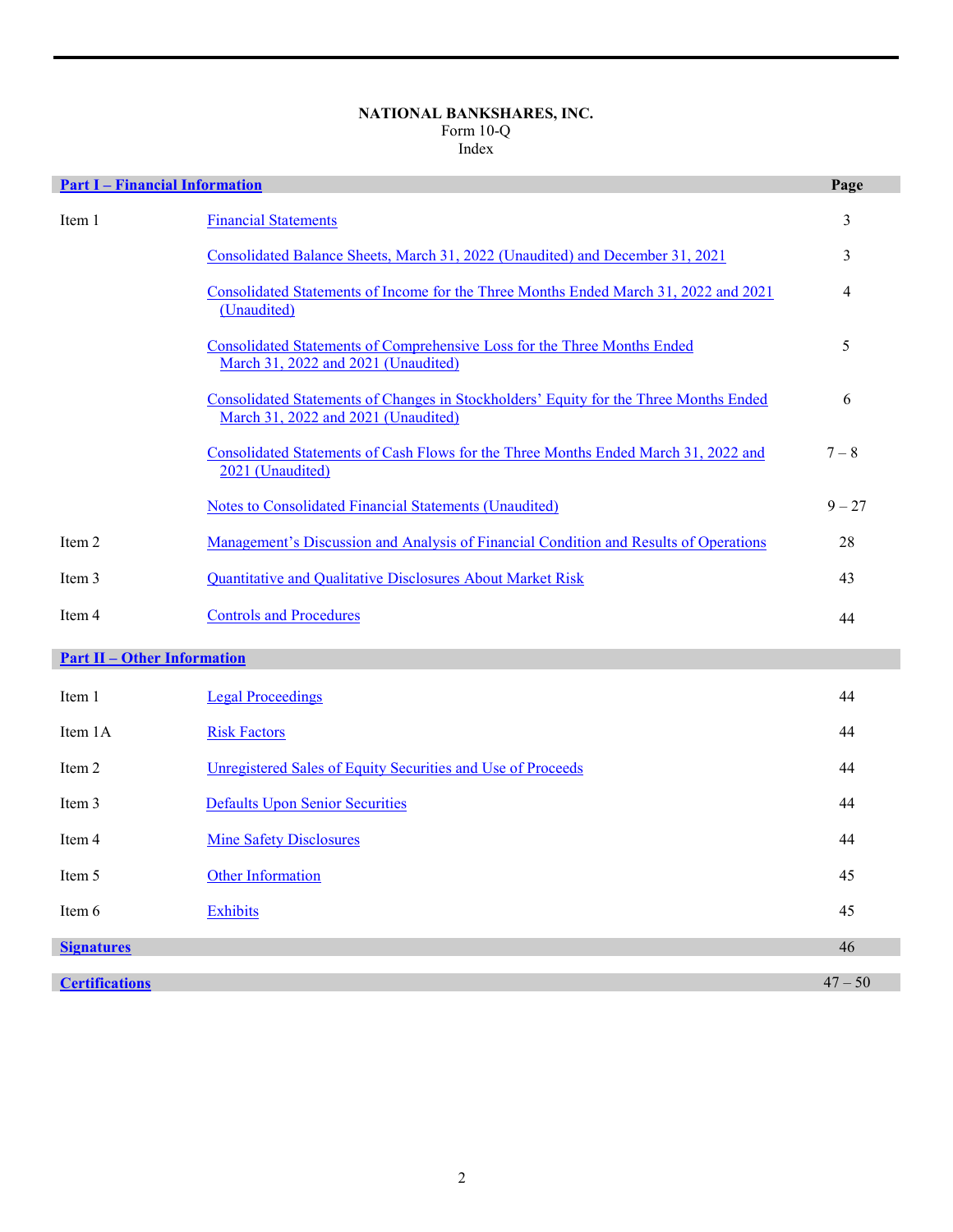## <span id="page-2-1"></span><span id="page-2-0"></span>**Item 1. Financial Statements**

# **Part I**<br>Financial Information National Bankshares, Inc. Consolidated Balance Sheets

|                                                                         |              | (Unaudited) |              |           |  |  |  |
|-------------------------------------------------------------------------|--------------|-------------|--------------|-----------|--|--|--|
|                                                                         |              | March 31,   | December 31, |           |  |  |  |
| (in thousands, except share and per share data)                         |              | 2022        |              | 2021      |  |  |  |
| <b>Assets</b>                                                           |              |             |              |           |  |  |  |
| Cash and due from banks                                                 | \$           | 12,247      | \$           | 8,768     |  |  |  |
| Interest-bearing deposits                                               |              | 108,028     |              | 130,021   |  |  |  |
| Securities available for sale, at fair value                            |              | 699,354     |              | 686,080   |  |  |  |
| Restricted stock, at cost                                               |              | 941         |              | 845       |  |  |  |
| Mortgage loans held for sale                                            |              |             |              | 615       |  |  |  |
| Loans:                                                                  |              |             |              |           |  |  |  |
| Loans, net of unearned income and deferred fees and costs               |              | 819,328     |              | 803,248   |  |  |  |
| Less allowance for loan losses                                          |              | (7,788)     |              | (7,674)   |  |  |  |
| Loans, net                                                              |              | 811,540     |              | 795,574   |  |  |  |
| Premises and equipment, net                                             |              | 9,764       |              | 9,722     |  |  |  |
| Accrued interest receivable                                             |              | 5,433       |              | 5,104     |  |  |  |
| Other real estate owned, net                                            |              | 957         |              | 957       |  |  |  |
| Goodwill                                                                |              | 5,848       |              | 5,848     |  |  |  |
| Bank-owned life insurance ("BOLI")                                      |              | 42,592      |              | 42,354    |  |  |  |
| Other assets                                                            |              | 24,800      |              | 16,287    |  |  |  |
| <b>Total assets</b>                                                     | $\mathbb{S}$ | 1,721,504   | \$           | 1,702,175 |  |  |  |
|                                                                         |              |             |              |           |  |  |  |
| <b>Liabilities and Stockholders' Equity</b>                             |              |             |              |           |  |  |  |
| Noninterest-bearing demand deposits                                     | \$           | 338,031     | \$           | 317,430   |  |  |  |
| Interest-bearing demand deposits                                        |              | 908,790     |              | 890,124   |  |  |  |
| Savings deposits                                                        |              | 220,083     |              | 208,065   |  |  |  |
| Time deposits                                                           |              | 76,849      |              | 78,968    |  |  |  |
| Total deposits                                                          |              | 1,543,753   |              | 1,494,587 |  |  |  |
| Accrued interest payable                                                |              | 51          |              | 48        |  |  |  |
| Other liabilities                                                       |              | 16,411      |              | 15,789    |  |  |  |
| <b>Total liabilities</b>                                                |              | 1,560,215   |              | 1,510,424 |  |  |  |
| Commitments and contingencies                                           |              |             |              |           |  |  |  |
|                                                                         |              |             |              |           |  |  |  |
| <b>Stockholders' Equity</b>                                             |              |             |              |           |  |  |  |
| Preferred stock, no par value, 5,000,000 shares authorized; none issued |              |             |              |           |  |  |  |
| and outstanding                                                         |              |             |              |           |  |  |  |
| Common stock of \$1.25 par value. Authorized 10,000,000 shares; issued  |              |             |              |           |  |  |  |
| and outstanding 6,022,752 shares at March 31, 2022 and 6,063,937        |              |             |              |           |  |  |  |
| shares at December 31, 2021                                             |              | 7,528       |              | 7,580     |  |  |  |
| Retained earnings                                                       |              | 191,645     |              | 188,229   |  |  |  |
| Accumulated other comprehensive loss, net                               |              | (37, 884)   |              | (4,058)   |  |  |  |
| Total stockholders' equity                                              |              | 161,289     |              | 191,751   |  |  |  |
| Total liabilities and stockholders' equity                              | $\mathbb S$  | 1,721,504   | \$           | 1,702,175 |  |  |  |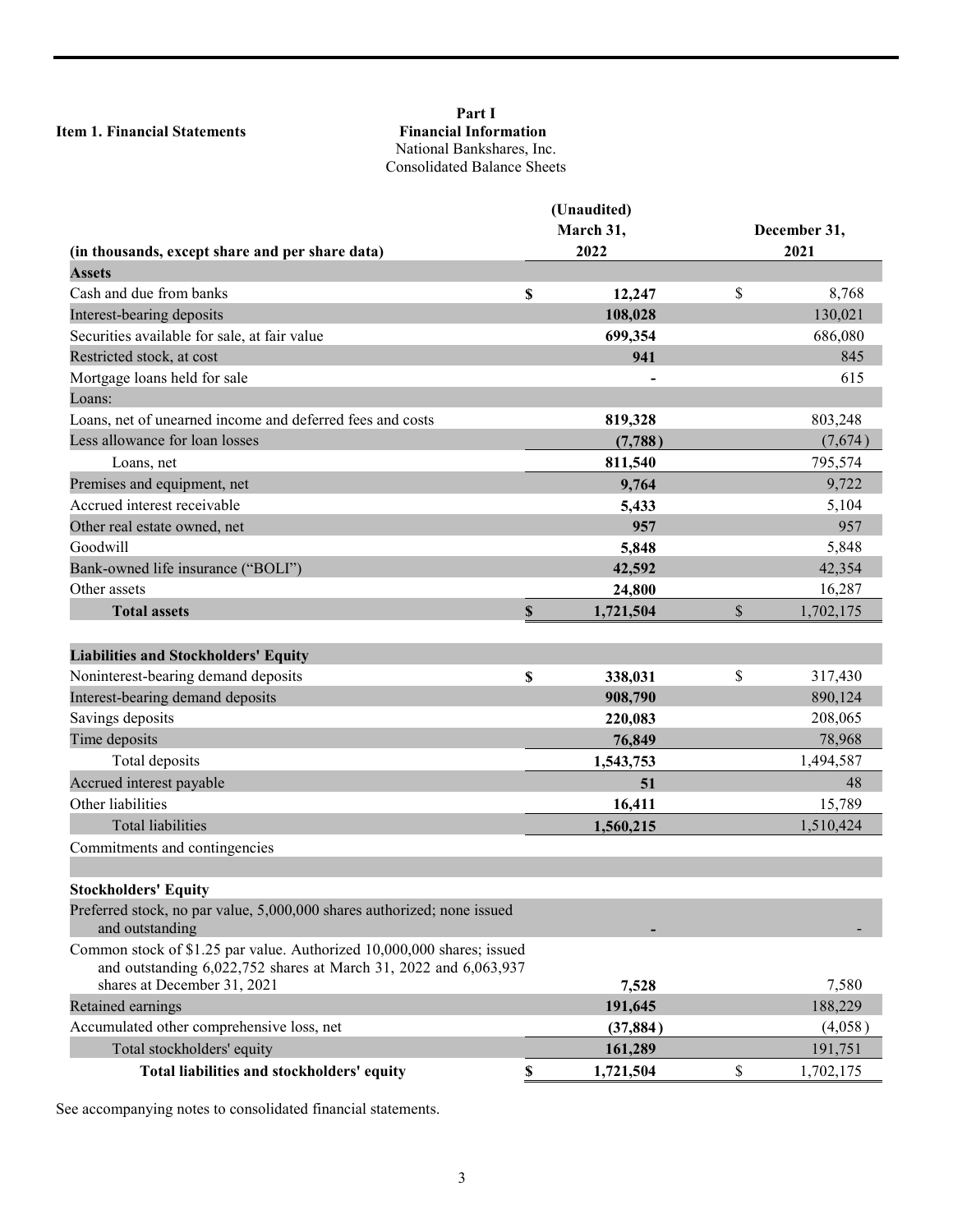## National Bankshares, Inc. Consolidated Statements of Income Three Months Ended March 31, 2022 and 2021 (Unaudited)

<span id="page-3-1"></span><span id="page-3-0"></span>

|                                                                         |                    | March 31, | March 31, |           |  |  |
|-------------------------------------------------------------------------|--------------------|-----------|-----------|-----------|--|--|
| (in thousands, except share and per share data)                         |                    | 2022      |           | 2021      |  |  |
| <b>Interest Income</b>                                                  |                    |           |           |           |  |  |
| Interest and fees on loans                                              | \$                 | 8,100     | \$        | 8,550     |  |  |
| Interest on interest-bearing deposits                                   |                    | 49        |           | 28        |  |  |
| Interest on securities - taxable                                        |                    | 2,473     |           | 1,783     |  |  |
| Interest on securities - nontaxable                                     |                    | 428       |           | 521       |  |  |
| Total interest income                                                   |                    | 11,050    |           | 10,882    |  |  |
| <b>Interest Expense</b>                                                 |                    |           |           |           |  |  |
| Interest on deposits                                                    |                    | 655       |           | 855       |  |  |
| Net interest income                                                     |                    | 10,395    |           | 10,027    |  |  |
| Provision for loan losses                                               |                    | 134       |           | 50        |  |  |
| Net interest income after provision for loan losses                     |                    | 10,261    |           | 9,977     |  |  |
| <b>Noninterest Income</b>                                               |                    |           |           |           |  |  |
| Service charges on deposit accounts                                     |                    | 562       |           | 469       |  |  |
| Other service charges and fees                                          |                    | 55        |           | 41        |  |  |
| Credit and debit card fees, net                                         |                    | 440       |           | 434       |  |  |
| Trust income                                                            |                    | 443       |           | 415       |  |  |
| <b>BOLI</b> income                                                      |                    | 238       |           | 206       |  |  |
| Gain on sale of mortgage loans                                          |                    | 61        |           | 137       |  |  |
| Other income                                                            |                    | 492       |           | 627       |  |  |
| Realized securities gain, net                                           |                    |           |           | 5         |  |  |
| Total noninterest income                                                |                    | 2,291     |           | 2,334     |  |  |
| <b>Noninterest Expense</b>                                              |                    |           |           |           |  |  |
| Salaries and employee benefits                                          |                    | 3,978     |           | 3,906     |  |  |
| Occupancy, furniture and fixtures                                       |                    | 492       |           | 488       |  |  |
| Data processing and ATM                                                 |                    | 787       |           | 778       |  |  |
| FDIC assessment                                                         |                    | 111       |           | 83        |  |  |
| Net costs of other real estate owned                                    |                    | 10        |           | 37        |  |  |
| Franchise taxes                                                         |                    | 362       |           | 335       |  |  |
| Other operating expenses                                                |                    | 873       |           | 909       |  |  |
| Total noninterest expense                                               |                    | 6,613     |           | 6,536     |  |  |
| Income before income taxes                                              |                    | 5,939     |           | 5,775     |  |  |
| Income tax expense                                                      |                    | 1,053     |           | 1,009     |  |  |
| <b>Net Income</b>                                                       | $\pmb{\mathbb{S}}$ | 4,886     | \$        | 4,766     |  |  |
| Basic and fully diluted net income per common share                     | \$                 | 0.81      | \$        | 0.74      |  |  |
| Weighted average number of common shares outstanding, basic and diluted |                    | 6,047,230 |           | 6,407,685 |  |  |
| Dividends declared per common share                                     |                    |           |           |           |  |  |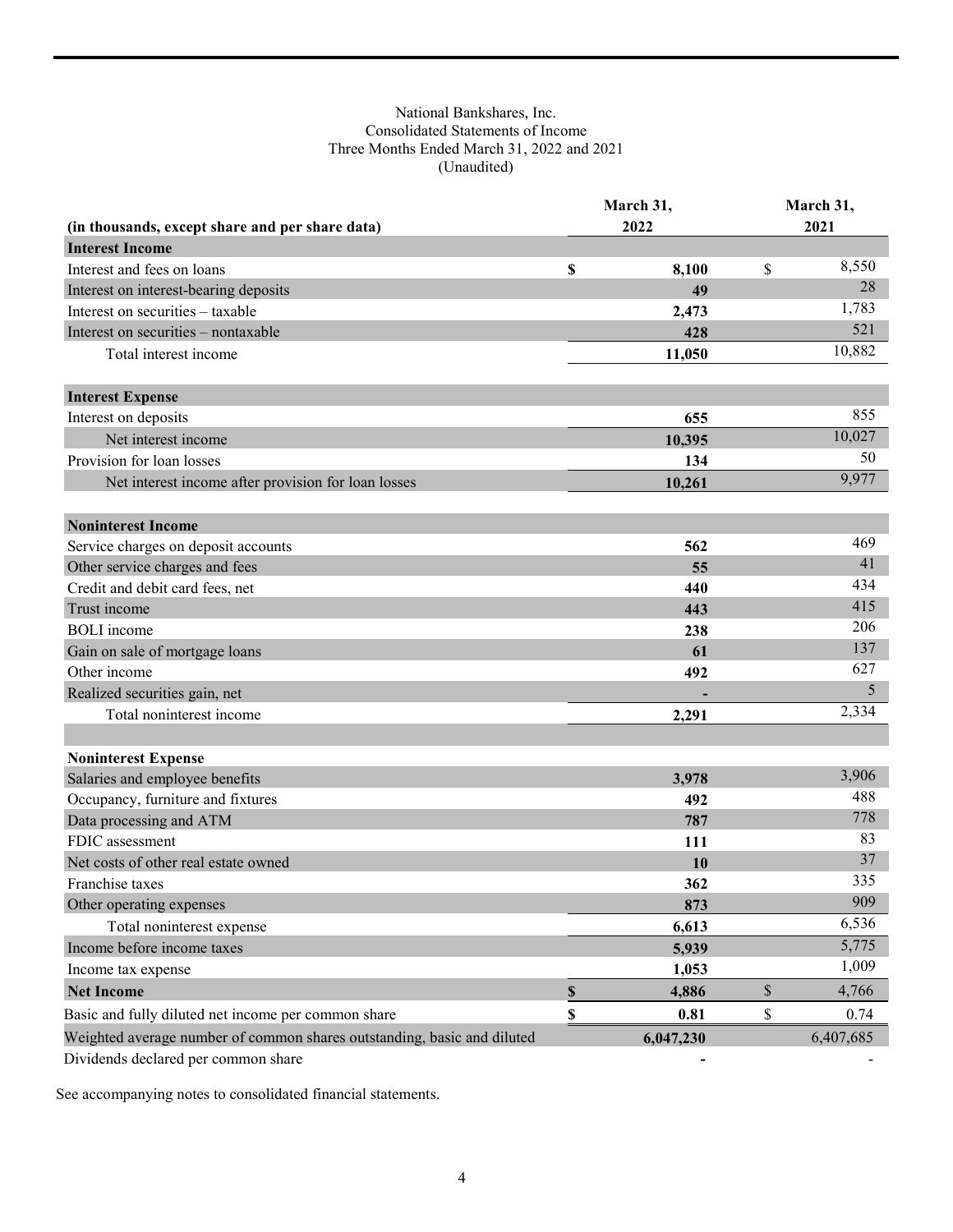## National Bankshares, Inc. Consolidated Statements of Comprehensive Loss Three Months Ended March 31, 2022 and 2021 (Unaudited)

| (in thousands)                                                                                                                                                       | March 31,<br>2022 | March 31,<br>2021 |
|----------------------------------------------------------------------------------------------------------------------------------------------------------------------|-------------------|-------------------|
| Net Income                                                                                                                                                           | 4,886             | 4,766             |
| <b>Other Comprehensive Loss, Net of Tax</b>                                                                                                                          |                   |                   |
| Unrealized holding loss on available for sale securities net of tax of<br>$(\$8,992)$ and $(\$3,271)$ for the periods ended March 31, 2022 and<br>2021, respectively | (33,826)          | (12,309)          |
| Reclassification adjustment for gain included in net income, net of tax of<br>$(\$1)$ for the period ended March 31, 2021                                            |                   | (4)               |
| Other comprehensive loss, net of tax                                                                                                                                 | (33,826)          | (12,313)          |
| <b>Total Comprehensive Loss</b>                                                                                                                                      | (28,940)          | (7, 547)          |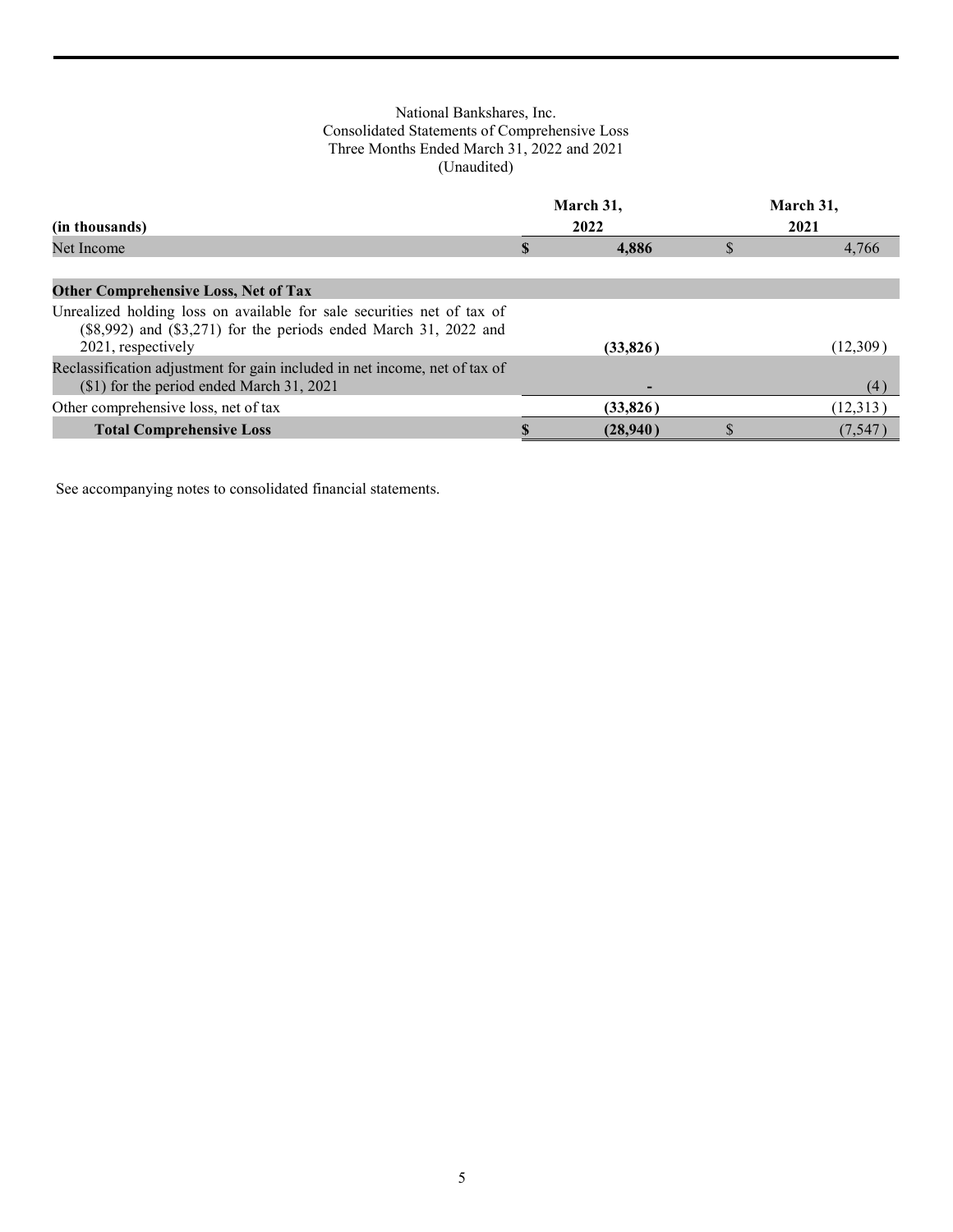## National Bankshares, Inc. Consolidated Statements of Changes in Stockholders' Equity Three Months Ended March 31, 2022 and 2021 (Unaudited)

<span id="page-5-0"></span>

|                                                   |                          |    |                             |               | Accumulated<br><b>Other</b>    |              |              |
|---------------------------------------------------|--------------------------|----|-----------------------------|---------------|--------------------------------|--------------|--------------|
| (in thousands, except share data)                 | Common<br><b>Stock</b>   |    | <b>Retained</b><br>Earnings |               | Comprehensive<br>Income (Loss) |              | <b>Total</b> |
| Balances at December 31, 2020                     | 8,040                    | \$ | 189,547                     | S             | 3,020                          | <sup>S</sup> | 200,607      |
| Net income                                        |                          |    | 4,766                       |               |                                |              | 4,766        |
| Common stock repurchased, 111,832 shares          | (140)                    |    | (3,851)                     |               |                                |              | (3,991)      |
| Other comprehensive loss, net of tax of (\$3,272) |                          |    |                             |               | (12,313)                       |              | (12,313)     |
| Balances at March 31, 2021                        | \$<br>7,900              |    | 190,462                     |               | (9,293)                        |              | 189,069      |
| Balances at December 31, 2021                     | 7,580                    | \$ | 188,229                     | <sup>\$</sup> | (4,058)                        | \$           | 191,751      |
| Net income                                        |                          |    | 4,886                       |               |                                |              | 4,886        |
| Common stock repurchased, 41,185 shares           | (52)                     |    | (1,470)                     |               |                                |              | (1,522)      |
| Other comprehensive loss, net of tax of (\$8,992) | $\overline{\phantom{0}}$ |    |                             |               | (33,826)                       |              | (33,826)     |
| <b>Balances at March 31, 2022</b>                 | 7,528                    | S  | 191,645                     |               | (37, 884)                      | S            | 161,289      |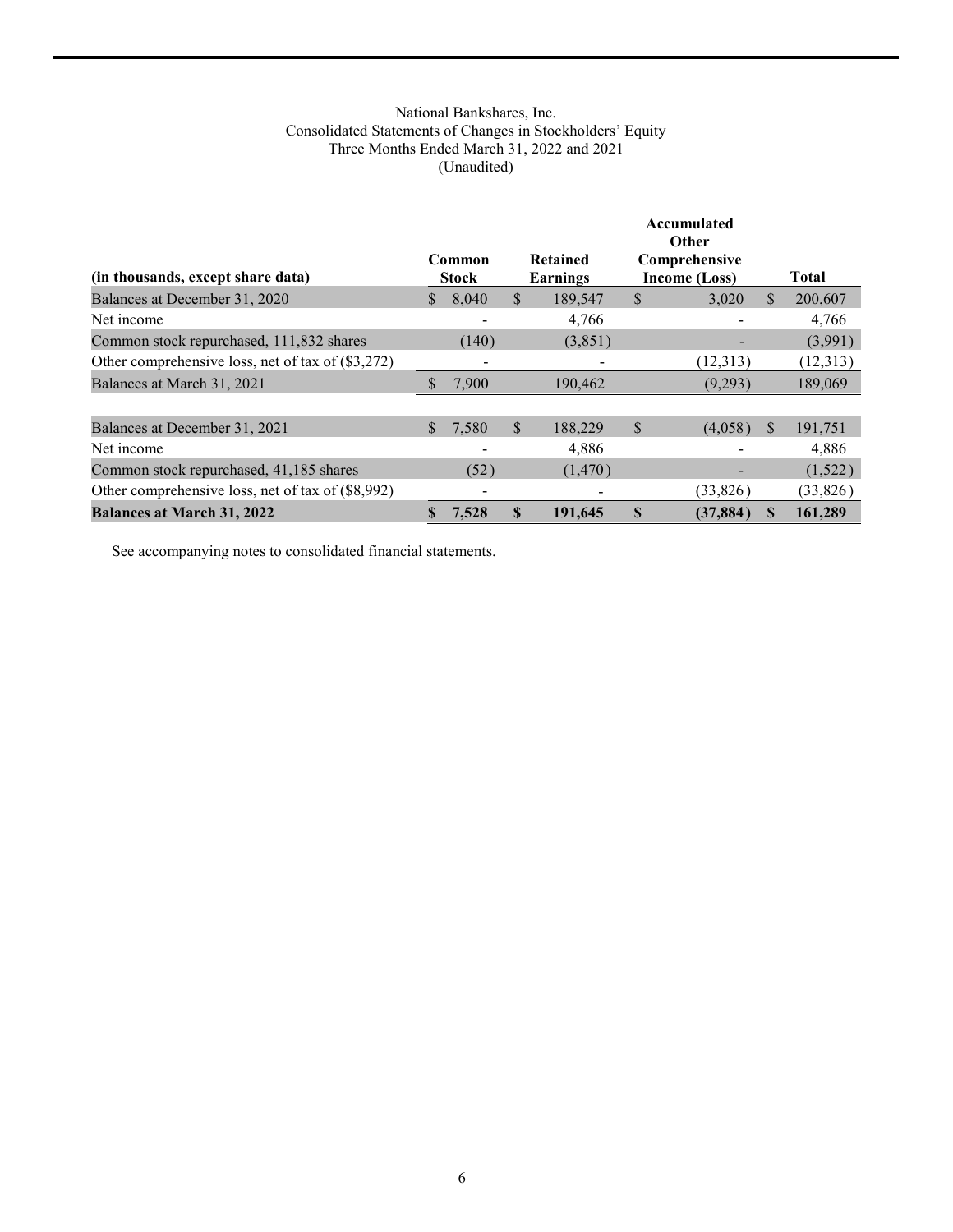## National Bankshares, Inc. Consolidated Statements of Cash Flows Three Months Ended March 31, 2022 and 2021 (Unaudited)

<span id="page-6-0"></span>

|                                                                                                | March 31,    | March 31, |             |  |  |
|------------------------------------------------------------------------------------------------|--------------|-----------|-------------|--|--|
| (in thousands)                                                                                 | 2022         | 2021      |             |  |  |
| <b>Cash Flows from Operating Activities</b>                                                    |              |           |             |  |  |
| Net income                                                                                     | \$<br>4,886  | \$        | 4,766       |  |  |
| Adjustments to reconcile net income to net cash provided by operating activities:              |              |           |             |  |  |
| Provision for loan losses                                                                      | 134          |           | 50          |  |  |
| Depreciation of bank premises and equipment                                                    | 154          |           | 164         |  |  |
| Amortization of premiums and accretion of discounts, net                                       | 359          |           | 416         |  |  |
| Gain on sales and calls of securities available for sale, net                                  |              |           | (5)         |  |  |
| Loss and write-down on other real estate owned, net                                            |              |           | 26          |  |  |
| Income on investment in BOLI                                                                   | (238)        |           | (206)       |  |  |
| Origination of mortgage loans held for sale                                                    | (2, 333)     |           | (6,266)     |  |  |
| Proceeds from sale of mortgage loans held for sale                                             | 3,009        |           | 6,845       |  |  |
| Gain on sale of mortgage loans held for sale                                                   | (61)         |           | (137)       |  |  |
| Net change in:                                                                                 |              |           |             |  |  |
| Accrued interest receivable                                                                    | (329)        |           | (339)       |  |  |
| Other assets                                                                                   | 479          |           | 1,340       |  |  |
| Accrued interest payable                                                                       | 3            |           | (7)         |  |  |
| Other liabilities                                                                              | 622          |           | 106         |  |  |
| Net cash provided by operating activities                                                      | 6,685        |           | 6,753       |  |  |
|                                                                                                |              |           |             |  |  |
| <b>Cash Flows from Investing Activities</b>                                                    |              |           |             |  |  |
| Net change in interest-bearing deposits                                                        | 21,993       |           | (14, 417)   |  |  |
| Proceeds from calls, principal payments, sales and maturities of securities available for sale | 13,890       |           | 15,331      |  |  |
| Purchase of securities available for sale                                                      | (70, 341)    |           | (55, 944)   |  |  |
| Net change in restricted stock                                                                 | (96)         |           | 434         |  |  |
| Purchase of loan participations                                                                | (4,687)      |           | (951)       |  |  |
| Collection of loan participations                                                              | 92           |           | 93          |  |  |
| Loan originations and principal collections, net                                               | (11, 545)    |           | (9,761)     |  |  |
| Proceeds from sale of other real estate owned                                                  |              |           | 570         |  |  |
| Recoveries on loans charged off                                                                | 40           |           | 52          |  |  |
| Proceeds from sale and purchases of premises and equipment, net                                | (196)        |           | (84)        |  |  |
| Net cash used in investing activities                                                          | (50, 850)    |           | (64, 677)   |  |  |
|                                                                                                |              |           |             |  |  |
| <b>Cash Flows from Financing Activities</b>                                                    |              |           |             |  |  |
| Net change in time deposits                                                                    | (2,119)      |           | 67          |  |  |
| Net change in other deposits                                                                   | 51,285       |           | 61,378      |  |  |
| Common stock repurchased                                                                       | (1,522)      |           | (3,991)     |  |  |
| Net cash provided by financing activities                                                      | 47,644       |           | 57,454      |  |  |
| Net change in cash and due from banks                                                          | 3,479        |           | (470)       |  |  |
| Cash and due from banks at beginning of period                                                 | 8,768        |           | 13,147      |  |  |
| Cash and due from banks at end of period                                                       | \$<br>12,247 | \$        | 12,677      |  |  |
|                                                                                                |              |           |             |  |  |
|                                                                                                |              |           | (continued) |  |  |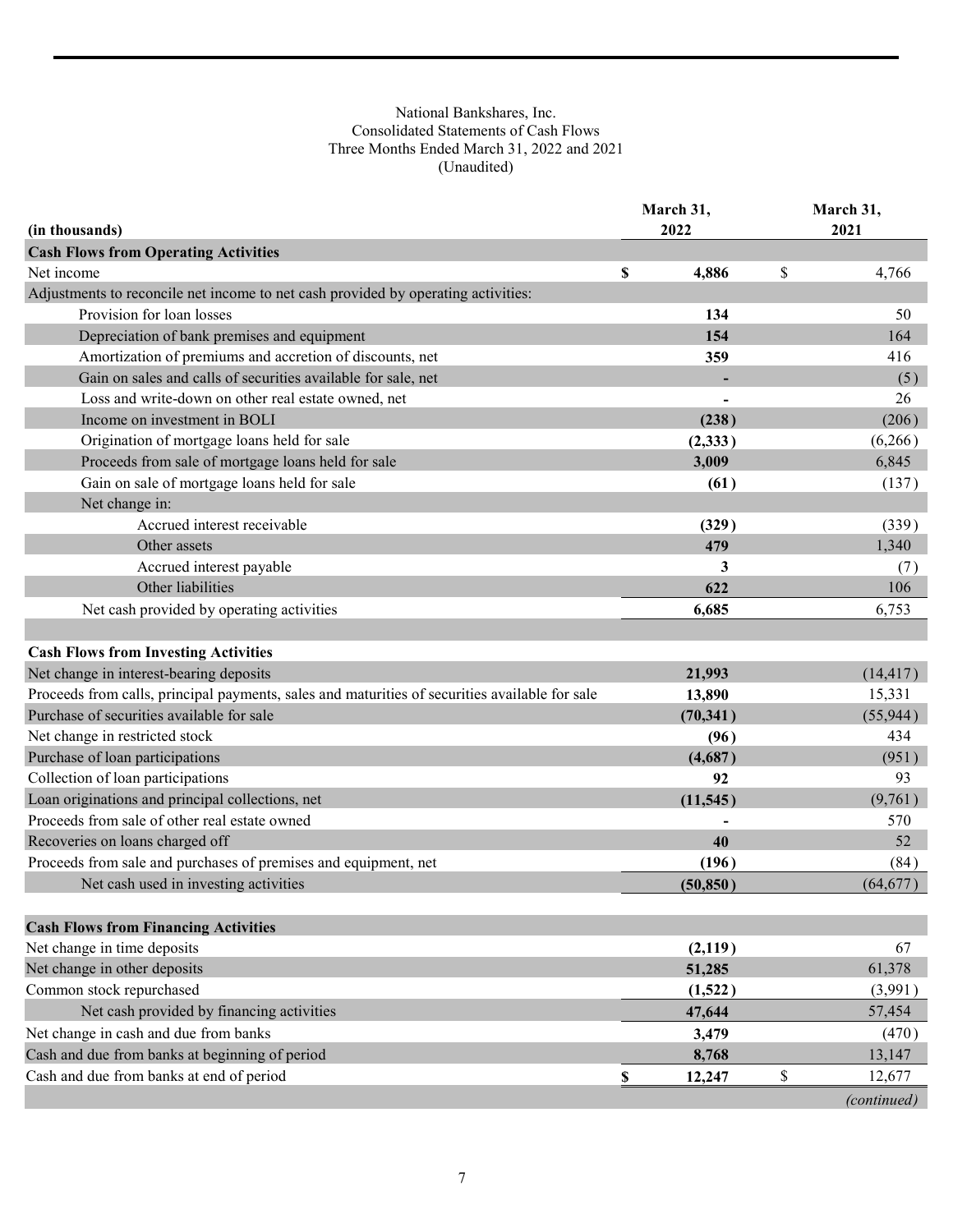| <b>Supplemental Disclosures of Cash Flow Information</b>     |           |          |
|--------------------------------------------------------------|-----------|----------|
| Interest paid on deposits                                    | 652       | 862      |
| Income taxes paid                                            |           |          |
|                                                              |           |          |
| <b>Supplemental Disclosure of Noncash Activities</b>         |           |          |
| Loans charged against the allowance for loan losses          | 60        | 47       |
| Loans transferred to repossessed assets                      |           |          |
| Unrealized net loss on securities available for sale         | (42, 818) | (15,585) |
| Lease liabilities arising from obtaining right-of-use assets | 25        |          |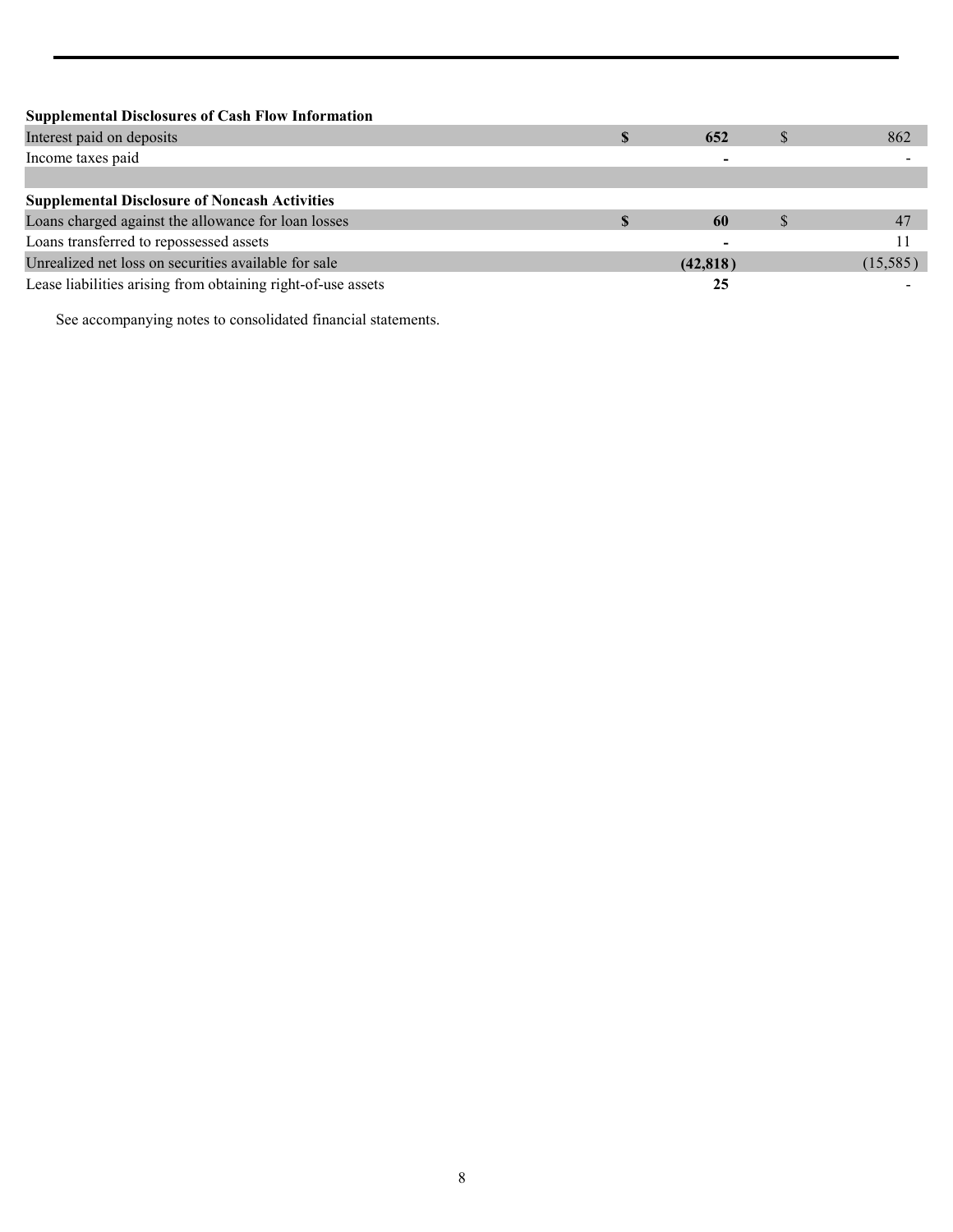## **National Bankshares, Inc. Notes to Consolidated Financial Statements March 31, 2022 (Unaudited)**

#### <span id="page-8-0"></span>**\$ in thousands, except per share data**

#### **Note 1: Summary of Significant Accounting Policies**

The consolidated financial statements of National Bankshares, Inc. ("NBI") and its wholly-owned subsidiaries, The National Bank of Blacksburg (the "Bank" or "NBB") and National Bankshares Financial Services, Inc. ("NBFS") (collectively, the "Company"), conform to accounting principles generally accepted in the United States of America ("U.S. GAAP") and to general practices within the banking industry. The accompanying interim period consolidated financial statements are unaudited; however, in the opinion of management, all adjustments consisting of normal recurring adjustments, which are necessary for a fair presentation of the consolidated financial statements, have been included. The results of operations for the three month period ended March 31, 2022 are not necessarily indicative of results of operations for the full year or any other interim period. The interim period consolidated financial statements and financial information included in this Form 10-Q should be read in conjunction with the notes to consolidated financial statements included in the Company's 2021 Form 10-K. The Company posts all reports required to be filed under the Securities Exchange Act of 1934 on its web site at [www.nationalbankshares.com.](http://www.nationalbankshares.com/)

#### Risks and Uncertainties

Since the beginning of 2020, the COVID-19 pandemic and efforts to reduce its spread have caused significant disruptions in the U.S. economy and negatively impacted financial activity in the Company's market. The Company's business is dependent upon the willingness and ability of its employees and customers to conduct banking and other financial transactions. The pandemic appears to be receding, however if the pandemic re-escalates, the Company could experience a material adverse effect on its business, financial condition, results of operations, cash flows, credit risk, asset valuations and capital position.

#### Recent Accounting Pronouncements

In June 2016, the Financial Accounting Standards Board ("FASB") issued Accounting Standards Update ("ASU") No. 2016-13, "Financial Instruments – Credit Losses (Topic 326): Measurement of Credit Losses on Financial Instruments." The amendments in this ASU, among other things, require the measurement of all expected credit losses for financial assets held at the reporting date based on historical experience, current conditions, and reasonable and supportable forecasts. Financial institutions and other organizations will now use forward-looking information to better inform their credit loss estimates. Many of the loss estimation techniques applied today will still be permitted, although the inputs to those techniques will change to reflect the full amount of expected credit losses. In addition, the ASU amends the accounting for credit losses on available-for-sale debt securities and purchased financial assets with credit deterioration. The FASB has issued multiple updates to ASU 2016-13 as codified in Topic 326, including ASUs 2019-04, 2019-05, 2019-10, 2019-11, 2020-02, and 2020-03. These ASUs have provided for various minor technical corrections and improvements to the codification as well as other transition matters. Smaller reporting companies who file with the SEC and all other entities who do not file with the SEC are required to apply the guidance for fiscal years, and interim periods within those years, beginning after December 15, 2022. The Company is currently assessing the impact that ASU 2016-13 will have on its consolidated financial statements. The Company is working to ensure readiness and compliance with the standard. The Company has engaged with a vendor, validated data, analyzed correlations for forecasting, selected methodologies and begun running parallel models. Management will continue to refine assumptions that impact the calculation prior to the effective date.

Effective November 25, 2019, the SEC adopted Staff Accounting Bulletin (SAB) 119. SAB 119 updated portions of SEC interpretative guidance to align with FASB ASC 326, "Financial Instruments – Credit Losses." It covers topics including (1) measuring current expected credit losses; (2) development, governance, and documentation of a systematic methodology; (3) documenting the results of a systematic methodology; and (4) validating a systematic methodology.

In March 2022, the FASB issued ASU No. 2022-02, "Financial Instruments-Credit Losses (Topic 326), Troubled Debt Restructurings and Vintage Disclosures." ASU 2022-02 addresses areas identified by the FASB as part of its post-implementation review of the credit losses standard (ASU 2016-13) that introduced the CECL model. The amendments eliminate the accounting guidance for troubled debt restructurings by creditors that have adopted the CECL model and enhance the disclosure requirements for loan refinancings and restructurings made with borrowers experiencing financial difficulty. In addition, the amendments require a public business entity to disclose current-period gross write-offs for financing receivables and net investment in leases by year of origination in the vintage disclosures. The amendments in this ASU should be applied prospectively, except for the transition method related to the recognition and measurement of TDRs, an entity has the option to apply a modified retrospective transition method, resulting in a cumulative-effect adjustment to retained earnings in the period of adoption. For entities that have adopted ASU 2016-13, ASU 2022-02 is effective for fiscal years beginning after December 15, 2022, including interim periods within those fiscal years. For entities that have not yet adopted ASU 2016-13, the effective dates for ASU 2022-02 are the same as the effective dates in ASU 2016-13. Early adoption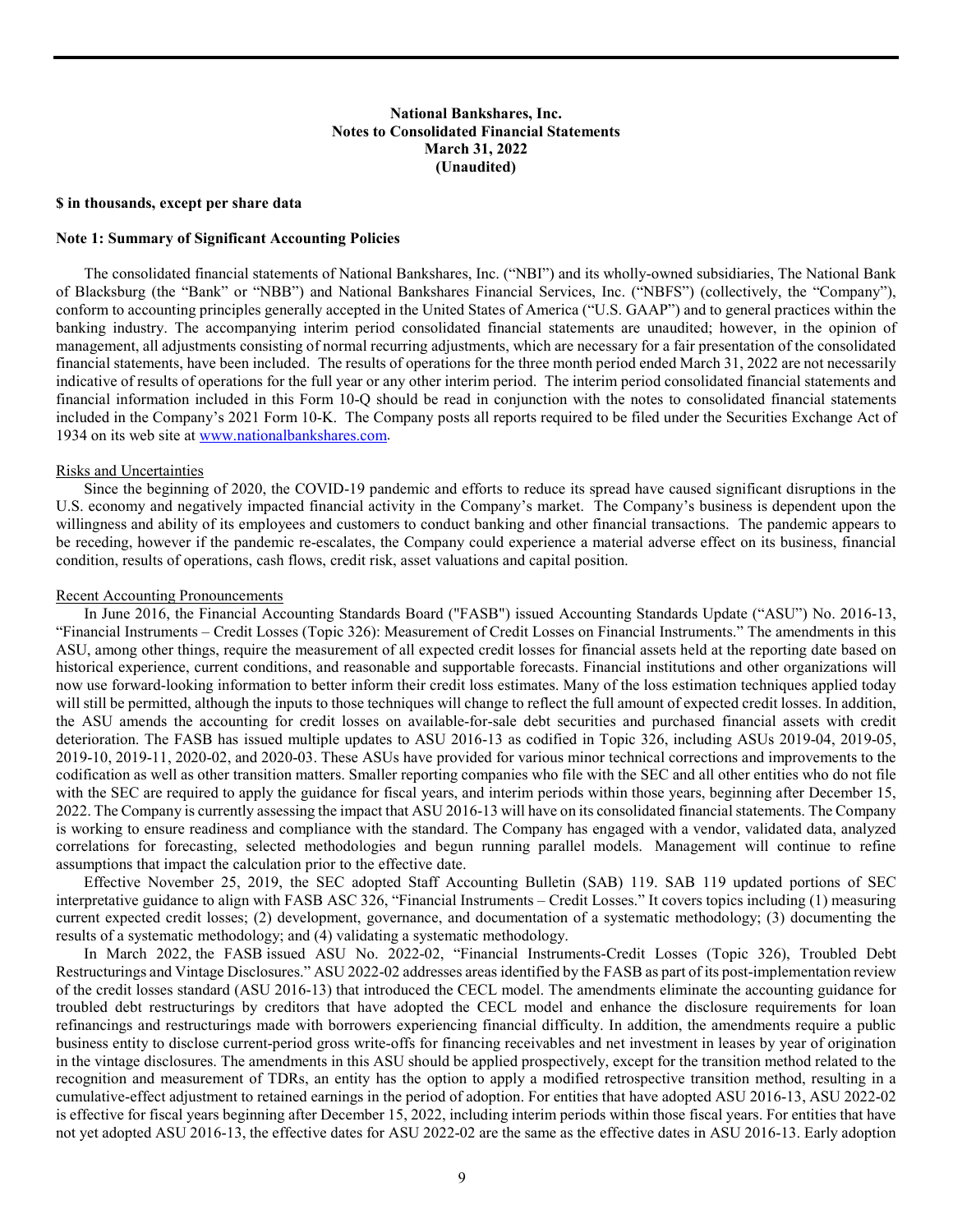is permitted if an entity has adopted ASU 2016-13. An entity may elect to early adopt the amendments about TDRs and related disclosure enhancements separately from the amendments related to vintage disclosures. The Company is currently assessing the impact that ASU 2022-02 will have on its consolidated financial statements.

In March 2020, the FASB issued ASU No. 2020-04 "Reference Rate Reform (Topic 848): Facilitation of the Effects of Reference Rate Reform on Financial Reporting." These amendments provide temporary optional guidance to ease the potential burden in accounting for reference rate reform. The ASU provides optional expedients and exceptions for applying generally accepted accounting principles to contract modifications and hedging relationships, subject to meeting certain criteria, that reference LIBOR or another reference rate expected to be discontinued. It is intended to help stakeholders during the global market-wide reference rate transition period. The guidance is effective for all entities as of March 12, 2020 through December 31, 2022. Subsequently, in January 2021, the FASB issued ASU No. 2021-01 "Reference Rate Reform (Topic 848): Scope." This ASU clarifies that certain optional expedients and exceptions in Topic 848 for contract modifications and hedge accounting apply to derivatives that are affected by the discounting transition. The ASU also amends the expedients and exceptions in Topic 848 to capture the incremental consequences of the scope clarification and to tailor the existing guidance to derivative instruments affected by the discounting transition. An entity may elect to apply ASU No. 2021-01 on contract modifications that change the interest rate used for margining, discounting, or contract price alignment retrospectively as of any date from the beginning of the interim period that includes March 12, 2020, or prospectively to new modifications from any date within the interim period that includes or is subsequent to January 7, 2021, up to the date that financial statements are available to be issued. An entity may elect to apply ASU No. 2021-01 to eligible hedging relationships existing as of the beginning of the interim period that includes March 12, 2020, and to new eligible hedging relationships entered into after the beginning of the interim period that includes March 12, 2020. The Company has a small number of participation loans that reference LIBOR. The Company is working with the primary banks to determine appropriate actions.

#### **Note 2: Loan Portfolio**

The loan portfolio, excluding loans held for sale, was comprised of the following.

|                                                           | March 31,   | December 31, |
|-----------------------------------------------------------|-------------|--------------|
|                                                           | 2022        | 2021         |
| Real estate construction                                  | 59,741<br>S | 48,841<br>S  |
| Consumer real estate                                      | 209,072     | 208,977      |
| Commercial real estate                                    | 416,953     | 405,722      |
| Commercial non-real estate                                | 52,796      | 60,264       |
| Public sector and IDA                                     | 47,156      | 47,899       |
| Consumer non-real estate                                  | 34,056      | 32,026       |
| Gross loans                                               | 819,774     | 803,729      |
| Less unearned income and deferred fees and costs          | (446)       | (481)        |
| Loans, net of unearned income and deferred fees and costs | 819.328     | S<br>803,248 |

#### **Note 3: Allowance for Loan Losses, Nonperforming Assets and Impaired Loans**

The allowance for loan losses methodology incorporates individual evaluation of impaired loans and collective evaluation of groups of non-impaired loans. The Company performs ongoing analysis of the loan portfolio to determine credit quality on an individual loan basis and to identify impaired loans. Please refer to the Company's 2021 Form 10-K, Note 1: Summary of Significant Accounting Policies for additional information on evaluation of impaired loans and associated specific reserves, and policies regarding nonaccruals, past due status and charge-offs.

#### Collectively Evaluated Loans

The loan portfolio is composed of major segments and smaller classes within each segment. Segments and classes are determined based on characteristics such as collateral type and intended use, repayment sources, and (if applicable) the borrower's business model. The methodology for calculating reserves for collectively evaluated loans is applied at the class level. The Company's segments and classes within each segment are presented below: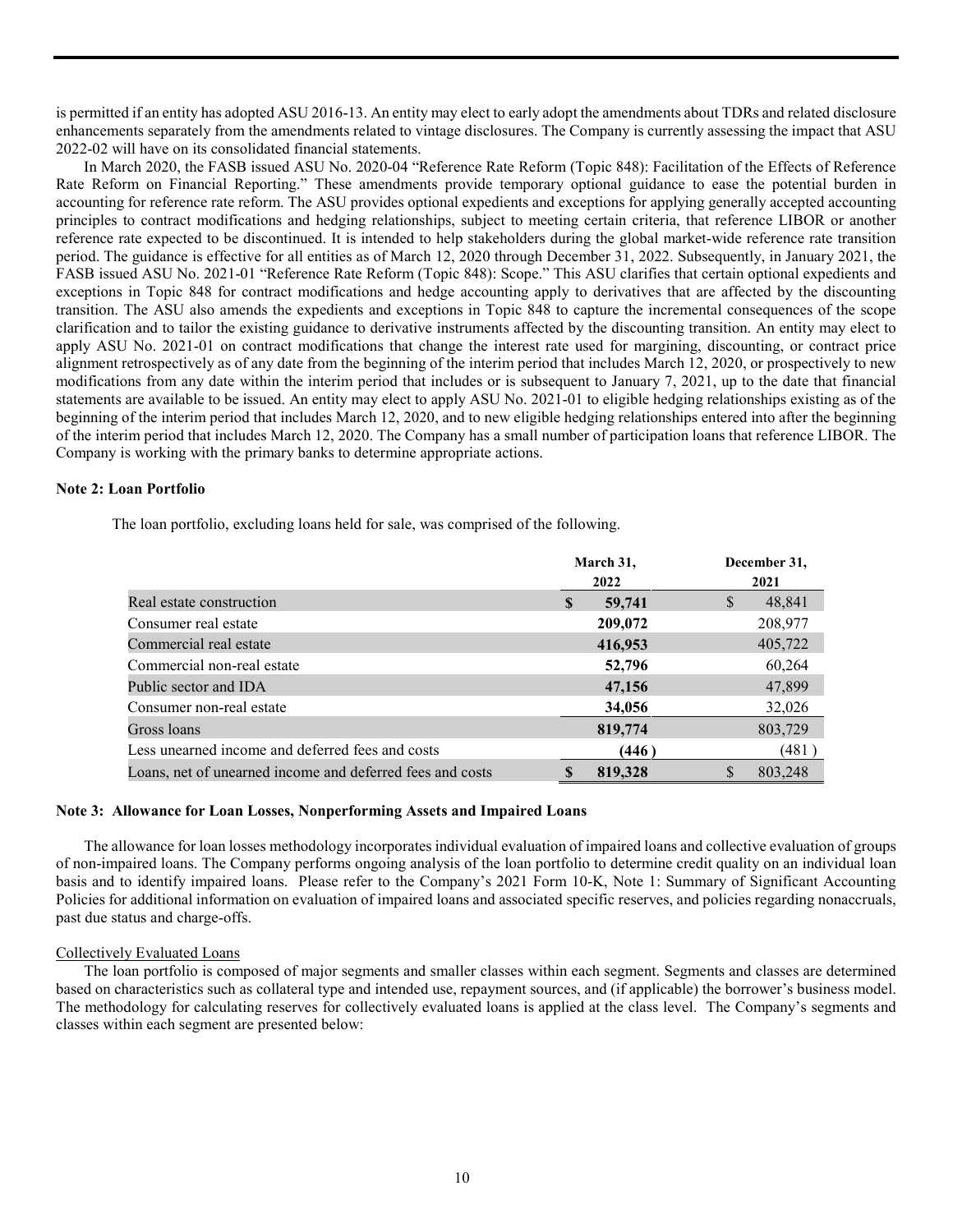| Real Estate Construction<br>Construction, residential<br>Construction, other | Commercial Non-Real Estate<br>Commercial and industrial |
|------------------------------------------------------------------------------|---------------------------------------------------------|
|                                                                              | Public Sector and IDA                                   |
| <b>Consumer Real Estate</b><br>Equity lines                                  | Public sector and IDA                                   |
| Residential closed-end first liens                                           | <b>Consumer Non-Real Estate</b>                         |
| Residential closed-end junior liens                                          | Credit cards                                            |
| Investor-owned residential real estate                                       | Automobile                                              |
|                                                                              | Other consumer loans                                    |
| Commercial Real Estate                                                       |                                                         |
| Multifamily real estate                                                      |                                                         |
| Commercial real estate, owner-occupied                                       |                                                         |
| Commercial real estate, other                                                |                                                         |

Collectively-evaluated loans within each class are further stratified by risk rating: pass-rated loans, loans rated special mention, and loans rated classified. Credit risk for collectively-evaluated loans is estimated at the class level, by risk rating, by applying historical net charge-off rates and percentages for qualitative factors that influence credit risk. Please refer to the Company's 2021 Form 10-K, Note 1: Summary of Significant Accounting Policies for a discussion of risk factors pertinent to each class.

A detailed analysis showing the allowance roll-forward by portfolio segment and related loan balance by segment follows.

|                                   | Activity in the Allowance for Loan Losses for the Three Months Ended March 31, 2022 |                    |    |                    |      |                    |  |                 |   |                   |   |                      |          |                    |  |       |
|-----------------------------------|-------------------------------------------------------------------------------------|--------------------|----|--------------------|------|--------------------|--|-----------------|---|-------------------|---|----------------------|----------|--------------------|--|-------|
|                                   |                                                                                     |                    |    |                    |      |                    |  | Commercial      |   | <b>Public</b>     |   |                      |          |                    |  |       |
|                                   |                                                                                     | <b>Real Estate</b> |    | Consumer           |      | Commercial         |  | <b>Non-Real</b> |   | <b>Sector and</b> |   | <b>Consumer Non-</b> |          |                    |  |       |
|                                   |                                                                                     | Construction       |    | <b>Real Estate</b> |      | <b>Real Estate</b> |  | Estate          |   | <b>IDA</b>        |   | <b>Real Estate</b>   |          | <b>Unallocated</b> |  | Total |
| Balance, December 31,             |                                                                                     |                    |    |                    |      |                    |  |                 |   |                   |   |                      |          |                    |  |       |
| 2021                              | S                                                                                   | 422                | S. | 1.930              | - \$ | 3.121              |  | 1.099           | S | 297               | S | 444                  | <b>S</b> | 361                |  | 7,674 |
| Charge-offs                       |                                                                                     |                    |    |                    |      |                    |  |                 |   |                   |   | (60)                 |          |                    |  | (60)  |
| Recoveries                        |                                                                                     |                    |    |                    |      | 12                 |  | 3               |   |                   |   | 25                   |          |                    |  | 40    |
| Provision for (recovery           |                                                                                     |                    |    |                    |      |                    |  |                 |   |                   |   |                      |          |                    |  |       |
| of) loan losses                   |                                                                                     | 171                |    | 5                  |      | 290                |  | (158)           |   | 10                |   | 6                    |          | (190)              |  | 134   |
| <b>Balance, March 31, 2022 \$</b> |                                                                                     | 593                |    | 1.935              |      | 3,423              |  | 944             |   | 307               | S | 415                  |          | 171                |  | 7,788 |

## **Activity in the Allowance for Loan Losses for the Three Months Ended March 31, 2021**

|                                   | <b>Real Estate</b><br>Construction |   | Consumer<br><b>Real Estate</b> | Commercial<br><b>Real Estate</b> | Commercial<br><b>Non-Real</b><br><b>Estate</b> |          | <b>Public</b><br><b>Sector and</b><br><b>IDA</b> |    | <b>Consumer Non-</b><br><b>Real Estate</b> | <b>Unallocated</b> | Total |
|-----------------------------------|------------------------------------|---|--------------------------------|----------------------------------|------------------------------------------------|----------|--------------------------------------------------|----|--------------------------------------------|--------------------|-------|
| Balance, December 31,             |                                    |   |                                |                                  |                                                |          |                                                  |    |                                            |                    |       |
| 2020                              | 503                                | S | 2,165                          | 3,853                            | 670                                            | <b>S</b> | 339                                              | -S | 555                                        | 396S               | 8,481 |
| Charge-offs                       |                                    |   |                                |                                  |                                                |          |                                                  |    | (47)                                       |                    | (47)  |
| Recoveries                        |                                    |   | $\overline{\phantom{a}}$       | 12                               |                                                |          |                                                  |    | 38                                         |                    | 52    |
| Provision for (recovery           |                                    |   |                                |                                  |                                                |          |                                                  |    |                                            |                    |       |
| of) loan losses                   |                                    |   | 201                            | (3)                              | (38)                                           |          | (28)                                             |    | (50)                                       | (40)               | 50    |
| <b>Balance, March 31, 2021</b> \$ | 511                                |   | 2,366 \$                       | 3,862                            | 634                                            |          | 311                                              |    | 496                                        | 356                | 8,536 |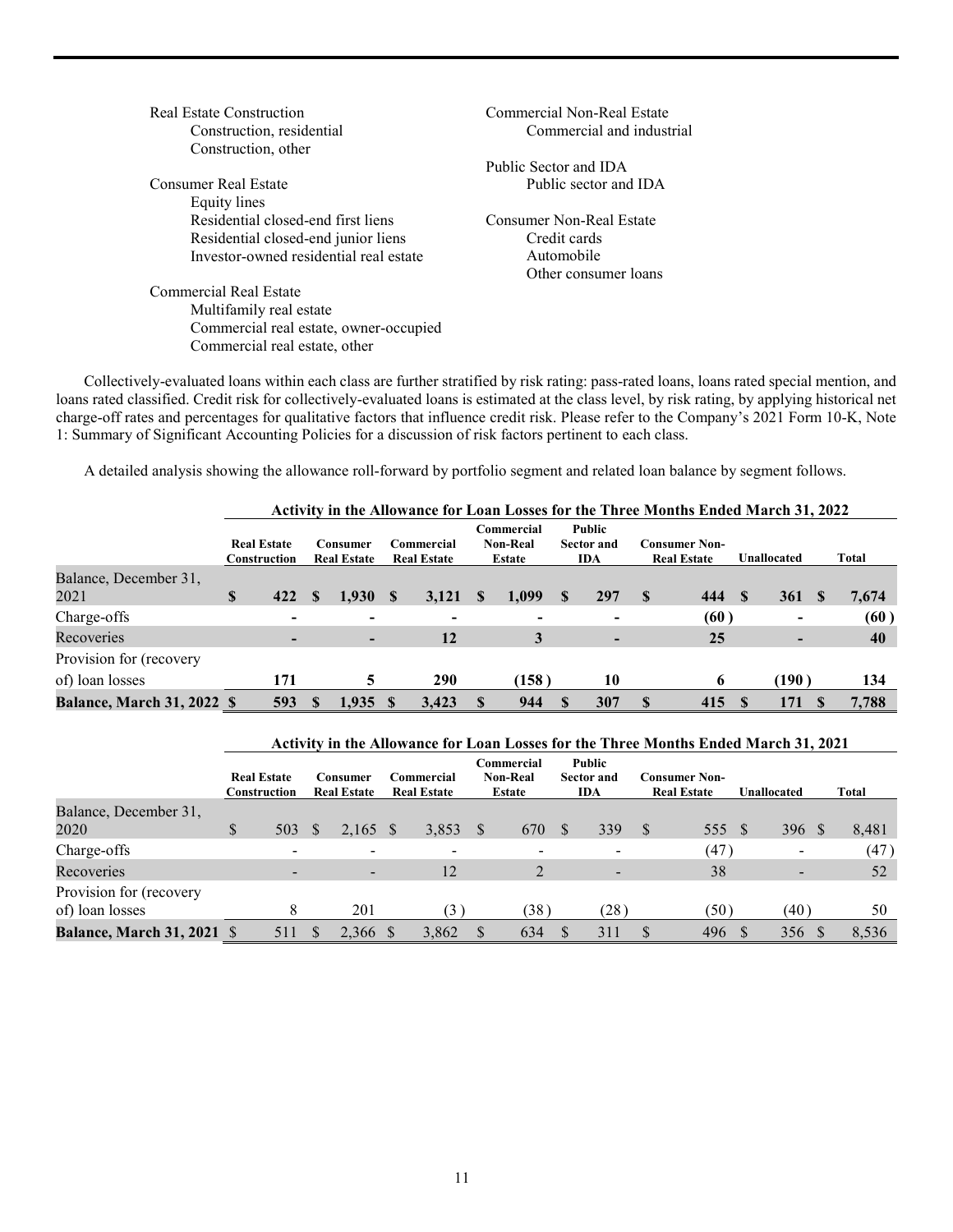|                                            |   | <b>Real Estate</b><br>Construction | Consumer<br><b>Real Estate</b> | Commercial<br><b>Real Estate</b> | Commercial<br><b>Non-Real</b><br><b>Estate</b> |   | <b>Public</b><br><b>Sector and</b><br><b>IDA</b> |    | <b>Consumer Non-</b><br><b>Real Estate</b> | <b>Unallocated</b>       | Total |
|--------------------------------------------|---|------------------------------------|--------------------------------|----------------------------------|------------------------------------------------|---|--------------------------------------------------|----|--------------------------------------------|--------------------------|-------|
| Balance, December 31,<br>2020              | S | 503                                | \$<br>2,165 \$                 | 3,853                            | 670                                            | S | 339                                              | -S | 555 \$                                     | 396S                     | 8,481 |
| Charge-offs                                |   | $\overline{\phantom{a}}$           | (13)                           | $\overline{\phantom{a}}$         | (526)                                          |   |                                                  |    | (216)                                      | $\overline{\phantom{a}}$ | (755) |
| Recoveries                                 |   |                                    | 20                             | 159                              | 33                                             |   |                                                  |    | 134                                        |                          | 346   |
| Provision for (recovery<br>of) loan losses |   | (81)                               | (242)                          | (891)                            | 922                                            |   | (42)                                             |    | (29)                                       | (35)                     | (398) |
| <b>Balance, December 31,</b><br>2021       |   | 422                                | $1,930 \text{ S}$              | 3,121                            | 1.099                                          |   | 297                                              | S  | 444                                        | 361                      | 7,674 |

# **Activity in the Allowance for Loan Losses for the Year Ended December 31, 2021**

|                                          |                                    |       |                                |        | <b>Allowance for Loan Losses as of March 31, 2022</b> |        |                                         |                              |   |                                            |        |             |       |                          |
|------------------------------------------|------------------------------------|-------|--------------------------------|--------|-------------------------------------------------------|--------|-----------------------------------------|------------------------------|---|--------------------------------------------|--------|-------------|-------|--------------------------|
|                                          | <b>Real Estate</b><br>Construction |       | Consumer<br><b>Real Estate</b> |        | Commercial<br><b>Real Estate</b>                      |        | Commercial<br><b>Non-Real</b><br>Estate | Public<br>Sector and<br>IDA. |   | <b>Consumer Non-</b><br><b>Real Estate</b> |        | Unallocated |       | Total                    |
| Individually evaluated<br>for impairment |                                    | $-$ S |                                | $-$ \$ |                                                       | $-$ \$ | $-$ \$                                  | $\blacksquare$               |   |                                            | $-$ \$ |             | $-$ S | $\overline{\phantom{0}}$ |
| Collectively evaluated<br>for impairment | 593                                |       | 1.935                          |        | 3,423                                                 |        | 944                                     | 307                          |   | 415                                        |        | 171         |       | 7,788                    |
| Total                                    | 593                                |       | 1,935                          |        | 3,423                                                 |        | 944                                     | 307                          | S | 415                                        |        | 171         |       | 7,788                    |

|                                          |   |                                    |        |                                |        |                                  |       |                                  |                                                  |   | <b>Allowance for Loan Losses as of December 31, 2021</b> |        |             |       |       |
|------------------------------------------|---|------------------------------------|--------|--------------------------------|--------|----------------------------------|-------|----------------------------------|--------------------------------------------------|---|----------------------------------------------------------|--------|-------------|-------|-------|
|                                          |   | <b>Real Estate</b><br>Construction |        | Consumer<br><b>Real Estate</b> |        | Commercial<br><b>Real Estate</b> |       | Commercial<br>Non-Real<br>Estate | <b>Public</b><br><b>Sector and</b><br><b>IDA</b> |   | <b>Consumer Non-</b><br><b>Real Estate</b>               |        | Unallocated | Total |       |
| Individually evaluated<br>for impairment |   |                                    | $-$ \$ |                                | $-$ \$ |                                  | $- S$ | $-$ \$                           | $-$ \$                                           |   |                                                          | $-$ \$ | $-$ \$      |       |       |
| Collectively evaluated<br>for impairment |   | 422                                |        | 1.930                          |        | 3.121                            |       | 1.099                            | 297                                              |   | 444                                                      |        | 361         |       | 7,674 |
| <b>Total</b>                             | J | 422                                |        | 1.930                          |        | 3.121                            |       | 1.099                            | 297                                              | S | 444                                                      |        | 361         |       | 7.674 |

|                                          |   | Loans as of March 31, 2022         |       |                                |          |                                  |    |                                         |  |                                           |          |                                            |   |         |
|------------------------------------------|---|------------------------------------|-------|--------------------------------|----------|----------------------------------|----|-----------------------------------------|--|-------------------------------------------|----------|--------------------------------------------|---|---------|
|                                          |   | <b>Real Estate</b><br>Construction |       | Consumer<br><b>Real Estate</b> |          | Commercial<br><b>Real Estate</b> |    | Commercial<br><b>Non-Real</b><br>Estate |  | <b>Public</b><br><b>Sector and</b><br>IDA |          | <b>Consumer Non-</b><br><b>Real Estate</b> |   | Total   |
| Individually evaluated<br>for impairment | S |                                    | $-$ S | 189                            | <b>S</b> | 5.358                            |    | 287                                     |  | -                                         | $\sim$ S | -                                          | S | 5,834   |
| Collectively evaluated<br>for impairment |   | 59,741                             |       | 208,883                        |          | 411,595                          |    | 52,509                                  |  | 47,156                                    |          | 34,056                                     |   | 813,940 |
| <b>Total</b>                             |   | 59,741                             |       | \$209,072                      | S.       | 416,953                          | S. | 52,796                                  |  | \$47,156                                  |          | 34,056                                     | S | 819,774 |

|                                          |   | Loans as of December 31, 2021      |       |                                |    |                                  |    |                                         |     |                                           |       |                                            |    |         |
|------------------------------------------|---|------------------------------------|-------|--------------------------------|----|----------------------------------|----|-----------------------------------------|-----|-------------------------------------------|-------|--------------------------------------------|----|---------|
|                                          |   | <b>Real Estate</b><br>Construction |       | Consumer<br><b>Real Estate</b> |    | Commercial<br><b>Real Estate</b> |    | Commercial<br><b>Non-Real</b><br>Estate |     | Public<br><b>Sector and</b><br><b>IDA</b> |       | <b>Consumer Non-</b><br><b>Real Estate</b> |    | Total   |
| Individually evaluated<br>for impairment | S |                                    | $-$ S | 191                            | S. | 5,386                            |    | 301                                     | - S |                                           | $- S$ | $\overline{\phantom{a}}$                   | \$ | 5,878   |
| Collectively evaluated<br>for impairment |   | 48.841                             |       | 208,786                        |    | 400.336                          |    | 59.963                                  |     | 47,899                                    |       | 32,026                                     |    | 797,851 |
| <b>Total</b>                             |   | 48.841                             |       | \$208,977                      | S. | 405,722                          | S. | 60,264                                  |     | \$47,899                                  |       | 32,026                                     | \$ | 803,729 |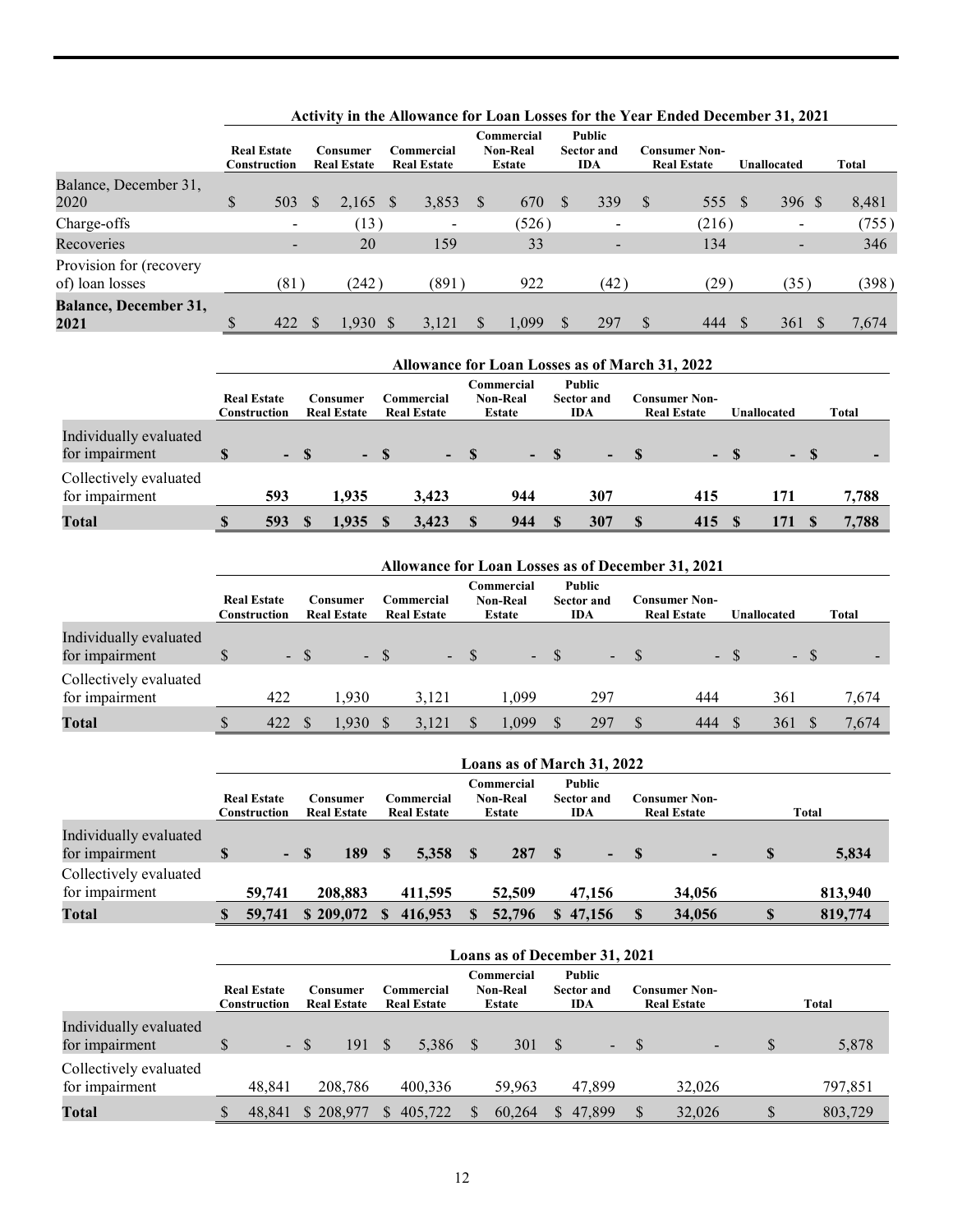A summary of ratios for the allowance for loan losses follows.

|                                                                                                                      |                           | As of and for the |              |
|----------------------------------------------------------------------------------------------------------------------|---------------------------|-------------------|--------------|
|                                                                                                                      | <b>Three Months Ended</b> | <b>Year Ended</b> |              |
|                                                                                                                      | March 31,                 |                   | December 31, |
|                                                                                                                      | 2022                      | 2021              | 2021         |
| Ratio of allowance for loan losses to the end of period loans, net of unearned<br>income and deferred fees and costs | $0.95\%$                  | $1.10\%$          | $0.96\%$     |
| Ratio of net charge-offs to average loans, net of unearned income and deferred fees<br>and $costs^{(1)}$             | $0.01\%$                  | $0.00\%$          | $0.05\%$     |

(1) Net charge-offs are on an annualized basis.

l

A summary of nonperforming assets follows:

|                                                                                      |   | March 31,  |   |          |      | December 31, |
|--------------------------------------------------------------------------------------|---|------------|---|----------|------|--------------|
|                                                                                      |   | 2022       |   | 2021     |      | 2021         |
| Nonperforming assets:                                                                |   |            |   |          |      |              |
| Nonaccrual loans                                                                     | S | 29         | S | 784      | - \$ |              |
| TDR loans in nonaccrual                                                              |   | 2,833      |   | 2,907    |      | 2,873        |
| Total nonperforming loans                                                            |   | 2,862      |   | 3,691    |      | 2,873        |
| Other real estate owned, net                                                         |   | 957        |   | 957      |      | 957          |
| Total nonperforming assets                                                           |   | \$3,819    | S | 4,648    |      | 3,830        |
| Ratio of nonperforming assets to loans, net of unearned income and deferred fees and |   |            |   |          |      |              |
| costs, plus other real estate owned                                                  |   | $0.47\%$   |   | $0.60\%$ |      | $0.48\%$     |
| Ratio of allowance for loan losses to nonperforming $\text{loans}^{(1)}$             |   | $272.12\%$ |   | 231.27%  |      | $267.11\%$   |

(1) The Company defines nonperforming loans as nonaccrual loans and restructured loans that are nonaccrual. Loans 90 days past due and still accruing and accruing restructured loans are excluded.

A summary of loans past due 90 days or more and impaired loans follows.

|                                                                                                                            |    | March 31,                |               |                 |              | December 31, |
|----------------------------------------------------------------------------------------------------------------------------|----|--------------------------|---------------|-----------------|--------------|--------------|
|                                                                                                                            |    | 2022                     |               | 2021            |              | 2021         |
| Loans past due 90 days or more and still accruing                                                                          | S. | 381                      |               | 12 <sup>°</sup> |              | 90           |
| Ratio of loans past due 90 days or more and still accruing to loans, net of unearned<br>income and deferred fees and costs |    | $0.05\%$                 |               | $0.00\%$        |              | $0.01\%$     |
| Accruing restructured loans                                                                                                | \$ | 3,001                    | <sup>S</sup>  | $1,378$ \$      |              | 3,005        |
| Impaired loans:                                                                                                            |    |                          |               |                 |              |              |
| Impaired loans with no valuation allowance                                                                                 | \$ | 5,834                    | \$.           | 4,564           | <sup>S</sup> | 5,878        |
| Impaired loans with a valuation allowance                                                                                  |    |                          |               | 375             |              |              |
| Total impaired loans                                                                                                       |    | 5,834                    |               | 4,939           |              | 5,878        |
| Valuation allowance                                                                                                        |    |                          |               | (18)            |              |              |
| Impaired loans, net of allowance                                                                                           |    | 5,834                    | D             | 4,921           | <sup>S</sup> | 5,878        |
| Average recorded investment in impaired loans <sup>(1)</sup>                                                               |    | 5,842                    | S             | 4,956           |              | 5,901        |
| Interest income recognized on impaired loans, after designation as impaired                                                |    | 21                       | <sup>\$</sup> | 46              |              | 137          |
| Amount of income recognized on a cash basis                                                                                | S  | $\overline{\phantom{0}}$ |               | $\sim$          |              |              |

(1) Recorded investment is net of charge-offs and interest paid while a loan is in nonaccrual status.

No interest income was recognized on nonaccrual loans for the three months ended March 31, 2022 or March 31, 2021 or for the year ended December 31, 2021.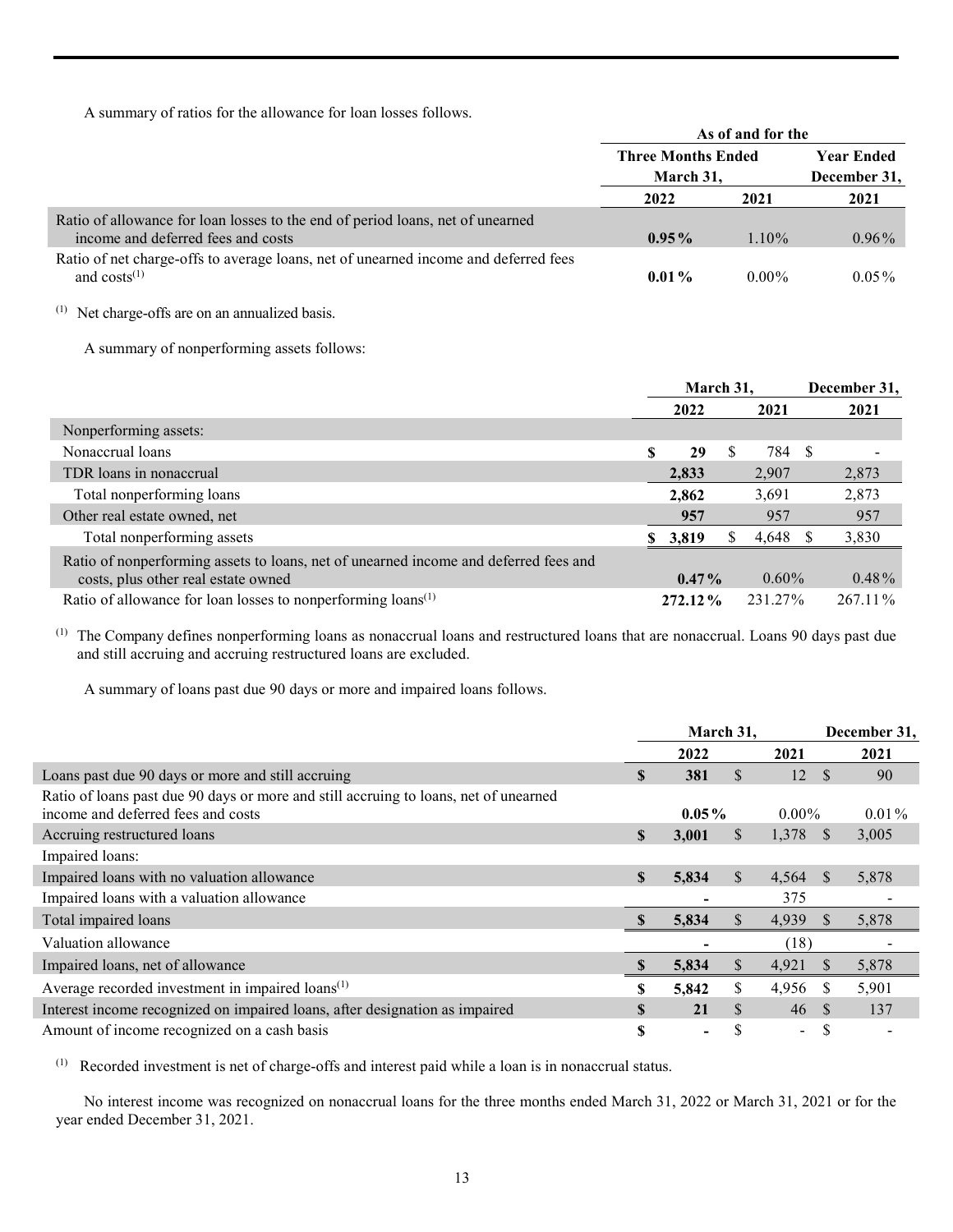A detailed analysis of investment in impaired loans and associated reserves, segregated by loan class follows. Only classes with impaired loans are presented.

|                                        | <b>Impaired Loans as of March 31, 2022</b> |                             |  |                                              |  |                                                                                   |    |                                                                                           |   |                                    |  |  |
|----------------------------------------|--------------------------------------------|-----------------------------|--|----------------------------------------------|--|-----------------------------------------------------------------------------------|----|-------------------------------------------------------------------------------------------|---|------------------------------------|--|--|
|                                        |                                            | Principal<br><b>Balance</b> |  | <b>Total</b><br>Recorded<br>Investment $(1)$ |  | Recorded<br>Investment $(1)$ for<br>Which There is No<br><b>Related Allowance</b> |    | Recorded<br>Investment <sup>(1)</sup> for<br>Which There is a<br><b>Related Allowance</b> |   | <b>Related</b><br><b>Allowance</b> |  |  |
| <b>Consumer Real Estate</b>            |                                            |                             |  |                                              |  |                                                                                   |    |                                                                                           |   |                                    |  |  |
| Investor-owned residential real estate | S                                          | 189 S                       |  | 189 S                                        |  | 189                                                                               | -S | - \$                                                                                      |   |                                    |  |  |
| <b>Commercial Real Estate</b>          |                                            |                             |  |                                              |  |                                                                                   |    |                                                                                           |   |                                    |  |  |
| Commercial real estate, owner-occupied |                                            | 3,254                       |  | 2.639                                        |  | 2,639                                                                             |    | $\,$                                                                                      |   |                                    |  |  |
| Commercial real estate, other          |                                            | 2,719                       |  | 2.719                                        |  | 2.719                                                                             |    | $\overline{\phantom{0}}$                                                                  |   |                                    |  |  |
| <b>Commercial Non-Real Estate</b>      |                                            |                             |  |                                              |  |                                                                                   |    |                                                                                           |   |                                    |  |  |
| Commercial and industrial              |                                            | 300                         |  | 287                                          |  | 287                                                                               |    | -                                                                                         |   |                                    |  |  |
| <b>Total</b>                           |                                            | 6,462                       |  | 5,834 \$                                     |  | 5,834                                                                             |    | $\blacksquare$                                                                            | S |                                    |  |  |

|                                        | <b>Impaired Loans as of December 31, 2021</b> |                             |  |                                       |  |                                                                                          |     |                                                                                                                        |  |  |  |  |  |
|----------------------------------------|-----------------------------------------------|-----------------------------|--|---------------------------------------|--|------------------------------------------------------------------------------------------|-----|------------------------------------------------------------------------------------------------------------------------|--|--|--|--|--|
|                                        |                                               | Principal<br><b>Balance</b> |  | Total<br>Recorded<br>Investment $(1)$ |  | <b>Recorded</b><br>Investment $(1)$ for<br>Which There is No<br><b>Related Allowance</b> |     | Recorded<br>Investment $(1)$ for<br>Which There is a<br><b>Related</b><br><b>Related Allowance</b><br><b>Allowance</b> |  |  |  |  |  |
| <b>Consumer Real Estate</b>            |                                               |                             |  |                                       |  |                                                                                          |     |                                                                                                                        |  |  |  |  |  |
| Investor-owned residential real estate |                                               | 191S                        |  | 191S                                  |  | 191                                                                                      | \$. | -S<br>$\sim$                                                                                                           |  |  |  |  |  |
| <b>Commercial Real Estate</b>          |                                               |                             |  |                                       |  |                                                                                          |     |                                                                                                                        |  |  |  |  |  |
| Commercial real estate, owner occupied |                                               | 3,256                       |  | 2,665                                 |  | 2,665                                                                                    |     |                                                                                                                        |  |  |  |  |  |
| Commercial real estate, other          |                                               | 2,721                       |  | 2,721                                 |  | 2,721                                                                                    |     |                                                                                                                        |  |  |  |  |  |
| <b>Commercial Non-Real Estate</b>      |                                               |                             |  |                                       |  |                                                                                          |     |                                                                                                                        |  |  |  |  |  |
| Commercial and industrial              |                                               | 310                         |  | 301                                   |  | 301                                                                                      |     |                                                                                                                        |  |  |  |  |  |
| <b>Total</b>                           |                                               | 6,478                       |  | 5,878 \$                              |  | 5,878                                                                                    |     | <sup>\$</sup><br>$\sim$                                                                                                |  |  |  |  |  |

 $<sup>(1)</sup>$  Recorded investment is net of charge-offs and interest paid while a loan is in nonaccrual status.</sup>

The following tables show the average recorded investment and interest income recognized for impaired loans. Only classes with impaired loans are presented.

|                                        |                                             | <b>For the Three Months Ended</b> |                                      |   |
|----------------------------------------|---------------------------------------------|-----------------------------------|--------------------------------------|---|
|                                        |                                             | <b>March 31, 2022</b>             |                                      |   |
|                                        | <b>Average Recorded</b><br>Investment $(1)$ |                                   | <b>Interest Income</b><br>Recognized |   |
| <b>Consumer Real Estate</b>            |                                             |                                   |                                      |   |
| Investor-owned residential real estate | S                                           | 190                               | S                                    | 3 |
| <b>Commercial Real Estate</b>          |                                             |                                   |                                      |   |
| Commercial real estate, owner occupied |                                             | 2,640                             |                                      |   |
| Commercial real estate, other          |                                             | 2,720                             |                                      |   |
| <b>Commercial Non-Real Estate</b>      |                                             |                                   |                                      |   |
| Commercial and industrial              |                                             | 292                               |                                      |   |
| <b>Total</b>                           |                                             | 5.842                             |                                      |   |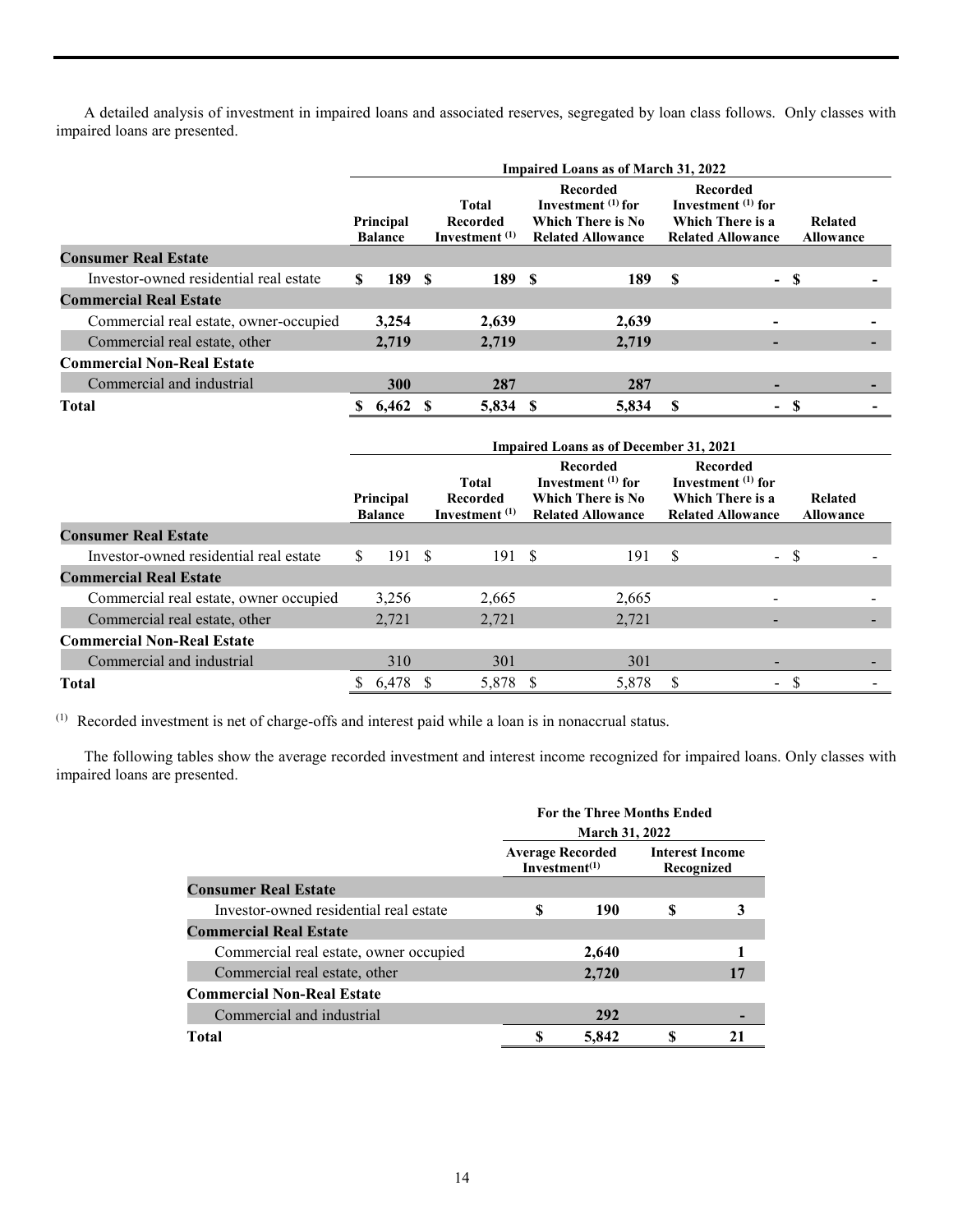|                                        | <b>For the Three Months Ended</b><br><b>March 31, 2021</b> |                                      |     |
|----------------------------------------|------------------------------------------------------------|--------------------------------------|-----|
|                                        | <b>Average Recorded</b><br>Investment $(1)$                | <b>Interest Income</b><br>Recognized |     |
| <b>Consumer Real Estate</b>            |                                                            |                                      |     |
| Investor-owned residential real estate | \$<br>194                                                  | \$                                   | 3   |
| <b>Commercial Real Estate</b>          |                                                            |                                      |     |
| Commercial real estate, owner occupied | 3,269                                                      |                                      | 38  |
| Commercial real estate, other          | 654                                                        |                                      |     |
| <b>Commercial Non-Real Estate</b>      |                                                            |                                      |     |
| Commercial and industrial              | 838                                                        |                                      | 5   |
| <b>Consumer Non-Real Estate</b>        |                                                            |                                      |     |
| Automobile                             | 1                                                          |                                      |     |
| <b>Total</b>                           | \$<br>4,956                                                | \$                                   | 46  |
|                                        | <b>For the Year Ended</b><br>December 31, 2021             |                                      |     |
|                                        | <b>Average Recorded</b><br>Investment $(1)$                | <b>Interest Income</b><br>Recognized |     |
| <b>Consumer Real Estate</b>            |                                                            |                                      |     |
| Investor-owned residential real estate | \$<br>192                                                  | \$                                   | 13  |
| <b>Commercial Real Estate</b>          |                                                            |                                      |     |
| Commercial real estate, owner occupied | 2,668                                                      |                                      | 9   |
| Commercial real estate, other          | 2,723                                                      |                                      | 100 |
| <b>Commercial Non-Real Estate</b>      |                                                            |                                      |     |
| Commercial and industrial              | 317                                                        |                                      | 15  |
| <b>Consumer Non-Real Estate</b>        |                                                            |                                      |     |

Automobile 1 - **Total** \$ 5,901 \$ 137

(1) Recorded investment is net of charge-offs and interest paid while a loan is in nonaccrual status.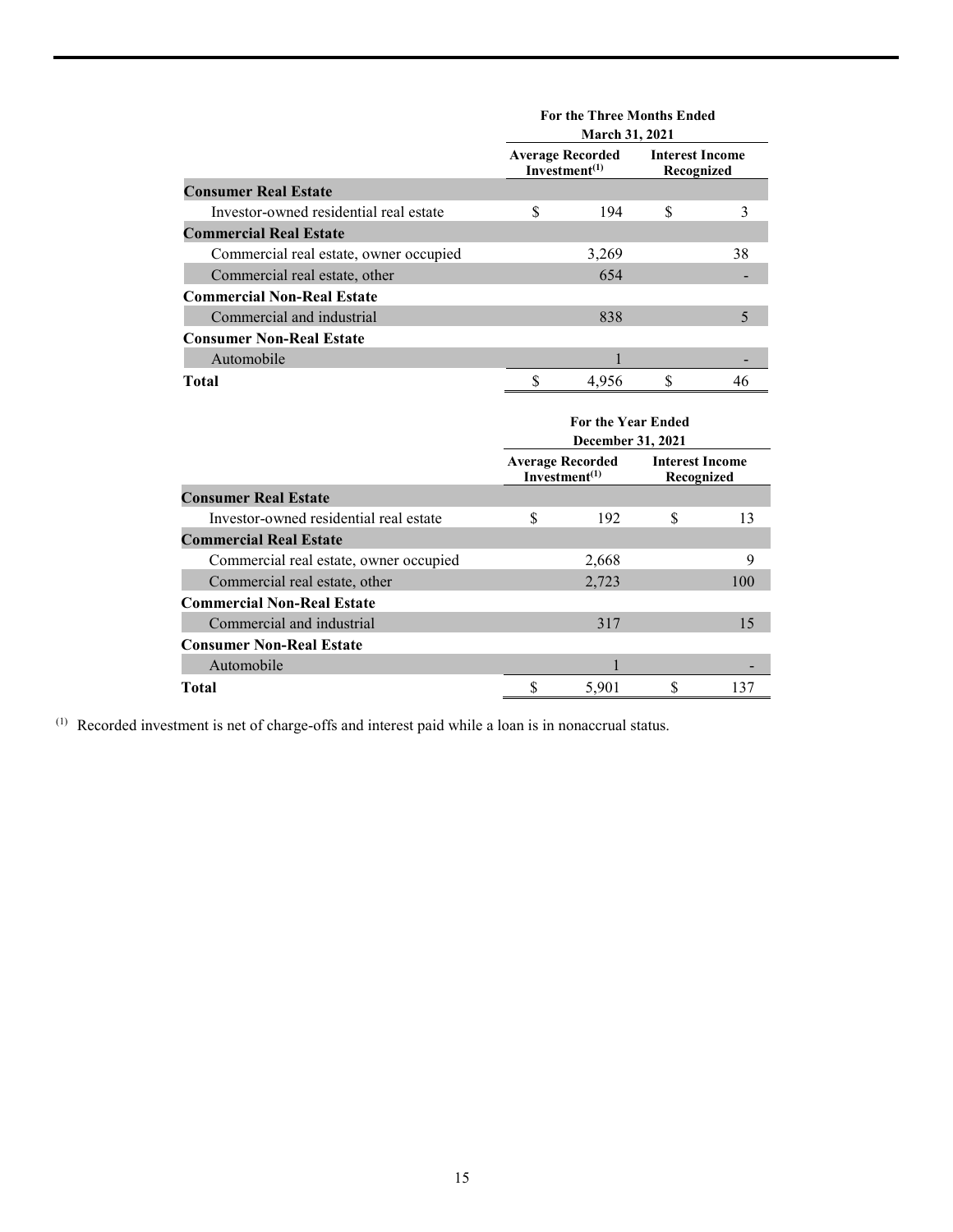An analysis of past due and nonaccrual loans follows. Only classes with past due or nonaccrual loans are shown.

## **March 31, 2022**

|                                        |   | $30 - 89$ Days |      |               |          | 90 or More Days     |                            |       |
|----------------------------------------|---|----------------|------|---------------|----------|---------------------|----------------------------|-------|
|                                        |   | Past Due and   |      | 90 or More    |          | <b>Past Due and</b> |                            |       |
|                                        |   | Accruing       |      | Days Past Due | Accruing |                     | Nonaccruals <sup>(1)</sup> |       |
| <b>Real Estate Construction</b>        |   |                |      |               |          |                     |                            |       |
| Construction, other                    | S | $\blacksquare$ | - \$ | 320 S         |          | 320                 | \$                         |       |
| <b>Consumer Real Estate</b>            |   |                |      |               |          |                     |                            |       |
| <b>Equity</b> lines                    |   | 50             |      | 29            |          |                     |                            | 29    |
| Residential closed-end first liens     |   | 517            |      | 32            |          | 32                  |                            |       |
| <b>Commercial Real Estate</b>          |   |                |      |               |          |                     |                            |       |
| Commercial real estate, owner-occupied |   | 61             |      | 262           |          |                     |                            | 2,546 |
| <b>Commercial Non-Real Estate</b>      |   |                |      |               |          |                     |                            |       |
| Commercial and industrial              |   | 53             |      | $\mathbf{2}$  |          | $\mathbf{2}$        |                            | 287   |
| <b>Consumer Non-Real Estate</b>        |   |                |      |               |          |                     |                            |       |
| Credit cards                           |   |                |      | $\mathbf{2}$  |          | $\mathbf{2}$        |                            |       |
| Automobile                             |   | 80             |      |               |          |                     |                            |       |
| Other consumer loans                   |   | 139            |      | 25            |          | 25                  |                            |       |
| <b>Total</b>                           | S | 901            | S    | 672           | S        | 381                 | \$                         | 2,862 |

## **December 31, 2021**

|                                        | $30 - 89$ Days           |                             |                               | 90 or More     |                            |
|----------------------------------------|--------------------------|-----------------------------|-------------------------------|----------------|----------------------------|
|                                        | Past Due and<br>Accruing | 90 or More<br>Days Past Due | Days Past Due<br>and Accruing |                | Nonaccruals <sup>(1)</sup> |
| <b>Real Estate Construction</b>        |                          |                             |                               |                |                            |
| Construction, other                    | \$<br>14 \$              | $\blacksquare$              | <sup>\$</sup>                 |                | \$                         |
| <b>Consumer Real Estate</b>            |                          |                             |                               |                |                            |
| <b>Equity lines</b>                    | 50                       | 29                          |                               | 29             |                            |
| Residential closed-end first liens     | 715                      | 58                          |                               | 58             |                            |
| <b>Commercial Real Estate</b>          |                          |                             |                               |                |                            |
| Commercial real estate, owner occupied | 12                       | 266                         |                               |                | 2,572                      |
| <b>Commercial Non-Real Estate</b>      |                          |                             |                               |                |                            |
| Commercial and Industrial              | 13                       |                             |                               |                | 301                        |
| <b>Consumer Non-Real Estate</b>        |                          |                             |                               |                |                            |
| Credit cards                           | $\mathcal{D}$            | $\mathcal{D}_{\mathcal{L}}$ |                               | $\mathfrak{D}$ |                            |
| Automobile                             | 93                       | $\overline{\phantom{0}}$    |                               |                |                            |
| Other consumer loans                   | 88                       |                             |                               |                |                            |
| <b>Total</b>                           | 987                      | \$<br>356                   | S                             | 90             | \$<br>2,873                |

(1) Includes current and past due loans in nonaccrual status. Includes impaired loans in nonaccrual status.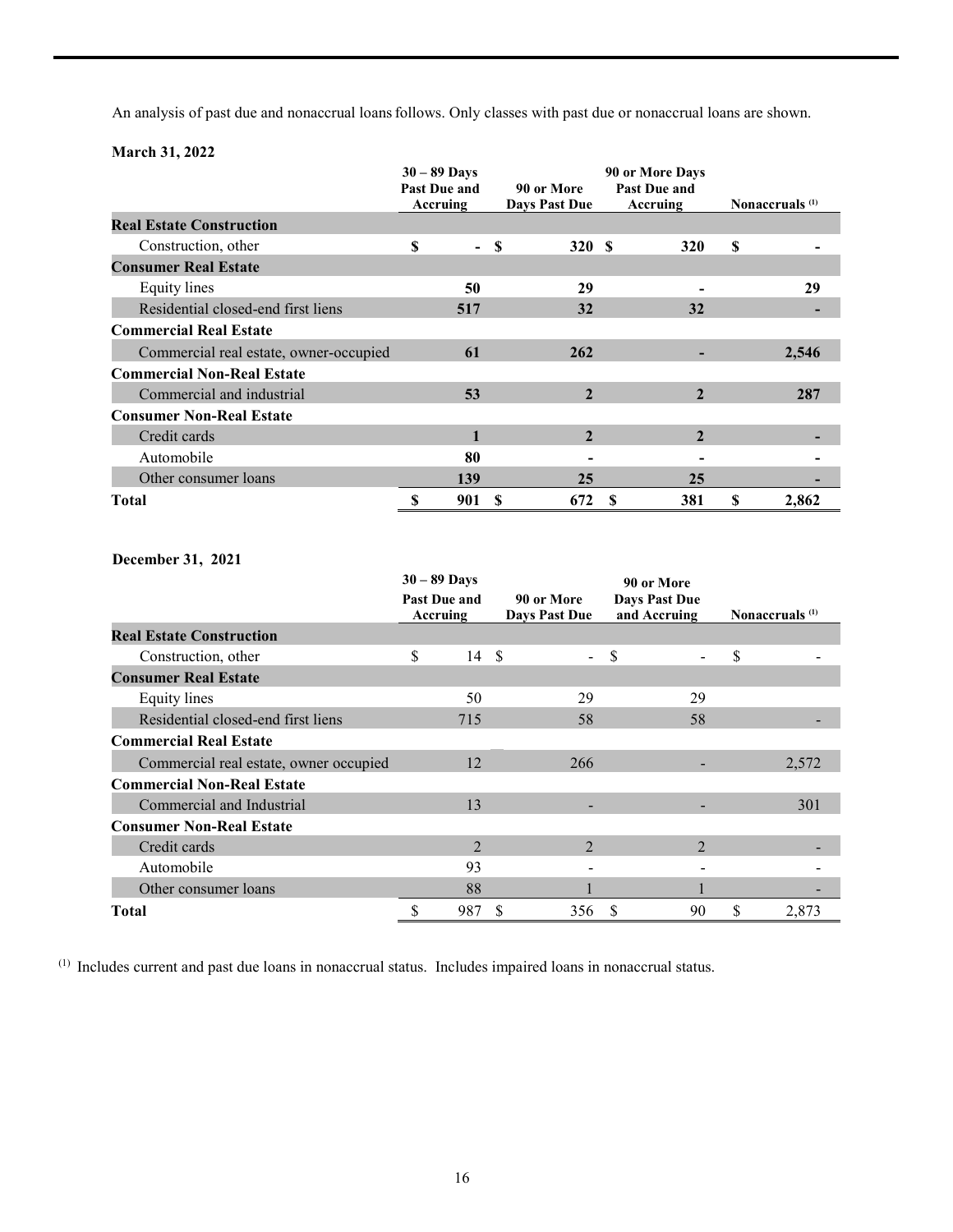The following displays collectively evaluated loans by credit quality indicator. Impaired loans are not included.

| March 31, 2022                         |             | Pass    |    | <b>Special Mention</b>   | <b>Classified</b> |
|----------------------------------------|-------------|---------|----|--------------------------|-------------------|
| <b>Real Estate Construction</b>        |             |         |    |                          |                   |
| Construction, 1-4 family residential   | $\mathbf S$ | 14,447  | \$ | S                        |                   |
| Construction, other                    |             | 44,974  |    |                          | 320               |
| <b>Consumer Real Estate</b>            |             |         |    |                          |                   |
| <b>Equity</b> lines                    |             | 13,530  |    |                          | 29                |
| Residential closed-end first liens     |             | 107,259 |    |                          | 247               |
| Residential closed-end junior liens    |             | 2,295   |    |                          |                   |
| Investor-owned residential real estate |             | 84,918  |    |                          | 605               |
| <b>Commercial Real Estate</b>          |             |         |    |                          |                   |
| Multifamily residential real estate    |             | 106,309 |    |                          |                   |
| Commercial real estate owner-occupied  |             | 128,739 |    |                          |                   |
| Commercial real estate, other          |             | 176,547 |    |                          |                   |
| <b>Commercial Non-Real Estate</b>      |             |         |    |                          |                   |
| Commercial and industrial              |             | 52,507  |    |                          | $\mathbf{2}$      |
| <b>Public Sector and IDA</b>           |             |         |    |                          |                   |
| States and political subdivisions      |             | 47,156  |    | $\overline{\phantom{0}}$ |                   |
| <b>Consumer Non-Real Estate</b>        |             |         |    |                          |                   |
| Credit cards                           |             | 4,658   |    |                          |                   |
| Automobile                             |             | 10,673  |    |                          |                   |
| Other consumer                         |             | 18,669  |    |                          | 56                |
| <b>Total</b>                           | \$          | 812,681 | S  | <b>S</b>                 | 1,259             |

| December 31, 2021                      | Pass          | <b>Special Mention</b> | <b>Classified</b> |  |  |
|----------------------------------------|---------------|------------------------|-------------------|--|--|
| <b>Real Estate Construction</b>        |               |                        |                   |  |  |
| Construction, 1-4 family residential   | \$<br>10,008  | \$                     | \$                |  |  |
| Construction, other                    | 38,833        |                        |                   |  |  |
| <b>Consumer Real Estate</b>            |               |                        |                   |  |  |
| <b>Equity</b> lines                    | 13,588        |                        | 29                |  |  |
| Residential closed-end first liens     | 106,107       |                        | 275               |  |  |
| Residential closed-end junior liens    | 2,715         |                        |                   |  |  |
| Investor-owned residential real estate | 85,460        |                        | 612               |  |  |
| <b>Commercial Real Estate</b>          |               |                        |                   |  |  |
| Multifamily residential real estate    | 106,644       |                        |                   |  |  |
| Commercial real estate owner-occupied  | 125,605       |                        | 35                |  |  |
| Commercial real estate, other          | 164,324       | 3,728                  |                   |  |  |
| <b>Commercial Non-Real Estate</b>      |               |                        |                   |  |  |
| Commercial and industrial              | 59,953        |                        | 10                |  |  |
| <b>Public Sector and IDA</b>           |               |                        |                   |  |  |
| States and political subdivisions      | 47,899        | -                      |                   |  |  |
| <b>Consumer Non-Real Estate</b>        |               |                        |                   |  |  |
| Credit cards                           | 4,531         |                        |                   |  |  |
| Automobile                             | 10,990        |                        | 3                 |  |  |
| Other consumer                         | 16,402        |                        | 100               |  |  |
| Total                                  | \$<br>793,059 | \$<br>3,728            | \$<br>1,064       |  |  |

Determination of risk ratings was completed for the portfolio as of March 31, 2022 and December 31, 2021.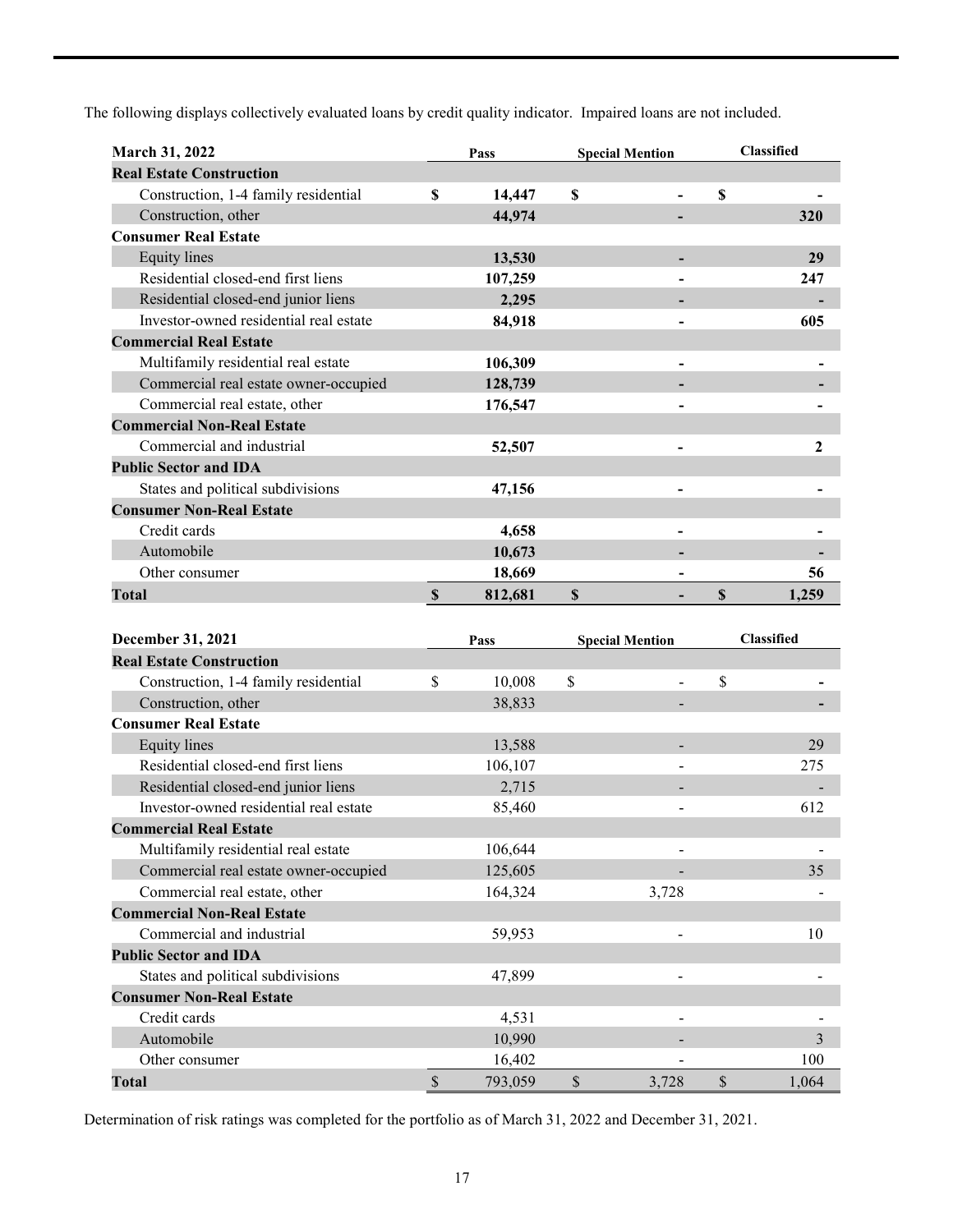### **Troubled Debt Restructurings**

Total TDRs amounted to \$5,834 at March 31, 2022, \$5,878 at December 31, 2021, and \$4,285 at March 31, 2021. All of the Company's TDR loans are fully funded and no further increase in credit is available.

#### *TDRs Designated During the Reporting Period*

During the three months ended March 31, 2022, the Company did not designate any new TDRs. During the three months ended March 31, 2021 the Company designated one loan as a TDR. The restructuring completed during the three-month period ended March 31, 2021 shifted the payment structure from interest-only to amortizing and reduced the interest rate to provide cash flow relief. No principal or interest was forgiven. The impairment measurement at March 31, 2021 was based upon the collateral method and did not result in a specific allocation.

The following table presents restructurings by class that occurred during the period indicated.

|                                       |                               | <b>Restructurings That Occurred During the Three Months</b><br>Ended March 31, 2021 |                                                                    |                                                                     |     |  |  |  |  |  |
|---------------------------------------|-------------------------------|-------------------------------------------------------------------------------------|--------------------------------------------------------------------|---------------------------------------------------------------------|-----|--|--|--|--|--|
|                                       | Number of<br><b>Contracts</b> |                                                                                     | <b>Pre-Modification</b><br>Outstanding<br><b>Principal Balance</b> | <b>Post-Modification</b><br>Outstanding<br><b>Principal Balance</b> |     |  |  |  |  |  |
| <b>Commercial Real Estate</b>         |                               |                                                                                     |                                                                    |                                                                     |     |  |  |  |  |  |
| Commercial real estate owner-occupied |                               |                                                                                     | 102                                                                |                                                                     | 102 |  |  |  |  |  |
| <b>Total</b>                          |                               |                                                                                     |                                                                    |                                                                     | 102 |  |  |  |  |  |

#### *Defaulted TDRs*

The Company analyzed its TDR portfolio for loans that defaulted during the three month periods ended March 31, 2022 and March 31, 2021 and that were modified within 12 months prior to default. The Company designates three circumstances that indicate default: one or more payments that occur more than 90 days past the due date, charge-off, or foreclosure after the date of restructuring.

Of the Company's TDRs at March 31, 2022 and March 31, 2021, none of the defaulted TDRs were modified within 12 months prior to default. All of the defaulted TDRs were in nonaccrual status as of March 31, 2022 and March 31, 2021.

#### **Note 4: Securities**

The amortized costs, gross unrealized gains, gross unrealized losses and fair values for debt securities available for sale by major security type are as follows.

|                                           | <b>March 31, 2022</b> |         |              |                          |               |                 |               |         |  |  |  |
|-------------------------------------------|-----------------------|---------|--------------|--------------------------|---------------|-----------------|---------------|---------|--|--|--|
|                                           |                       |         | <b>Gross</b> |                          |               | Gross           |               |         |  |  |  |
|                                           | Amortized             |         | Unrealized   |                          | Unrealized    |                 |               | Fair    |  |  |  |
|                                           | <b>Costs</b>          |         | <b>Gains</b> |                          | <b>Losses</b> |                 | <b>Values</b> |         |  |  |  |
| <b>Available for Sale:</b>                |                       |         |              |                          |               |                 |               |         |  |  |  |
| U.S. Treasuries                           | \$                    | 989     | S            | $\blacksquare$           |               | 25 <sub>1</sub> | - \$          | 964     |  |  |  |
| U.S. Government agencies and corporations |                       | 344,348 |              | 904                      |               | 22,864          |               | 322,388 |  |  |  |
| States and political subdivisions         |                       | 193,185 |              | 416                      |               | 14,801          |               | 178,800 |  |  |  |
| Mortgage-backed securities                |                       | 193,538 |              | 70                       |               | 2,722           |               | 190,886 |  |  |  |
| Corporate debt securities                 |                       | 6,499   |              | $\overline{\phantom{0}}$ |               | 183             |               | 6,316   |  |  |  |
| Total securities available for sale       |                       | 738,559 | S            | 1.390                    | S             | $40,595$ \$     |               | 699,354 |  |  |  |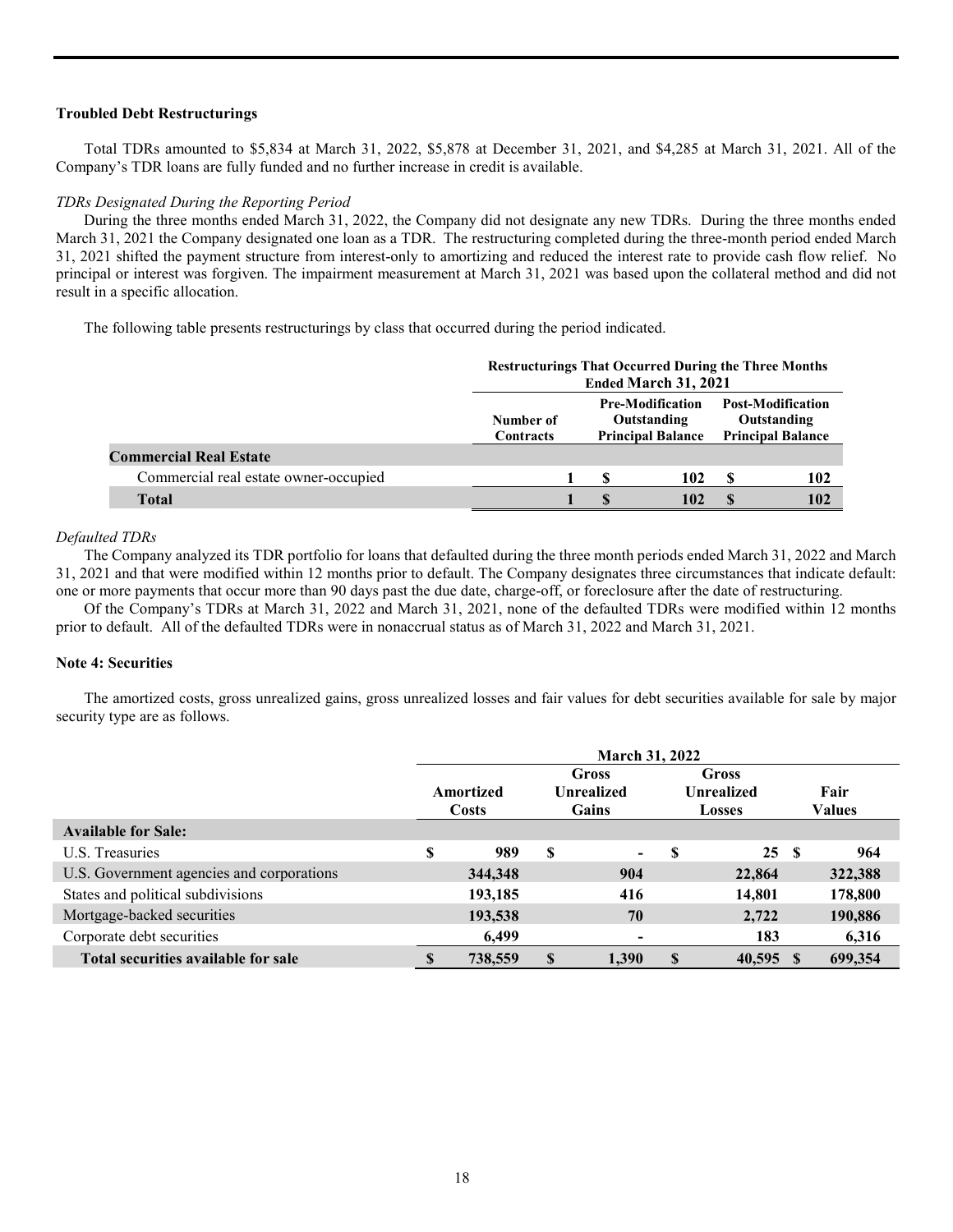|                                           | December 31, 2021         |         |                                     |        |                                                    |          |                       |  |  |  |
|-------------------------------------------|---------------------------|---------|-------------------------------------|--------|----------------------------------------------------|----------|-----------------------|--|--|--|
|                                           | Amortized<br><b>Costs</b> |         | <b>Gross</b><br>Unrealized<br>Gains |        | <b>Gross</b><br><b>Unrealized</b><br><b>Losses</b> |          | Fair<br><b>Values</b> |  |  |  |
| <b>Available for Sale:</b>                |                           |         |                                     |        |                                                    |          |                       |  |  |  |
| U.S. Government agencies and corporations | \$                        | 279,934 | -S                                  | 2,795  | -S                                                 | 4,710 \$ | 278,019               |  |  |  |
| States and political subdivisions         |                           | 195,365 |                                     | 5,314  |                                                    | 2,007    | 198,672               |  |  |  |
| Mortgage-backed securities                |                           | 204,164 |                                     | 2,323  |                                                    | 313      | 206,174               |  |  |  |
| Corporate debt securities                 |                           | 3,004   |                                     | 248    |                                                    | 37       | 3,215                 |  |  |  |
| Total securities available for sale       |                           | 682,467 |                                     | 10.680 | S                                                  | 7.067 \$ | 686,080               |  |  |  |

The amortized cost and fair value of single maturity securities available for sale at March 31, 2022, by contractual maturity, are shown below. Expected maturities may differ from contractual maturities because borrowers may have the right to call or prepay obligations with or without call or prepayment penalties. Mortgage-backed securities included in these totals are categorized by final maturity.

|                                        | <b>March 31, 2022</b> |  |                   |  |  |  |  |  |  |  |
|----------------------------------------|-----------------------|--|-------------------|--|--|--|--|--|--|--|
|                                        | <b>Amortized Cost</b> |  | <b>Fair Value</b> |  |  |  |  |  |  |  |
| <b>Available for Sale:</b>             |                       |  |                   |  |  |  |  |  |  |  |
| Due in one year or less                | 1,317                 |  | 1,325             |  |  |  |  |  |  |  |
| Due after one year through five years  | 79,070                |  | 77,180            |  |  |  |  |  |  |  |
| Due after five years through ten years | 329,371               |  | 310,296           |  |  |  |  |  |  |  |
| Due after ten years                    | 328,801               |  | 310,553           |  |  |  |  |  |  |  |
| Total securities available for sale    | 738,559               |  | 699,354           |  |  |  |  |  |  |  |

Information pertaining to securities with gross unrealized losses aggregated by investment category and length of time that individual securities have been in a continuous loss position, follows.

|                                              | <b>March 31, 2022</b>      |                                                   |     |               |      |                           |   |        |  |  |  |  |
|----------------------------------------------|----------------------------|---------------------------------------------------|-----|---------------|------|---------------------------|---|--------|--|--|--|--|
|                                              | <b>Less Than 12 Months</b> |                                                   |     |               |      | <b>12 Months or More</b>  |   |        |  |  |  |  |
|                                              |                            | Fair<br><b>Unrealized</b><br>Value<br><b>Loss</b> |     | Fair<br>Value |      | <b>Unrealized</b><br>Loss |   |        |  |  |  |  |
| U.S. Treasuries                              | S                          | 964                                               | ∣S. | 25            | - \$ | $\overline{\phantom{a}}$  | D |        |  |  |  |  |
| U.S. Government agencies and corporations    |                            | 238,220                                           |     | 14,294        |      | 68,352                    |   | 8,570  |  |  |  |  |
| States and political subdivisions            |                            | 120,206                                           |     | 8,951         |      | 36,298                    |   | 5,850  |  |  |  |  |
| Mortgage-backed securities                   |                            | 160,387                                           |     | 2,262         |      | 9,623                     |   | 460    |  |  |  |  |
| Corporate debt securities                    |                            | 5,317                                             |     | 183           |      |                           |   |        |  |  |  |  |
| <b>Total temporarily impaired securities</b> |                            | 525,094                                           |     | 25,715        |      | 114,273                   |   | 14,880 |  |  |  |  |

|                                              | December 31, 2021                   |                            |   |       |                   |        |                           |       |  |  |  |
|----------------------------------------------|-------------------------------------|----------------------------|---|-------|-------------------|--------|---------------------------|-------|--|--|--|
|                                              |                                     | <b>Less Than 12 Months</b> |   |       | 12 Months or More |        |                           |       |  |  |  |
|                                              | Fair<br>Unrealized<br>Value<br>Loss |                            |   |       | Fair<br>Value     |        | <b>Unrealized</b><br>Loss |       |  |  |  |
| U.S. Government agencies and corporations    |                                     | 201,650                    | S | 3,530 | <sup>S</sup>      | 26,792 | <sup>S</sup>              | 1,180 |  |  |  |
| States and political subdivisions            |                                     | 50,659                     |   | 1,214 |                   | 20,542 |                           | 793   |  |  |  |
| Mortgage-backed securities                   |                                     | 13,139                     |   | 141   |                   | 4,665  |                           | 172   |  |  |  |
| Corporate debt securities                    |                                     | 966                        |   | 37    |                   | -      |                           |       |  |  |  |
| <b>Total temporarily impaired securities</b> |                                     | 266,414                    |   | 4.922 |                   | 51,999 |                           | 2.145 |  |  |  |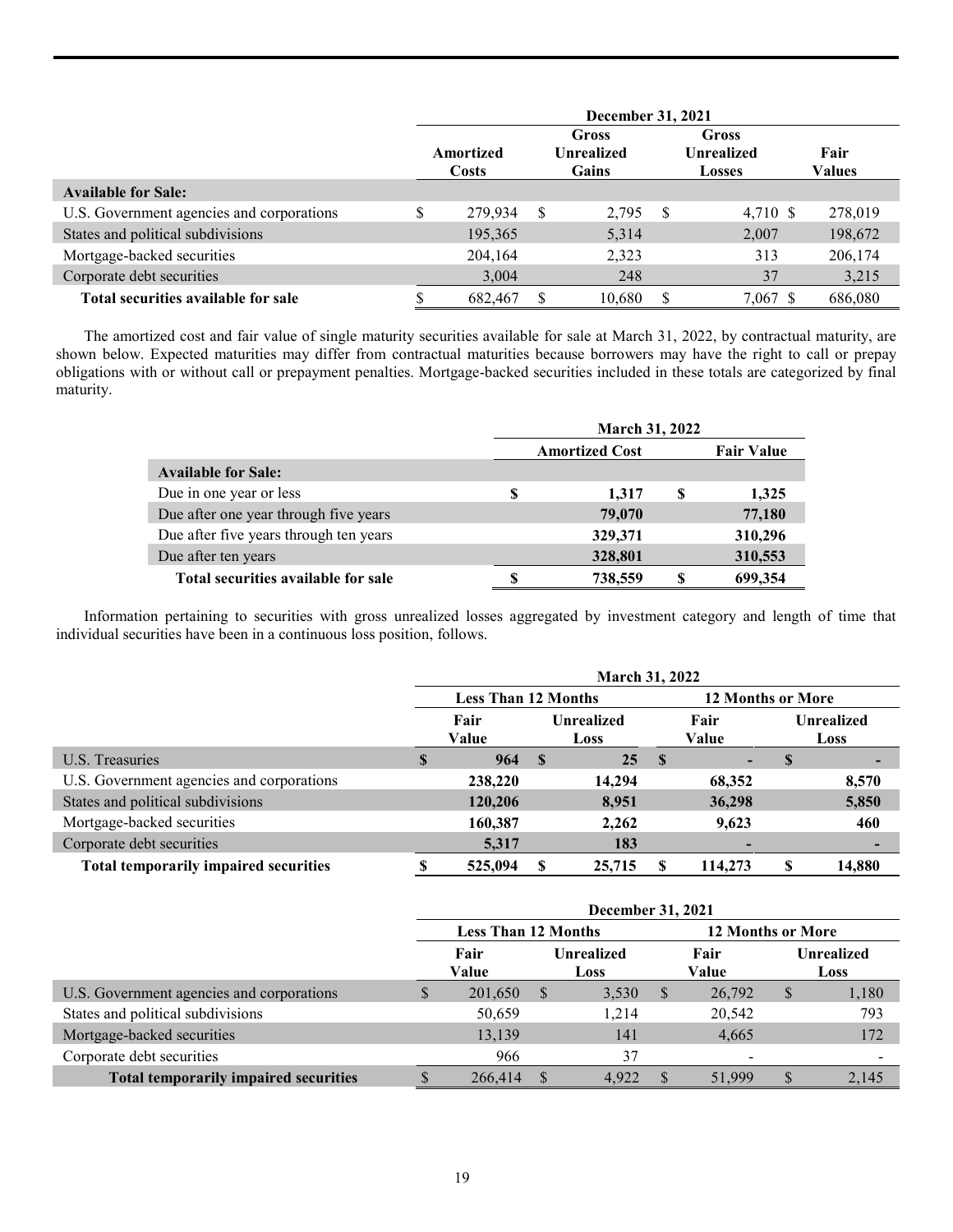The Company had 529 securities with a fair value of \$639,367 that were temporarily impaired at March 31, 2022. The total unrealized loss on these securities was \$40,595. Of the temporarily impaired total, 116 securities with a fair value of \$114,273 and an unrealized loss of \$14,880 have been in a continuous loss position for 12 months or more. The Company has determined that these securities are temporarily impaired at March 31, 2022 for the reasons set out below.

U.S. Government agencies. Unrealized losses of \$8,570 on 77 securities with a fair value of \$68,352 were caused by interest rate and market fluctuations. The contractual terms of the investments do not permit the issuer to settle the securities at a price less than the cost basis of the investments. Because the Company does not intend to sell the investments and it is not likely that the Company will be required to sell the investments before recovery of their amortized cost basis, which may be at maturity, the Company does not consider the securities to be other-than-temporarily impaired.

States and political subdivisions. The Company reviewed financial statements and cash flow information for the 35 securities with a fair value of \$36,298 and unrealized losses of \$5,850 and determined that the unrealized loss is the result of interest rate and market fluctuations and not associated with impaired financial status. The contractual terms of the investments do not permit the issuer to settle the securities at a price less than the cost basis of the investments. Because the Company does not intend to sell the investments and it is not likely that the Company will be required to sell the investments before recovery of amortized cost basis, which may be at maturity, the Company does not consider the investments to be other-than-temporarily impaired.

Mortgage-backed securities. Unrealized losses of \$460 on 4 securities with a fair value of \$9,623 were caused by interest rate and market fluctuations. Because the Company does not intend to sell the investments and it is not likely that the Company will be required to sell the investments before recovery of amortized costs basis, which may be at maturity, the Company does not consider the investments to be other-than-temporarily impaired.

#### *Restricted Stock*

The Company held restricted stock of \$941 as of March 31, 2022 and \$845 at December 31, 2021. Restricted stock is reported separately from available for sale securities. As a member bank of the Federal Reserve system and the Federal Home Loan Bank of Atlanta ("FHLB"), NBB is required to maintain certain minimum investments in the common stock of those entities. Required levels of investment are based upon NBB's capital, current borrowings, and a percentage of qualifying assets. The correspondents provide calculations that require the Company purchase or sell stock back to the correspondents. The stock is held by member institutions only and is not actively traded.

Redemption of FHLB stock is subject to certain limitations and conditions. At its discretion, the FHLB may declare dividends on the stock. In addition to dividends, NBB also benefits from its membership with FHLB through eligibility to borrow from the FHLB, using as collateral NBB's capital stock investment in the FHLB and qualifying NBB real estate mortgage loans totaling \$614,894 at March 31, 2022. Management reviews for impairment based upon the ultimate recoverability of the cost basis of the FHLB stock, and at March 31, 2022, management did not determine any impairment.

Management regularly monitors the credit quality of the investment portfolio. Changes in ratings are noted and follow-up research on the issuer is undertaken when warranted. Management intends to carefully monitor any changes in bond quality.

#### **Note 5: Defined Benefit Plan**

Components of Net Periodic Benefit Cost:

|                                    |   | <b>Pension Benefits</b>             |       |  |  |  |  |  |  |  |  |
|------------------------------------|---|-------------------------------------|-------|--|--|--|--|--|--|--|--|
|                                    |   | <b>Three Months Ended March, 31</b> |       |  |  |  |  |  |  |  |  |
|                                    |   | 2022                                | 2021  |  |  |  |  |  |  |  |  |
| Service cost                       | S | 324<br>S                            | 361   |  |  |  |  |  |  |  |  |
| Interest cost                      |   | 204                                 | 184   |  |  |  |  |  |  |  |  |
| Expected return on plan assets     |   | (629)                               | (555) |  |  |  |  |  |  |  |  |
| Amortization of prior service cost |   |                                     | (3)   |  |  |  |  |  |  |  |  |
| Recognized net actuarial loss      |   | <b>110</b>                          | 208   |  |  |  |  |  |  |  |  |
| Net periodic benefit cost          |   | o                                   | 195   |  |  |  |  |  |  |  |  |

The service cost component of net periodic benefit cost is included in salaries and employee benefits expense in the consolidated statements of income. All other components are included in other noninterest expense in the consolidated statements of income. For the three months ended March 31, 2022, the Company did not make a contribution to the defined benefit plan.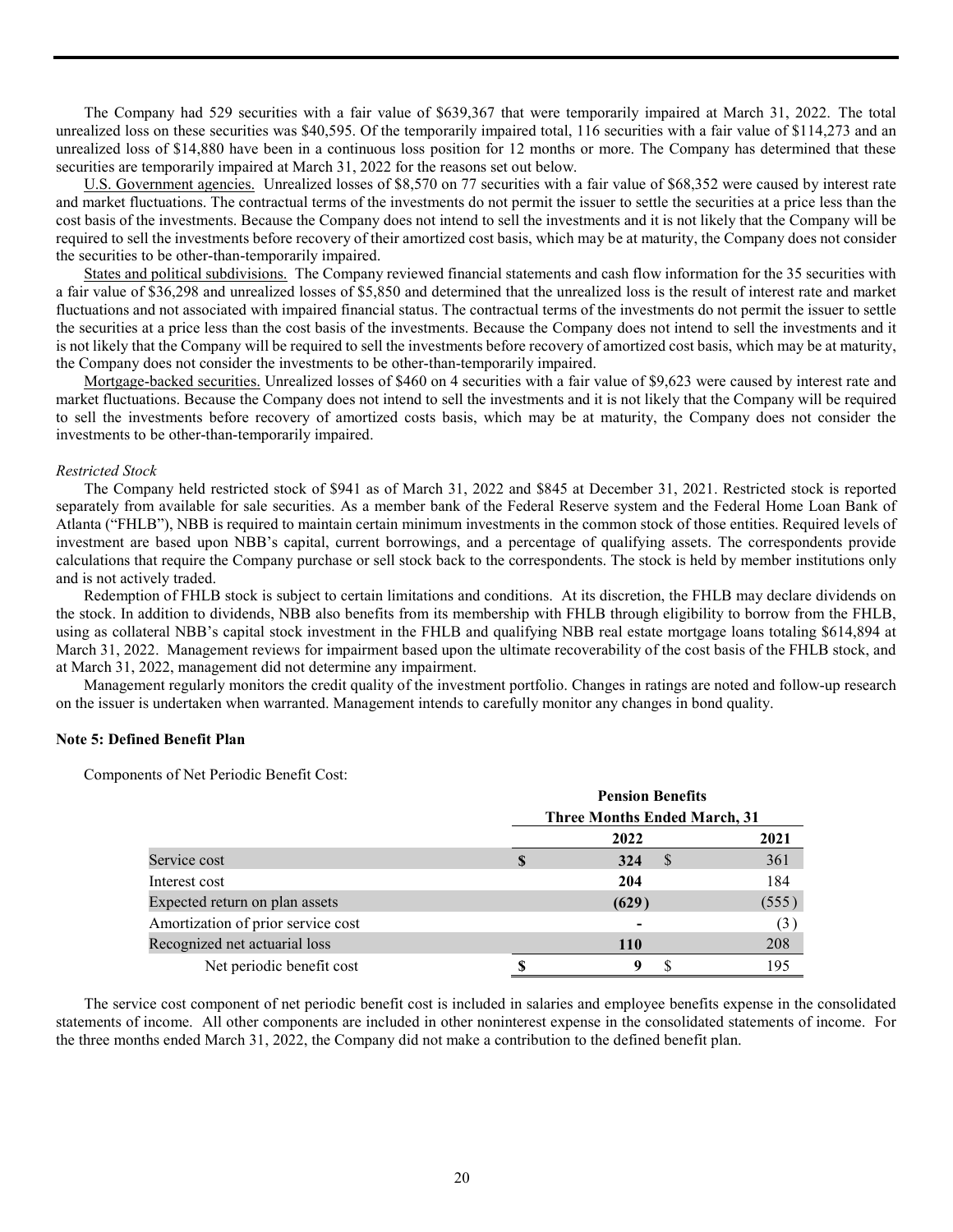#### **Note 6: Fair Value Measurements**

Fair value is defined as the exchange price that would be received for an asset or paid to transfer a liability (an exit price) in the principal or most advantageous market for the asset or liability in an orderly transaction between market participants on the measurement date. GAAP requires that valuation techniques maximize the use of the observable inputs and minimize the use of the unobservable inputs. GAAP also establishes a fair value hierarchy which prioritizes the valuation inputs into three broad levels. Based on the underlying inputs, each fair value measurement in its entirety is reported in one of the three levels. These levels are:

Level 1 – Valuation is based on quoted prices in active markets for identical assets and liabilities.

- Level 2 Valuation is based on observable inputs including:
	- quoted prices in active markets for similar assets and liabilities,
	- quoted prices for identical or similar assets and liabilities in less active markets,
	- inputs other than quoted prices that are observable, and
	- model-based valuation techniques for which significant assumptions can be derived primarily from or corroborated by observable data in the market.
- Level 3 Valuation is based on model-based techniques that use one or more significant inputs or assumptions that are unobservable in the market.

Fair value is best determined by quoted market prices. However, in many instances, there are no quoted market prices for the Company's various financial instruments. In cases where quoted market prices are not available, fair values are based on estimates using present value or other valuation techniques. Those techniques are significantly affected by the assumptions used, including the discount rate and estimates of future cash flows. Accordingly, fair value estimates may not be realized in an immediate settlement of the instrument. Accounting guidance for fair value excludes certain financial instruments and all nonfinancial instruments from disclosure requirements. Consequently, the aggregate fair value amounts presented may not necessarily represent the underlying fair value of the Company.

The following describes the valuation techniques used by the Company to measure certain financial assets and liabilities recorded at fair value on a recurring basis in the consolidated financial statements:

#### **Financial Instruments Measured At Fair Value on a Recurring Basis**

*Securities Available for Sale* 

Securities available for sale are recorded at fair value on a recurring basis. Fair value measurement is based upon quoted market prices, when available (Level 1). If quoted market prices are not available, fair values are measured utilizing independent valuation techniques of identical or similar securities for which significant assumptions are derived primarily from or corroborated by observable market data. Third party vendors compile prices from various sources and may determine the fair value of identical or similar securities by using pricing models that consider observable market data (Level 2). The carrying value of restricted Federal Reserve Bank of Richmond and Federal Home Loan Bank of Atlanta stock approximates fair value based upon the redemption provisions of each entity and is therefore excluded from the following tables.

The following tables present the balances of financial assets measured at fair value on a recurring basis as of the dates indicated.

| <b>March 31, 2022</b>                     |   |                |     | <b>Fair Value Measurements Using</b> |                          |   |                |    |                |  |  |  |
|-------------------------------------------|---|----------------|-----|--------------------------------------|--------------------------|---|----------------|----|----------------|--|--|--|
| <b>Description</b>                        |   | <b>Balance</b> |     | <b>Level 1</b>                       |                          |   | <b>Level 2</b> |    | <b>Level 3</b> |  |  |  |
| U.S. Treasuries                           | S | 964            | - S |                                      |                          | S | 964            | -8 |                |  |  |  |
| U.S. Government agencies and corporations |   | 322,388        |     |                                      | -                        |   | 322,388        |    |                |  |  |  |
| States and political subdivisions         |   | 178,800        |     |                                      |                          |   | 178,800        |    |                |  |  |  |
| Mortgage-backed securities                |   | 190,886        |     |                                      | $\overline{\phantom{a}}$ |   | 190,886        |    |                |  |  |  |
| Corporate debt securities                 |   | 6,316          |     |                                      |                          |   | 6,316          |    |                |  |  |  |
| Total securities available for sale       |   | 699,354        |     |                                      |                          | S | 699,354        |    |                |  |  |  |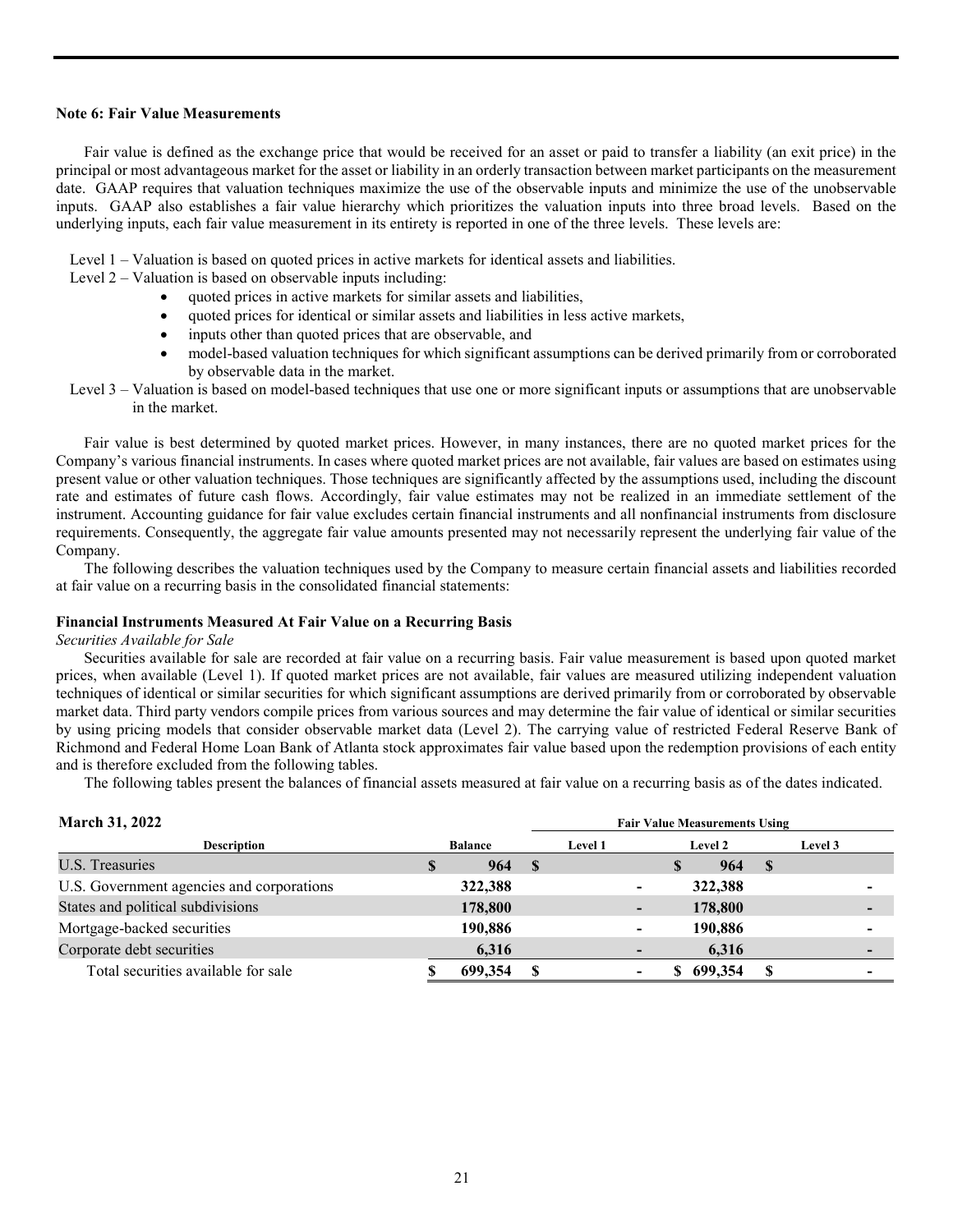| December 31, 2021                         |  |                |  | <b>Fair Value Measurements Using</b> |   |    |                |  |         |  |
|-------------------------------------------|--|----------------|--|--------------------------------------|---|----|----------------|--|---------|--|
| <b>Description</b>                        |  | <b>Balance</b> |  | <b>Level 1</b>                       |   |    | <b>Level 2</b> |  | Level 3 |  |
| U.S. Government agencies and corporations |  | 278,019        |  |                                      |   | S. | 278,019        |  |         |  |
| States and political subdivisions         |  | 198,672        |  |                                      |   |    | 198,672        |  |         |  |
| Mortgage-backed securities                |  | 206,174        |  |                                      | - |    | 206,174        |  |         |  |
| Corporate debt securities                 |  | 3,215          |  |                                      |   |    | 3,215          |  |         |  |
| Total securities available for sale       |  | 686,080        |  |                                      |   |    | 686.080        |  |         |  |

The Company's securities portfolio is valued using Level 2 inputs. The Company relies on an independent third party vendor to provide market valuations. The inputs used to determine value include: benchmark yields, reported trades, broker/dealer quotes, issuer spreads, two-sided markets, benchmark securities, bids, offers and reference data including market research publications. The third party vendor also monitors market indicators, industry activity and economic events as part of the valuation process. Central to the final valuation is the assumption that the indicators used are representative of the fair value of securities held within the Company's portfolio. Level 2 inputs are subject to a certain degree of uncertainty and changes in these assumptions or methodologies in the future, if any, may impact securities fair value, deferred tax assets or liabilities, or expense.

## *Interest Rate Loan Contracts and Forward Contracts*

The Company originates consumer real estate loans which it intends to sell to a correspondent lender. Interest rate loan contracts and forward contracts result from originating loans held for sale and are derivatives reported at fair value. The Company enters interest rate lock commitments with customers who apply for a loan which the Company intends to sell to a correspondent lender. The interest rate loan contract ends when the loan closes or the customer withdraws their application. Fair value of the interest rate loan contract is based upon the correspondent lender's pricing quotes at the report date. Fair value is adjusted for the estimated probability of the loan closing with the borrower.

At the time the Company enters into an interest rate loan contract with a customer, it also enters into a best efforts forward sales commitment with the correspondent lender. If the loan has been closed and funded, the best efforts commitment converts to a mandatory forward sales commitment. Fair value is based on the gain or loss that would occur if the Company were to pair-off the transaction with the investor at the measurement date. This is a Level 3 input. The Company has elected to measure and report best efforts commitments at fair value.

Interest rate loan contracts and forward contracts are valued based on quotes from the correspondent lender at the reporting date. Pricing changes daily and if a loan has not been sold to the correspondent by the next reporting date, the fair value may be different from that reported currently. Changes in fair value measurement impacts net income.

 The Company did not have any interest rate loan contracts or forward contracts at December 31, 2021. The following tables present information on interest rate loan contracts and forward contracts:

| <b>March 31, 2022</b>        |                            |    |                         |    | <b>Fair Value Measurements Using</b> |                          |   |        |                          |                                |     |
|------------------------------|----------------------------|----|-------------------------|----|--------------------------------------|--------------------------|---|--------|--------------------------|--------------------------------|-----|
| <b>Description</b>           |                            |    | <b>Balance</b>          |    | <b>Level 1</b>                       | <b>Level 2</b>           |   |        | Level 3                  |                                |     |
| Interest rate loan contracts |                            | S  | (8) S                   |    |                                      | $\overline{\phantom{0}}$ | S |        | $- S$                    |                                | (8) |
| Forward contracts            |                            | \$ | 8                       | -S |                                      |                          | S | $\sim$ | -S                       |                                | 8   |
| <b>March 31, 2022</b>        | <b>Valuation Technique</b> |    | Unobservable Input      |    |                                      |                          |   |        | Range                    | (Weighted Average)             |     |
| Interest rate loan contracts | Market approach            |    | Pull-through rate       |    |                                      |                          |   |        | $90.16\%$ <sup>(1)</sup> |                                |     |
| Forward contracts            | Market approach            |    | Pull-through rate       |    |                                      |                          |   |        | $90.16\%$ <sup>(1)</sup> |                                |     |
| Interest rate loan contracts | Market approach            |    | Current reference price |    |                                      |                          |   |        |                          | $99.57\% - 101.11\% (99.91\%)$ |     |
| Forward contracts            | Market approach            |    | Current reference price |    | $99.57\% - 101.11\% (99.91\%)$       |                          |   |        |                          |                                |     |

(1) All contracts are valued using the same pull-through rate.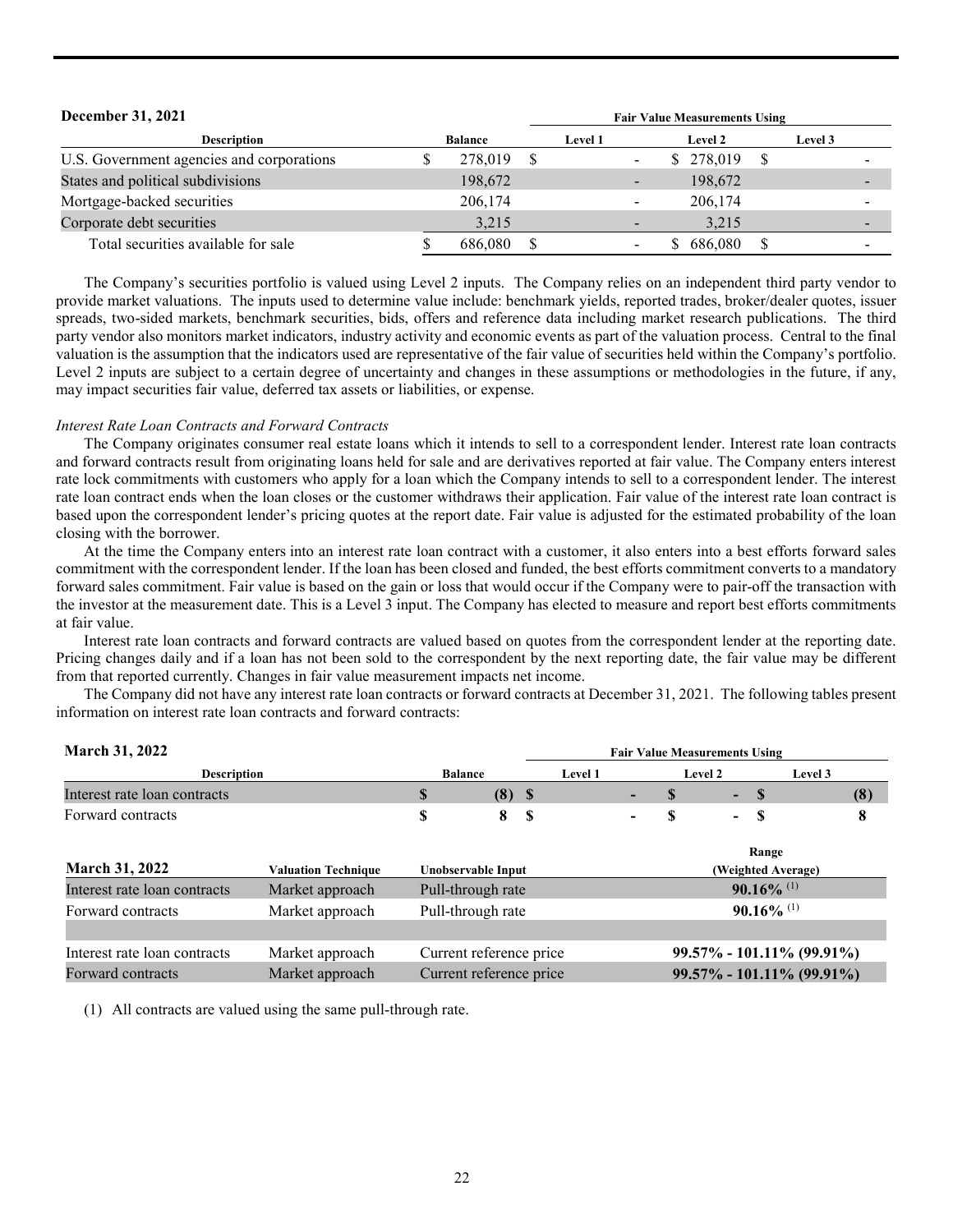#### **Financial Instruments Measured at Fair Value on a Non-Recurring Basis**

Certain financial instruments are measured at fair value on a nonrecurring basis in accordance with U.S. GAAP. Adjustments to the fair value of these assets usually result from the application of lower-of-cost-or-market accounting or write-downs of individual assets.

The following describes the valuation techniques used by the Company to measure certain assets recorded at fair value on a nonrecurring basis in the financial statements.

#### *Loans Held for Sale*

Loans held for sale are carried at the lower of cost or fair value. These loans currently consist of one-to-four family residential loans originated for sale in the secondary market. Fair value is based on the price secondary markets are currently offering for similar loans using observable market data which is not materially different than cost due to the short duration between origination and sale (Level 2). As such, the Company records any fair value adjustments on a nonrecurring basis. No nonrecurring fair value adjustments were recorded on loans held for sale at March 31, 2022 or December 31, 2021.

#### *Impaired Loans*

Impaired loans are measured at fair value on a nonrecurring basis. If an individually evaluated impaired loan's balance exceeds fair value, the amount is allocated to the allowance for loan losses. Any fair value adjustments are recorded in the period incurred as provision for loan losses on the Consolidated Statements of Income.

The fair value of an impaired loan may be measured using one of three methods. Each method falls within a different level of the fair value hierarchy. The observable market price of a loan is categorized as a Level 1 input. The present value of projected cash flows method results in a Level 3 categorization because the calculation relies on the Company's judgment to determine projected cash flows, which are then discounted at the current rate of the loan, or the rate prior to modification if the loan is a TDR. Loans measured using the fair value of collateral may be categorized in Level 2 or Level 3.

Loans valued using the collateral method may be secured by real estate or business assets including equipment, inventory, and accounts receivable. Real estate collateral secures most loans and valuation is based upon the "as-is" value of independent appraisals or evaluations.

Appraisals are prepared by independent, licensed appraisers using observable market data analyzed through an income or sales valuation approach. Appraisals of less than 24 months of age result in Level 2 categorization. If a current appraisal cannot be obtained prior to a reporting date and an existing appraisal is discounted to estimate value, or if declines in value are identified after the date of the appraisal, or if an appraisal is discounted for estimated selling costs, or if the appraisal uses unobservable market data, the valuation of real estate collateral is categorized as Level 3. Loans valued using an independent real estate evaluations are categorized as Level 3.

The value of business equipment is based upon an outside appraisal (Level 2) if deemed significant, or the net book value on the applicable business' financial statements (Level 3) if not considered significant. Likewise, values for inventory and accounts receivables collateral are based on financial statement balances or aging reports (Level 3). If a current appraisal uses unobservable data as part of the assessment, the value of the collateral is classified as Level 3.

At March 31, 2022 and December 31, 2021, measurement of the Company's impaired loans did not result in any specific allocations.

#### *Other Real Estate Owned*

Certain assets such as OREO are measured at fair value less cost to sell. Valuation of OREO is determined using current appraisals from independent parties, a Level 2 input. If current appraisals cannot be obtained prior to reporting dates, or if declines in value are identified after a recent appraisal is received, appraisal values are discounted, resulting in Level 3 estimates. If the Company markets the property with a realtor, estimated selling costs reduce the fair value, resulting in a valuation based on Level 3 inputs.

The following table summarizes the Company's OREO measured at fair value on a nonrecurring basis as of the dates indicated.

| Date              | Description                            | Balance |              | evel [ |        | Level 2 |                             | Level 3 |     |
|-------------------|----------------------------------------|---------|--------------|--------|--------|---------|-----------------------------|---------|-----|
| March 31, 2022    | <b>OREO</b> net of valuation allowance |         | 957          |        |        | $ \sim$ | $\sim$ $\sim$ $\sim$ $\sim$ |         | 957 |
| December 31, 2021 | OREO net of valuation allowance        |         | $95^{\circ}$ |        | $\sim$ |         | $\overline{\phantom{0}}$    |         | 950 |

The following table presents information about OREO and Level 3 Fair Value Measurements for the dates indicated.

|                   |                            |                    | Range              |
|-------------------|----------------------------|--------------------|--------------------|
| Date              | Valuation Technique        | Unobservable Input | (Weighted Average) |
| March 31, 2022    | Discounted appraised value | Selling cost       | $6.20\%^{(1)}$     |
| December 31, 2021 | Discounted appraised value | Selling cost       | $6.20\%^{(1)}$     |

(1) As of March 31, 2022 and December 31, 2021, OREO was composed of a single property.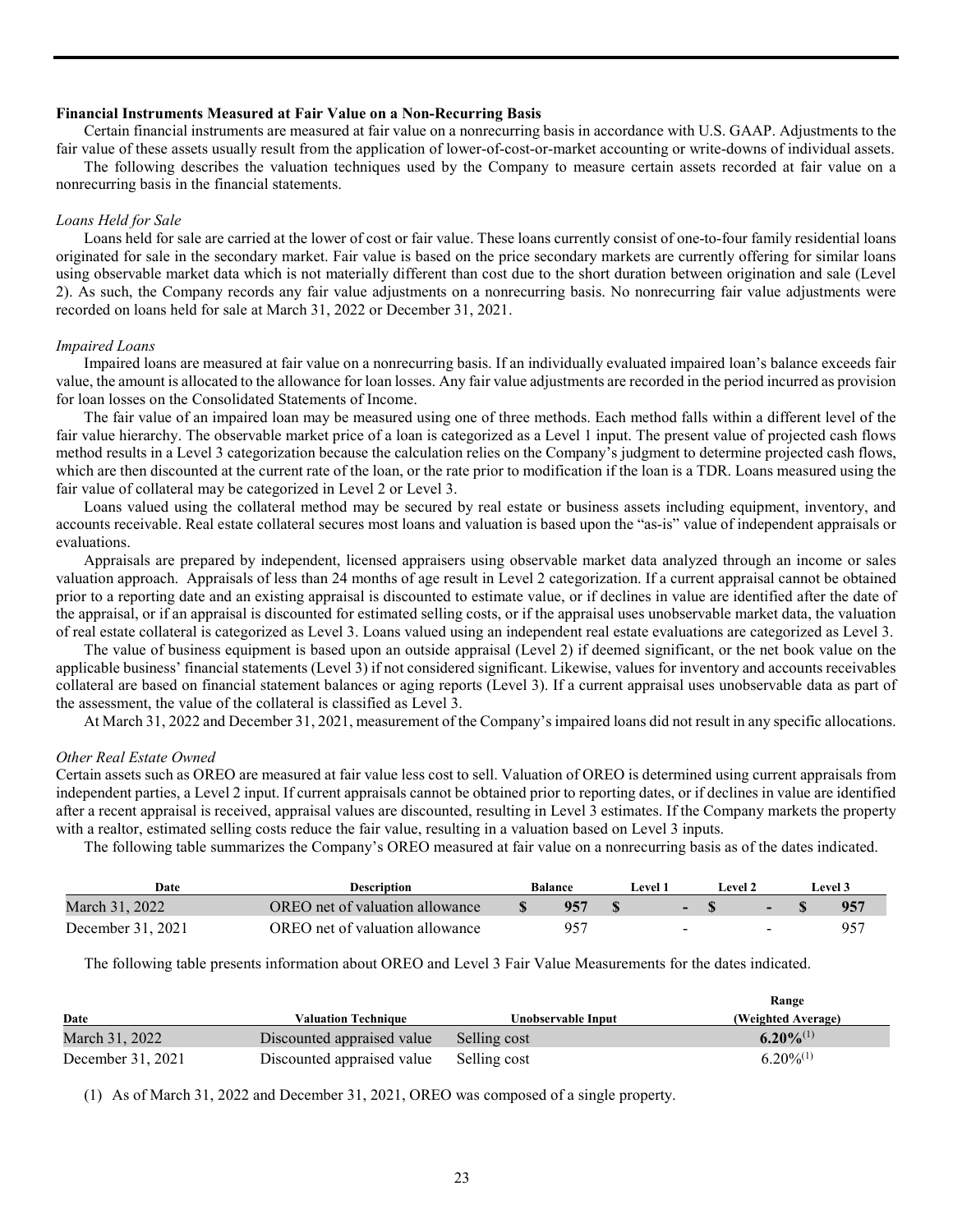At March 31, 2022 and December 31, 2021, OREO was measured using appraised value, discounted by selling cost. Discounts for selling costs are recognized when the Company markets OREO properties via local realtors. The Company works with the realtor to determine the list price, which may be set at appraised value or at a different amount based on the realtor's advice and management's judgement of marketability. Selling costs for improved land generally are estimated at 6% of the list price, and for raw land at 10% of the list price. If the final sale price is different from the list price, the amount of selling costs will also be different from those estimated.

There is uncertainty in determining discounts to appraised value. Future changes to marketability assumptions or updated appraisals may indicate in a lower fair value, with a corresponding impact to net income. Ultimate proceeds from the sale of OREO property may be less than the estimated fair value, reducing net income.

#### **Fair Value Summary**

The following presents the carrying amount, fair value, and placement in the fair value hierarchy of the Company's financial instruments as of the dates indicated. Fair values are estimated using the exit price notion.

|                               |              |                        | March 31, 2022 |        |           |               |         |
|-------------------------------|--------------|------------------------|----------------|--------|-----------|---------------|---------|
|                               |              | <b>Recorded Amount</b> | Level 1        |        | Level 2   |               | Level 3 |
| <b>Financial Assets:</b>      |              |                        |                |        |           |               |         |
| Cash and due from banks       | \$           | 12,247 \$              | $12,247$ \$    |        | -         | <sup>\$</sup> |         |
| Interest-bearing deposits     |              | 108,028                | 108,028        |        |           |               |         |
| Securities available for sale |              | 699,354                |                |        | 699,354   |               |         |
| Restricted securities         |              | 941                    |                |        | 941       |               |         |
| Loans, net                    |              | 811,540                |                |        |           |               | 796,766 |
| Accrued interest receivable   |              | 5,433                  |                |        | 5,433     |               |         |
| Bank-owned life insurance     |              | 42,592                 |                |        | 42,592    |               |         |
| Forward contracts             |              | 8                      |                |        |           |               | 8       |
| <b>Financial Liabilities:</b> |              |                        |                |        |           |               |         |
| Deposits                      | $\mathbf{s}$ | 1,543,753 \$           |                | $-$ \$ | 1,466,904 | <b>S</b>      | 76,955  |
| Accrued interest payable      |              | 51                     |                |        | 51        |               |         |
| Interest rate loan contracts  |              | 8                      |                |        |           |               | 8       |

|                               |                        |                | December 31, 2021        |                |                           |         |
|-------------------------------|------------------------|----------------|--------------------------|----------------|---------------------------|---------|
|                               | <b>Recorded Amount</b> | <b>Level 1</b> |                          | Level 2        |                           | Level 3 |
| <b>Financial Assets:</b>      |                        |                |                          |                |                           |         |
| Cash and due from banks       | \$<br>8,768 \$         |                | 8,768 \$                 | $\blacksquare$ | S                         |         |
| Interest-bearing deposits     | 130,021                |                | 130,021                  |                |                           |         |
| Securities available for sale | 686,080                |                |                          | 686,080        |                           |         |
| Restricted securities         | 845                    |                |                          | 845            |                           |         |
| Loans held for sale           | 615                    |                |                          | 615            |                           |         |
| Loans, net                    | 795,574                |                | $\overline{\phantom{0}}$ |                |                           | 791,335 |
| Accrued interest receivable   | 5,104                  |                |                          | 5,104          |                           |         |
| Bank-owned life insurance     | 42,354                 |                |                          | 42,354         |                           |         |
| <b>Financial Liabilities:</b> |                        |                |                          |                |                           |         |
| Deposits                      | \$<br>1,494,587 \$     |                | $-$ \$                   | 1,415,619      | $\boldsymbol{\mathsf{S}}$ | 79,115  |
| Accrued interest payable      | 48                     |                |                          | 48             |                           |         |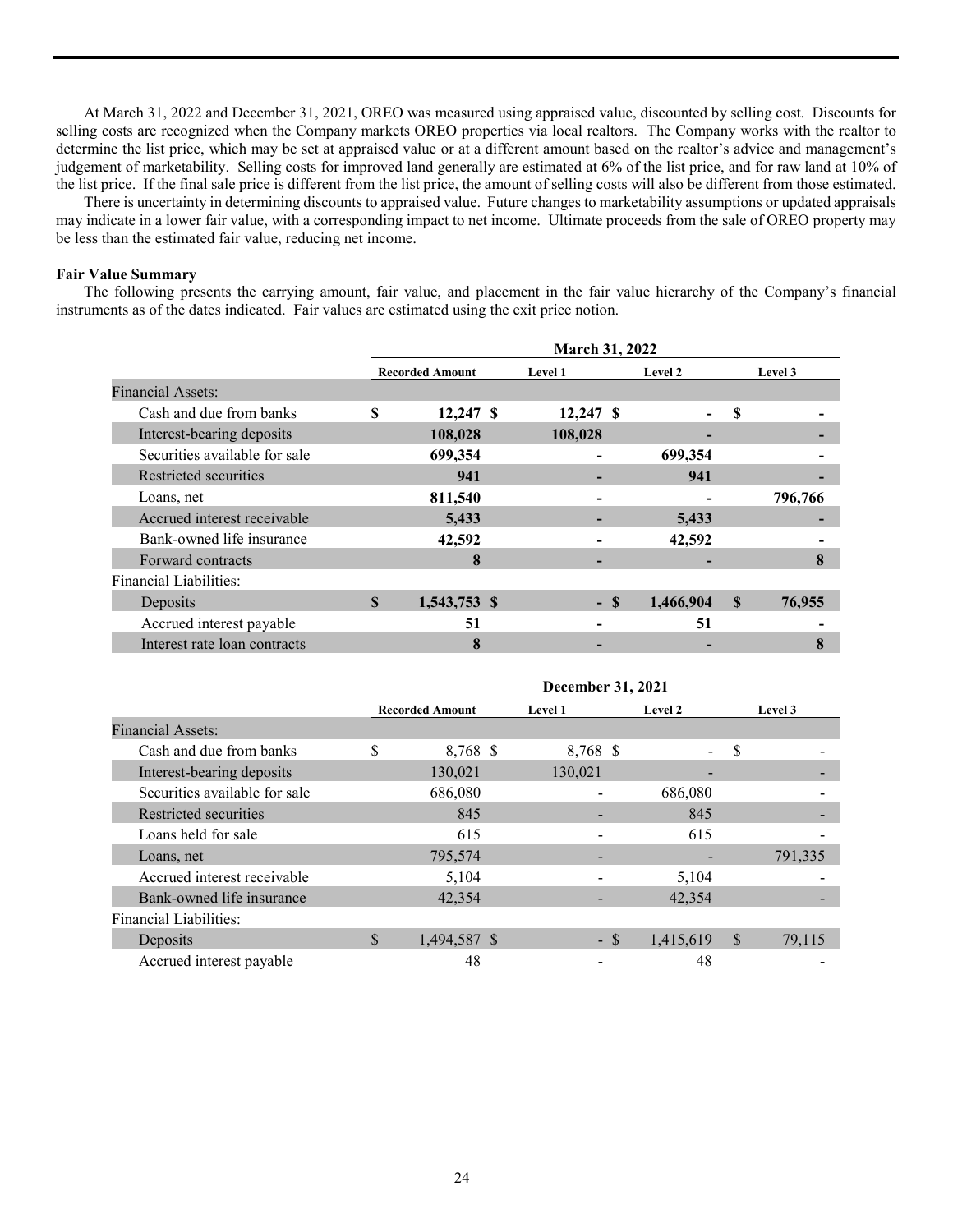#### **Note 7: Components of Accumulated Other Comprehensive Loss**

The following table provides information about components of accumulated other comprehensive loss as of the dates indicated:

|                                                                                               |    | <b>Net Unrealized</b><br>Gain (Loss) on<br><b>Securities</b> | <b>Adjustments</b><br><b>Related to</b><br><b>Pension Benefits</b> |           | <b>Accumulated Other</b><br>Comprehensive<br>Income (Loss) |           |
|-----------------------------------------------------------------------------------------------|----|--------------------------------------------------------------|--------------------------------------------------------------------|-----------|------------------------------------------------------------|-----------|
| <b>Balance at December 31, 2020</b>                                                           | S  | 13,167                                                       | <b>S</b>                                                           | (10, 147) | \$                                                         | 3,020     |
| Unrealized holding loss on available for sale securities, net of<br>$\text{tax of } ($3,271)$ |    | (12,309)                                                     |                                                                    |           |                                                            | (12,309)  |
| Reclassification adjustment, net of tax of $(\$1)$                                            |    | (4)                                                          |                                                                    |           |                                                            | (4)       |
| <b>Balance at March 31, 2021</b>                                                              |    | 854                                                          |                                                                    | (10, 147) | \$                                                         | (9,293)   |
|                                                                                               |    |                                                              |                                                                    |           |                                                            |           |
| <b>Balance at December 31, 2021</b>                                                           | \$ | 2.854                                                        | S                                                                  | (6,912)   | \$                                                         | (4,058)   |
| Unrealized holding loss on available for sale securities, net of<br>$\text{tax of } ($8,992)$ |    | (33, 826)                                                    |                                                                    |           |                                                            | (33,826)  |
| <b>Balance at March 31, 2022</b>                                                              |    | (30, 972)                                                    |                                                                    | (6,912)   | S                                                          | (37, 884) |

#### <span id="page-24-0"></span>**Note 8: Revenue Recognition**

Substantially all of the Company's revenue is generated from contracts with customers. Noninterest revenue streams such as service charges on deposit accounts, other service charges and fees, credit and debit card fees, trust income, and annuity and insurance commissions are recognized in accordance with ASC Topic 606, "Revenue from Contracts with Customers". Topic 606 does not apply to revenue associated with financial instruments, including revenue from loans and securities. In addition, certain noninterest income streams such as financial guarantees, derivatives, and certain credit card fees are outside the scope of the guidance. Noninterest revenue streams within the scope of Topic 606 are discussed below.

#### *Service Charges on Deposit Accounts*

Service charges on deposit accounts consist of monthly service fees, overdraft and nonsufficient funds fees, ATM fees, wire transfer fees, and other deposit account related fees. The Company's performance obligation for monthly service fees is generally satisfied, and the related revenue recognized, over the period in which the service is provided. Payment for service charges on deposit accounts is primarily received immediately or in the following month through a direct charge to customers' accounts. ATM fees are primarily generated when a Company cardholder uses a non-Company ATM or a non-Company cardholder uses a Company ATM. Wire transfer fees, overdraft and nonsufficient funds fees and other deposit account related fees are transactional based, and therefore, the Company's performance obligation is satisfied, and related revenue recognized, at a point in time.

#### *Other Service Charges and Fees*

Other service charges include safety deposit box rental fees, check ordering charges, and other service charges. Safe deposit box rental fees are charged to the customer on an annual basis and recognized upon receipt of payment. The Company determined that since rentals and renewals occur fairly consistently over time, revenue is recognized on a basis consistent with the duration of the performance obligation. Check ordering charges are transactional based, and therefore the Company's performance obligation is satisfied, and related revenue recognized, at a point in time.

#### *Credit and Debit Card Fees*

Credit and debit card fees are primarily comprised of interchange fee income and merchant services income. Interchange fees are earned whenever the Company's debit and credit cards are processed through card payment networks such as Visa and MasterCard. Merchant services income mainly represents commission fees based upon merchant processing volume. The Company's performance obligation for interchange fee income and merchant services income are largely satisfied, and related revenue recognized, when the services are rendered or upon completion. Payment is typically received immediately or in the following month. In compliance with Topic 606, credit and debit card fee income is presented net of associated expense.

#### *Trust Income*

Trust income is primarily comprised of fees earned from the management and administration of trusts and estates and other customer assets. The Company's performance obligation is generally satisfied over time and the resulting fees are recognized monthly, based upon the month-end market value of the assets under management and the applicable fee rate. Payment is generally received a few days after month end through a direct charge to customers' accounts. The Company does not earn performance-based incentives. Estate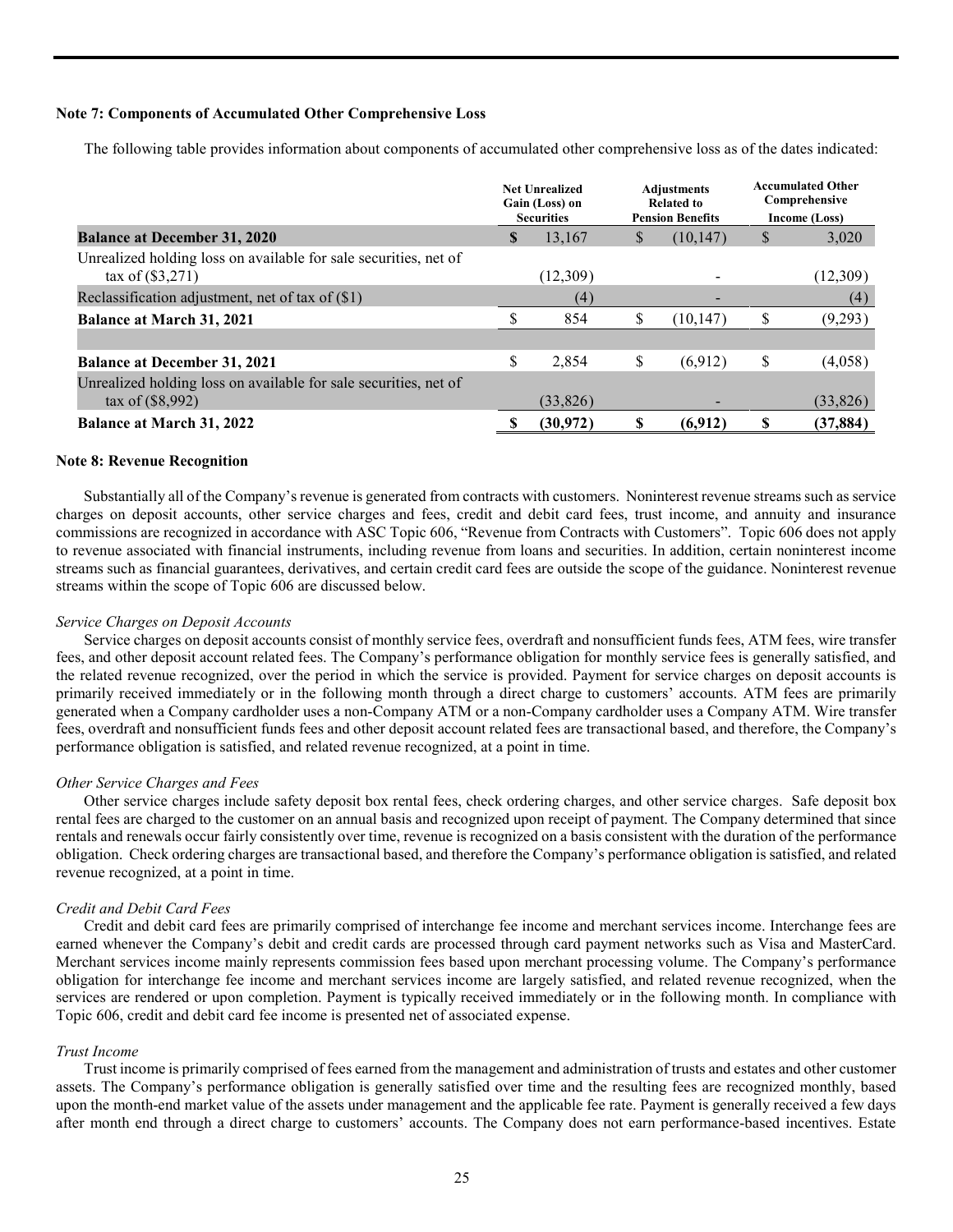management fees are based upon the size of the estate. A partial fee is recognized half-way through the estate administration and the remainder of the fee is recognized when remaining assets are distributed and the estate is closed. *Insurance and Investment*

Insurance income primarily consists of commissions received on insurance product sales. The Company acts as an intermediary between the Company's customer and the insurance carrier. The Company's performance obligation is generally satisfied upon the issuance of the insurance policy. Shortly after the insurance policy is issued, the carrier remits the commission payment to the Company, and the Company recognizes the revenue.

Investment income consists of recurring revenue streams such as commissions from sales of mutual funds and other investments. Commissions from the sale of mutual funds and other investments are recognized on trade date, which is when the Company has satisfied its performance obligation. The Company also receives periodic service fees (i.e., trailers) from mutual fund companies typically based on a percentage of net asset value. Trailer revenue is recorded over time, usually monthly or quarterly, as net asset value is determined.

The following presents noninterest income, segregated by revenue streams in-scope and out-of-scope of Topic 606.

|                                                  | For the Three Months Ended March 31, |       |      |       |  |  |  |
|--------------------------------------------------|--------------------------------------|-------|------|-------|--|--|--|
|                                                  |                                      | 2022  | 2021 |       |  |  |  |
| Noninterest Income In-scope of Topic 606:        |                                      |       |      |       |  |  |  |
| Service charges on deposit accounts              | £.                                   | 562   |      | 469   |  |  |  |
| Other service charges and fees                   |                                      | 55    |      | 41    |  |  |  |
| Credit and debit card fees, net                  |                                      | 440   |      | 434   |  |  |  |
| Trust income                                     |                                      | 443   |      | 415   |  |  |  |
| Insurance and investment (1)                     |                                      | 208   |      | 398   |  |  |  |
| Total noninterest income (in-scope of Topic 606) |                                      | 1,708 |      | 1,757 |  |  |  |
| Noninterest income (out-of-scope of Topic 606)   |                                      | 583   |      | 577   |  |  |  |
| Total noninterest income                         |                                      | 2,291 |      | 2,334 |  |  |  |

(1) Included within Other Income on the Consolidated Statements of Income.

#### **Note 9: Leases**

The Company's leases are recorded under ASC Topic 842, "Leases". The Company examines its contracts to determine whether they are or contain a lease. A contract with a lease is further examined to determine whether the lease is a short-term, operating or finance lease. As permitted by ASC Topic 842, the Company elected not to capitalize short-term leases, defined by the standard as leases with terms of 12 months or less. The Company also elected the practical expedient not to separate non-lease components from lease components within a single contract.

Right-of-use assets and lease liabilities are recognized for operating and finance leases. Right-of-use assets represent the Company's right to use the underlying asset for the lease term and are calculated as the sum of the lease liability and if applicable, prepaid rent, initial direct costs and any incentives received from the lessor. Lease liabilities represent the Company's obligation to make lease payments and are presented at each reporting date as the net present value of the remaining contractual cash flows. Cash flows are discounted at the Company's incremental borrowing rate in effect at the commencement date of the lease.

#### *Lease payments*

Lease payments for short-term leases are recognized as lease expense on a straight-line basis over the lease term, or for variable lease payments, in the period in which the obligation was incurred. Payments for leases with terms longer than 12 months are included in the determination of the lease liability. Payments may be fixed for the term of the lease or variable. Variable payments result when the lease agreement includes a clause providing for escalation of lease payments at specified dates. If the escalation factor is known, such as a specified percentage increase per year or a stated increase at a specified time, the variable payment is included in the cash flows used to determine the lease liability. If the variable payment is based upon an unknown escalator, such as the consumer price index at a future date, the increase is not included in the cash flows used to determine the lease liability. One of the Company's leases provides a known escalator that isincluded in the determination of the lease liability. The remaining leases do not have variable payments during the term of the lease.

#### *Options to Extend, Residual Value Guarantees, and Restrictions and Covenants*

Of the Company's five operating leases, three leases provide options to extend the lease term. Two of the leases have two options of five years each. At the time of capitalization, the Company was not reasonably certain whether it would exercise the options and did not include the optional time period in the calculation of the lease liability. One of the leases has one option to extend the term for an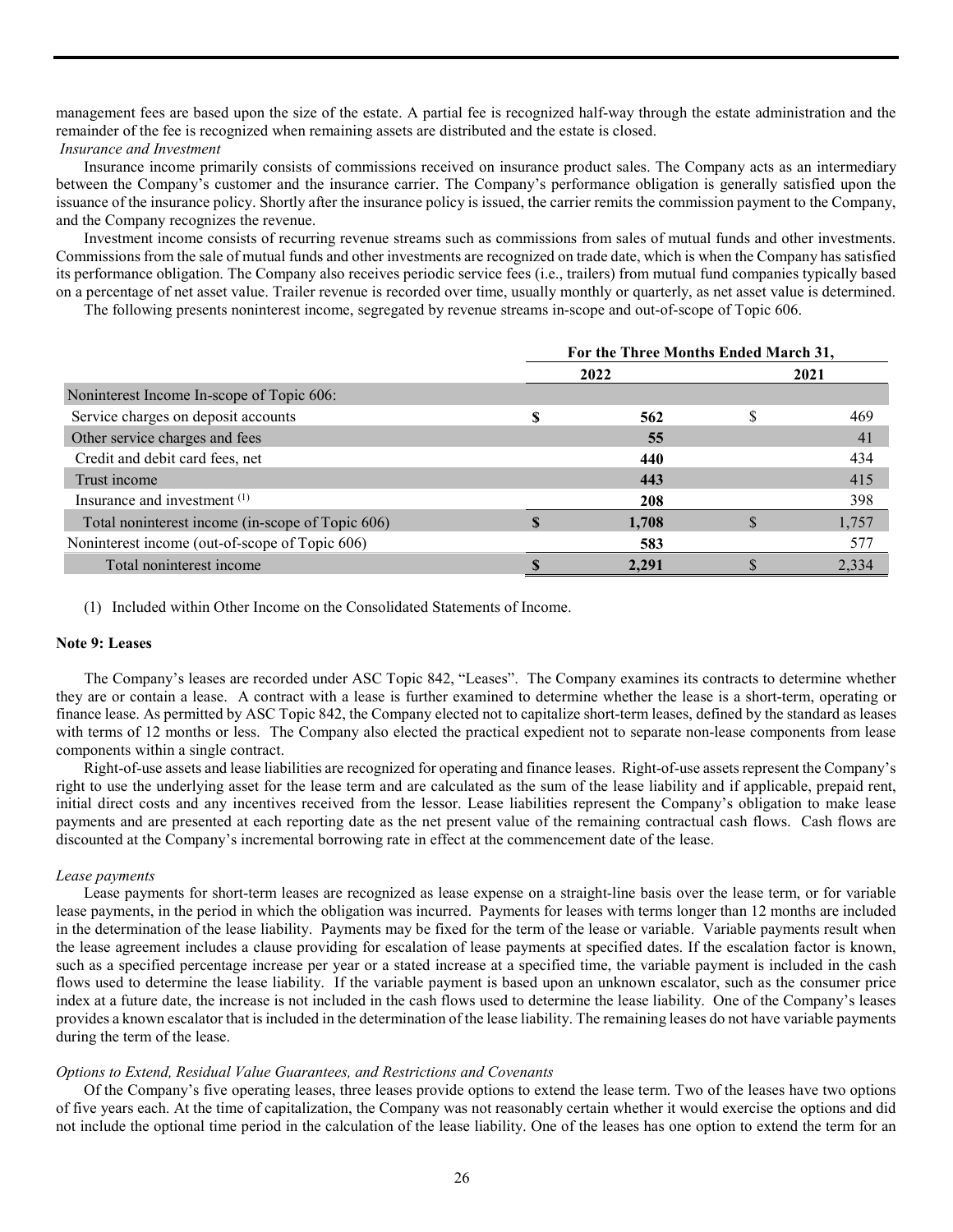additional five years. At the time of capitalization, the Company was not reasonably certain whether it would exercise the option and did not include the optional time period in the calculation of the lease liability. The Company exercised a previous option in 2020 that was included in the calculation of the lease liability. The lease agreement provides that the lease payment will increase at the exercise date based on the Consumer Price Index for All Urban Consumers ("CPI-U"). Because the CPI-U at the exercise date is unknown, the increase is not included in the cash flows determining the lease liability. None of the Company's leases provide for residual value guarantees and none provide restrictions or covenants that would impact dividends or require incurring additional financial obligations.

 The Company's lease right of use asset is included in other assets and the lease liability is included in other liabilities. The following tables present information about leases:

|                                       |   | <b>March 31, 2022</b> | December 31, 2021 |            |  |
|---------------------------------------|---|-----------------------|-------------------|------------|--|
| Lease liability                       |   | 1.518                 |                   | 1,558      |  |
| Right-of-use asset                    | S | 1.493                 |                   | 1.532      |  |
| Weighted average remaining lease term |   | 6.05 years            |                   | 6.33 years |  |
| Weighted average discount rate        |   | $3.19\%$              |                   | 3.21%      |  |

|                                                                          | For the Three Months Ended March 31, |    |      |
|--------------------------------------------------------------------------|--------------------------------------|----|------|
|                                                                          | 2022                                 |    | 2021 |
| <b>Lease Expense</b>                                                     |                                      |    |      |
| Operating lease expense                                                  | 76                                   |    | 93   |
| Short-term lease expense                                                 |                                      |    |      |
| Total lease expense                                                      |                                      |    | 94   |
|                                                                          |                                      |    |      |
| Cash paid for amounts included in lease liabilities                      | 78                                   |    | 92   |
| Right-of-use assets obtained in exchange for operating lease liabilities |                                      |    |      |
| commencing during the period                                             | 25                                   | JD |      |

The following table presents a maturity schedule of undiscounted cash flows that contribute to the lease liability:

|                                              |   | As of                 |
|----------------------------------------------|---|-----------------------|
| <b>Undiscounted Cash Flow for the Period</b> |   | <b>March 31, 2022</b> |
| Twelve months ending March 31, 2023          | S | 307                   |
| Twelve months ending March 31, 2024          |   | 299                   |
| Twelve months ending March 31, 2025          |   | 294                   |
| Twelve months ending March 31, 2026          |   | 225                   |
| Twelve months ending March 31, 2027          |   | 203                   |
| Thereafter                                   |   | 346                   |
| Total undiscounted cash flows                |   | 1,674                 |
| Less: discount                               |   | (156)                 |
| Lease liability                              |   | 1,518                 |

The contracts in which the Company is lessee are with parties external to the Company and not related parties. The Company has a small lease relationship with a director in which the Company is lessor.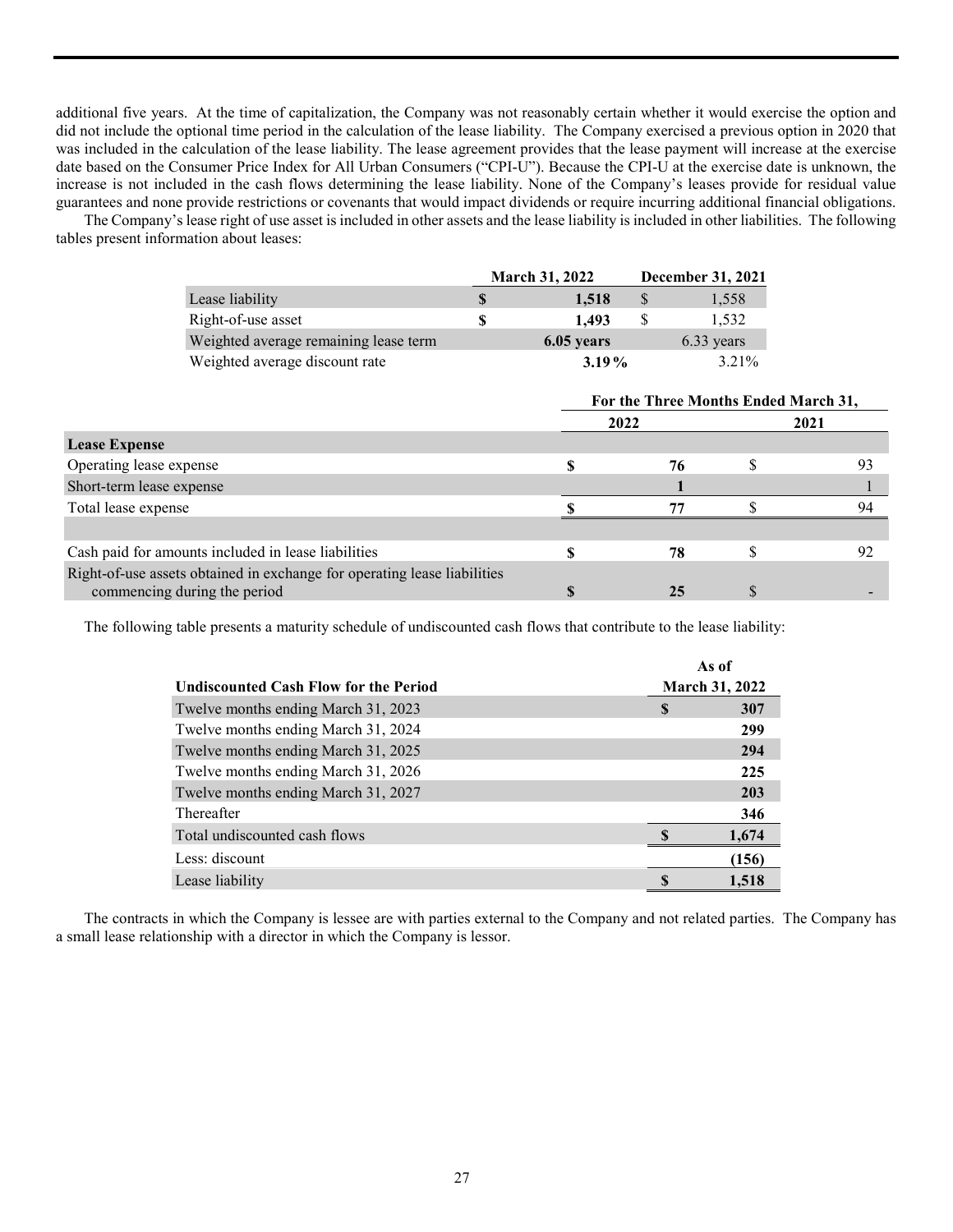### **Item 2. Management's Discussion and Analysis of Financial Condition and Results of Operations**

\$ in thousands, except per share data

The purpose of this discussion and analysis is to provide information about the financial condition and results of operations of the Company. Please refer to the financial statements and other information included in this report as well as the Company's 2021 Annual Report on Form 10-K for an understanding of the following discussion and analysis. References in the following discussion and analysis to "we" or "us" refer to the Company unless the context indicates that the reference is to the Bank.

## **Cautionary Statement Regarding Forward-Looking Statements**

We make forward-looking statements in this Form 10-Q that are subject to significant risks and uncertainties. These forwardlooking statements include statements regarding our profitability, liquidity, allowance for loan losses, interest rate sensitivity, market risk, growth strategy, and financial and other goals, and are based upon our management's views and assumptions as of the date of this report. The words "believes," "expects," "may," "will," "should," "projects," "contemplates," "anticipates," "forecasts," "intends," or other similar words or terms are intended to identify forward-looking statements.

These forward-looking statements are based upon or are affected by factors that could cause our actual results to differ materially from historical results or from any results expressed or implied by such forward-looking statements. These factors include, but are not limited to, changes in:

- interest rates.
- general and local economic conditions,
- the legislative/regulatory climate,
- monetary and fiscal policies of the U.S. Government, including policies of the U.S. Treasury, the Office of the Comptroller of the Currency, the Federal Reserve, the Consumer Financial Protection Bureau and the Federal Deposit Insurance Corporation ("FDIC"), and the impact of any policies or programs implemented pursuant to financial reform legislation,
- unanticipated increases in the level of unemployment in the Company's market,
- the quality or composition of the loan and/or investment portfolios,
- demand for loan products,
- deposit flows,
- competition,
- demand for financial services in the Company's market,
- the real estate market in the Company's market,
- laws, regulations and policies impacting financial institutions,
- technological risks and developments, and cyber-threats, attacks or events,
- the Company's technology initiatives,
- performance by the Company's counterparties or vendors,
- applicable accounting principles, policies and guidelines,
- business disruption and/or impact due to the coronavirus or similar pandemic diseases, and
- the duration and severity of the COVID-19 pandemic, the uncertainty regarding new variants of COVID-19, the efficacy of vaccine and treatment developments, the impact of loosening or tightening of government restrictions, and the heightened impact it has on many of the risks described herein,
- geopolitical conditions, including acts or threats of terrorism and/or military conflicts, or actions taken by the U.S. or other governments in response to acts or threats of terrorism and/or military conflicts, negatively impacting business and economic conditions in the U.S. and abroad.

These risks and uncertainties should be considered in evaluating the forward-looking statements contained in this report. We caution readers not to place undue reliance on those statements, which speak only as of the date of this report. This discussion and analysis should be read in conjunction with the description of our "Risk Factors" in Item 1A of the most recently filed Form 10-K.

## **Cybersecurity**

 The Company considers cybersecurity risk to be one of the greatest risks to its business. We have deployed a multi-faceted approach to limit the risk and impact of unauthorized access to customer accounts and to information relevant to customer accounts. We use digital technology safeguards, internal policies and procedures, and employee training to reduce the exposure of our systems to cyberintrusions. The Company also requires assurances from key vendors regarding their cybersecurity.

We control functionalities of online and mobile banking to reduce risk. We do not offer online account openings or loan originations. We do not permit customers to submit address changes or wire requests through online banking, and we limit the dollar amount of online banking transfers to other banks. We require a special vetting process for commercial customers who wish to originate ACH transfers.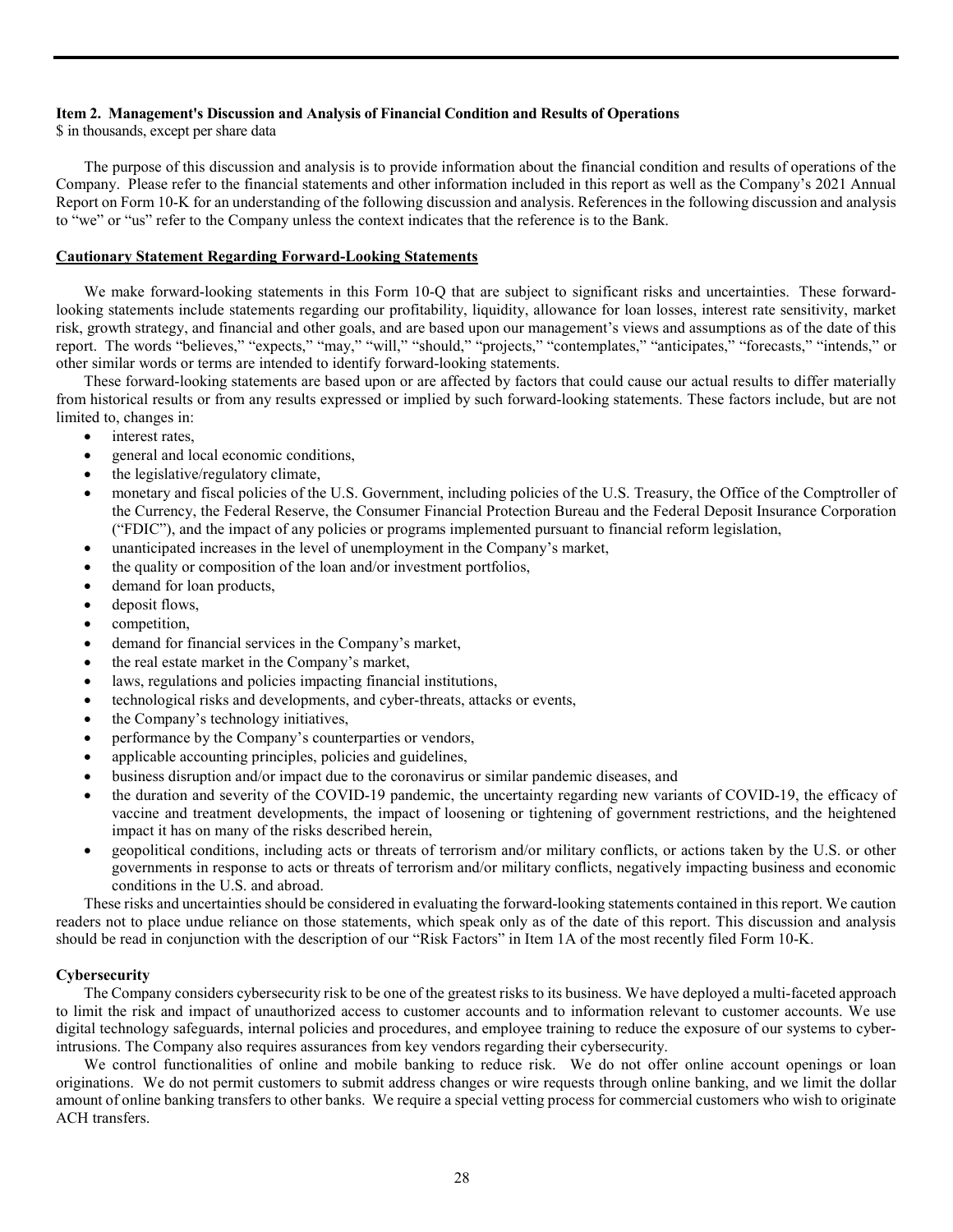Further, the Company has a program to identify, mitigate and manage its cybersecurity risks. The program includes penetration testing and vulnerability assessment, technological defenses such as antivirus software, patch management, firewall management, email and web protections, an intrusion prevention system, a cybersecurity insurance policy which covers some but not all losses arising from cybersecurity breaches, as well as ongoing employee training. The cost of these measures was \$94 for the three months ended March 31, 2022 and \$98 for the three months ended March 31, 2021. These costs are included in various categories of noninterest expense.

However, it is not possible to fully eliminate exposure. The potential for financial and reputational losses due to cyber-breaches is increased by the possibility of human error, unknown system susceptibilities, and the rising sophistication of cyber-criminals to attack systems, disable safeguards and gain access to accounts and related information. We maintain insurance for these risks but insurance policies are subject to exceptions, exclusions and terms whose applications have not been widely interpreted in litigation. Accordingly, insurance can provide less than complete protection against the losses that result from cybersecurity breaches and pursuing recovery from insurers can result in significant expense. In addition, some risks such as reputational damage and loss of customer goodwill, which can result from cybersecurity breaches, cannot be insured against.

#### **Response to COVID-19 Pandemic**

 The COVID-19 pandemic has affected the global economy since the first quarter of 2020. The Company has a robust business continuity plan, and partners with vendors whom we believe also have robust business continuity plans. In implementing its business continuity plan to address the COVID-19 pandemic, the Company has not incurred material expenditures and does not anticipate material expenditures. Further, all critical functions are cross-trained as part of our business continuity preparedness. Controls over cash and physical assets have remained in place and internal controls over financial reporting and disclosure have been maintained.

#### **Non-GAAP Financial Measures**

This report refers to certain financial measures that are computed under a basis other than U.S. GAAP ("non-GAAP"). Details on non-GAAP measures follow.

## *Return on Average Assets and Return on Average Equity*

The return on average assets and return on average equity are measures of profitability. The return on average assets and return on average equity are calculated by annualizing net income and dividing by average year-to-date assets or equity, respectively. When net income includes larger nonrecurring items, the annualization magnifies their effect. In order to reduce distortion within the ratios, the Company adjusts net income for larger non-recurring items prior to annualization, and then nets the items against the annualized net income. The reconciliation of adjusted annualized net income, which is not a measurement under U.S. GAAP, is reflected in the table below.

|                                                                                      | Three months ended March 31, |            |   |        |  |
|--------------------------------------------------------------------------------------|------------------------------|------------|---|--------|--|
|                                                                                      |                              | 2022       |   | 2021   |  |
| Net Income                                                                           | <b>S</b>                     | 4,886      | S | 4,766  |  |
| Items deemed non-recurring by management:                                            |                              |            |   |        |  |
| Less: partnership income $(1)$ , net of tax of $(\$77)$ in 2022 and $(\$98)$ in 2021 |                              | (290)      |   | (369)  |  |
| Less: securities gains, net of tax of $(1)$ in 2021                                  |                              |            |   | (4)    |  |
| Adjusted net income                                                                  |                              | 4,596      |   | 4,393  |  |
| Adjusted net income, annualized                                                      |                              | 18,639     |   | 17,816 |  |
| Items deemed non-recurring by management:                                            |                              |            |   |        |  |
| Add: partnership income, net of tax of \$77 in 2022 and \$98 in 2021                 |                              | <b>290</b> |   | 369    |  |
| Add: securities gains, net of tax of \$28 in 2022 and \$1 in 2021                    |                              |            |   |        |  |
| Annualized net income for ratio calculation                                          |                              | 18.929     |   | 18.189 |  |

(1) During the first quarter of each year, the Company adjusts its basis in partnership interests. During 2022 and 2021, the adjustment resulted in recognition of a gain. During 2022 and 2021, the Company also received a payout from a partnership interest. The gain and payout are recognized in other income. Partnership income is removed from income prior to annualization in order to avoid distortion, and added back to income after annualization.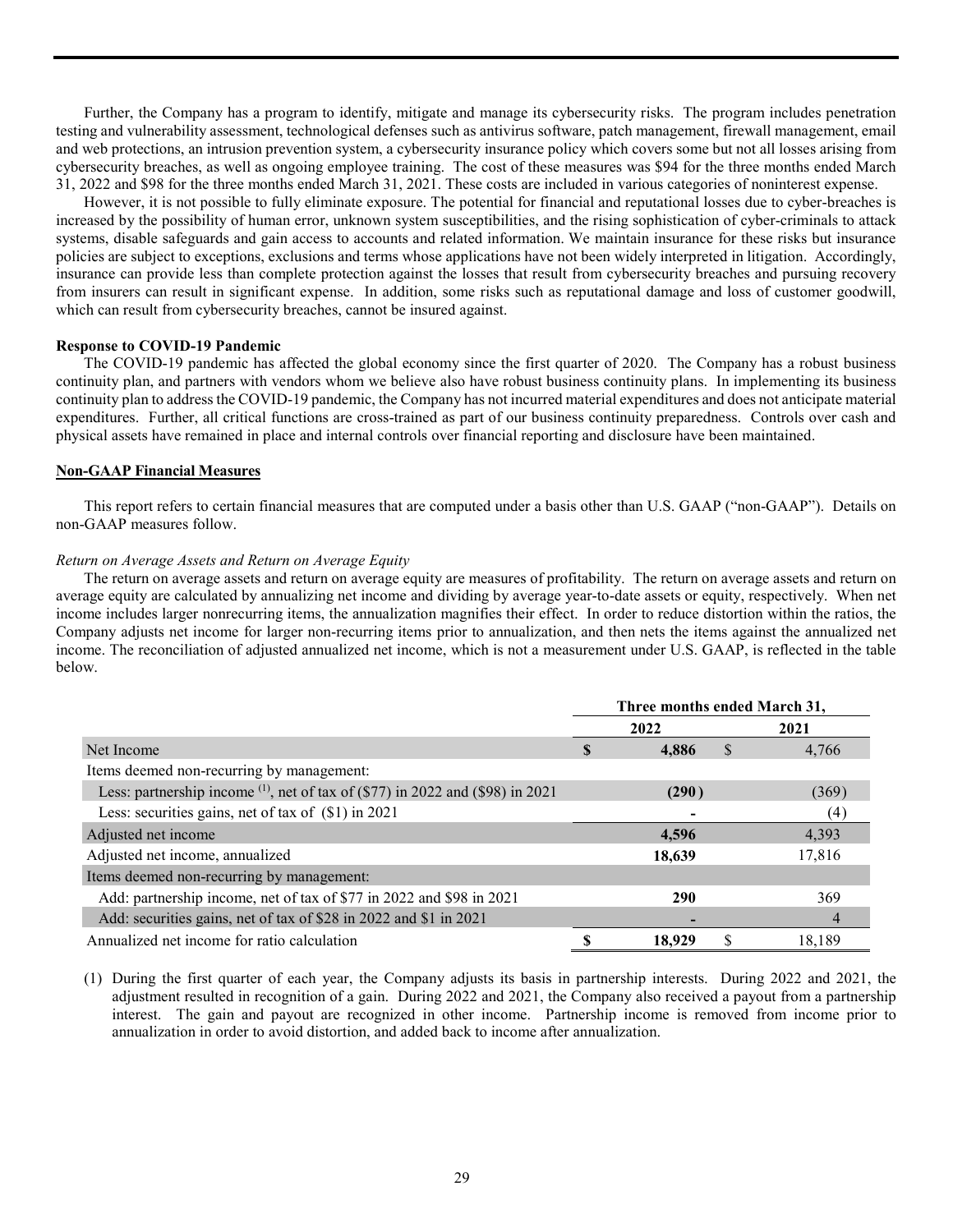#### *Net Interest Margin*

The Company uses the net interest margin to measure profit on interest generating activities, as a percentage of total interest-earning assets. The net interest margin is calculated by dividing annualized taxable equivalent net interest income by total average earning assets. Because a portion of interest income earned by the Company is nontaxable, the tax equivalent net interest income is considered in the calculation of this ratio. Tax equivalent net interest income is calculated by adding the tax benefit realized from interest income that is nontaxable to total interest income then subtracting total interest expense. The tax rate utilized in calculating the tax benefit is 21%. The reconciliation of tax equivalent net interest income, which is not a measurement under U.S. GAAP, to net interest income, is reflected in the table below.

|                                                      | Three months ended March 31, |        |    |        |
|------------------------------------------------------|------------------------------|--------|----|--------|
|                                                      |                              | 2022   |    | 2021   |
| <b>GAAP</b> measures:                                |                              |        |    |        |
| Interest and fees on loans                           | S                            | 8,100  | \$ | 8,550  |
| Interest on interest-bearing deposits                |                              | 49     |    | 28     |
| Interest and dividends on securities - taxable       |                              | 2,473  |    | 1,783  |
| Interest on securities - nontaxable                  |                              | 428    |    | 521    |
| Total interest income                                | S                            | 11,050 | \$ | 10,882 |
|                                                      |                              |        |    |        |
| Interest on deposits                                 | \$                           | 655    | \$ | 855    |
| Net interest income                                  | S                            | 10,395 | \$ | 10,027 |
| Non-GAAP measures:                                   |                              |        |    |        |
| Tax benefit on nontaxable loan income                | S                            | 81     | \$ | 75     |
| Tax benefit on nontaxable securities income          |                              | 146    |    | 170    |
| Total tax benefit on nontaxable interest income      | \$                           | 227    | \$ | 245    |
| Total tax equivalent net interest income             | \$                           | 10,622 | \$ | 10,272 |
| Total tax equivalent net interest income, annualized | S                            | 43,078 | \$ | 41,659 |

## *Efficiency Ratio*

The efficiency ratio is computed by dividing noninterest expense by the sum of net interest income on a tax-equivalent basis and noninterest income, excluding certain items management deems unusual or non-recurring. The tax rate used to calculate fully taxable equivalent basis is 21%. This is a non-GAAP financial measure that the Company believes provides investors with important information regarding operational efficiency. The components of the efficiency ratio calculation are summarized in the following table.

|                                        | Three months ended March 31, |        |              |        |  |  |  |
|----------------------------------------|------------------------------|--------|--------------|--------|--|--|--|
|                                        |                              | 2021   |              |        |  |  |  |
| Noninterest expense                    | S                            | 6,613  | <sup>S</sup> | 6,536  |  |  |  |
|                                        |                              |        |              |        |  |  |  |
| Taxable-equivalent net interest income | <b>S</b>                     | 10,622 | <sup>S</sup> | 10,272 |  |  |  |
| Noninterest income                     |                              | 2,291  |              | 2,334  |  |  |  |
| Less: partnership income               |                              | (367)  |              | (467)  |  |  |  |
| Less: securities gains                 |                              |        |              | (5)    |  |  |  |
| Total income for ratio calculation     | $\mathbf S$                  | 12,546 | <b>S</b>     | 12,134 |  |  |  |
|                                        |                              |        |              |        |  |  |  |
| Efficiency ratio                       |                              | 52.71% |              | 53.87% |  |  |  |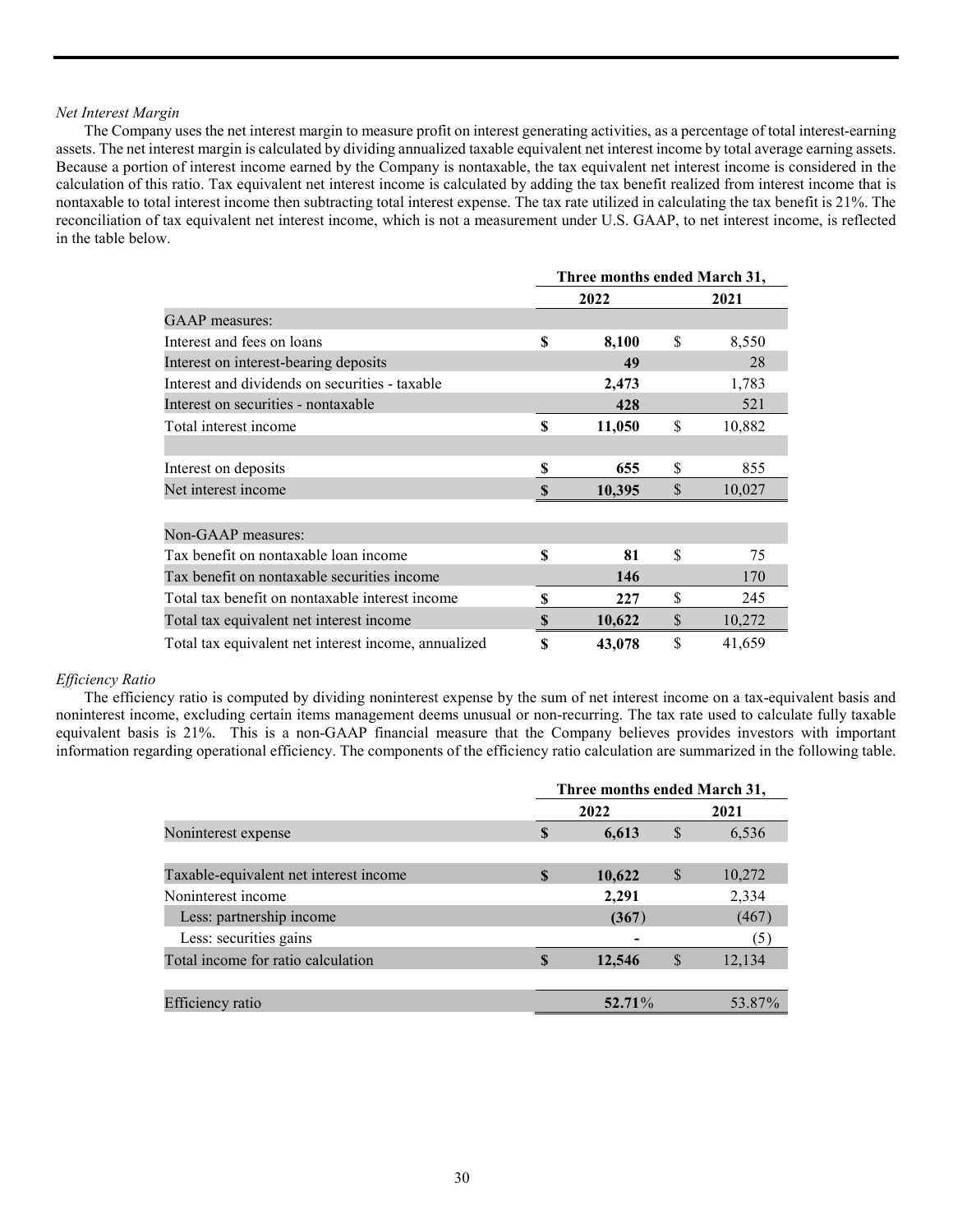## **Critical Accounting Policies**

## **General**

The Company's consolidated financial statements are prepared in accordance with GAAP. The financial information contained within our statements is, to a significant extent, based on measures of the financial effects of transactions and events that have already occurred. A variety of factors could affect the ultimate value obtained when earning income, recognizing an expense, recovering an asset or satisfying a liability. Although the economics of the Company's transactions may not change, the timing of events that would impact the transactions could change.

Presented below is a discussion of accounting policies that are the most important to the portrayal and understanding of the Company's financial condition and results of operations. Critical accounting policies require management's most difficult, subjective, and complex judgments about matters that are inherently uncertain. If conditions occur that differ from our assumptions, depending upon the severity of such differences, the Company's financial condition or results of operations may be materially impacted. The Company evaluates its critical accounting estimates and assumptions on an ongoing basis and updates them as needed. There have been no changes since December 31, 2021. Please refer to the Company's 2021 Form 10-K, Note 1: Summary of Significant Accounting Policies for additional information on the Company's accounting policies.

#### **Allowance for Loan Losses**

The Company evaluates the allowance each quarter through a methodology that estimates losses on individual impaired loans and evaluates the effect of numerous factors on the credit risk of groups of homogeneous loans (collectively-evaluated loans).

#### Impaired loans

Impaired loans are identified through the Company's credit risk rating process. Generally, impaired loans have risk ratings that indicate higher risk, such as "classified" or "special mention." Nonaccrual loan relationships that meet the Company's balance threshold of \$250 are designated impaired. The Company also designates as impaired other loan relationships that meet the Company's balance threshold of \$250 and for which a credit review identified a weakness that indicates principal and interest will not be collected according to the loan terms. All TDRs, regardless of size or past due status are designated impaired.

#### *Troubled debt restructurings*

Loan modifications are reviewed to determine whether, at the time of the modification, the borrower is experiencing financial difficulty and whether the Company provided a concession that it would not otherwise consider. Modified loans that meet this criteria are designated TDRs.

#### *Individual evaluation*

At the reporting date, the fair value of each impaired loan is estimated using either the cash flow method or the collateral method.

#### *Cash flow method*

The cash flow method is applied to loans that are not collateral dependent and for which cash flows may be estimated. The cash flow method measures fair value using assumptions specific to each loan, including expected amount and timing of cash flows and discount rate. For TDR loans, the discount rate is the rate immediately prior to the modification that resulted in a TDR. If an impaired loan evaluated under the cash flow method becomes 90 days or more past due, it is examined to determine whether the late payment indicates collateral dependency or cash flows below those that were used in the fair value measurement.

#### *Collateral method*

The collateral method is applied to impaired loans that are collateral-dependent, for which foreclosure is imminent or for which noncollateral repayment sources are determined not to be available or reliable. Collateral may be in the form of real estate or business assets including equipment, inventory, and accounts receivable. Fair value is based upon the "as-is" value of independent appraisals or evaluations.

 Impaired loans secured by residential 1-4 family properties with outstanding principal balances greater than \$250 are valued using an appraisal. Appraisals are also used to value impaired loans secured by commercial real estate with outstanding principal balances greater than \$500. Impaired loans secured by residential 1-4 family property with outstanding principal balances of \$250 or less, or secured by commercial real estate with outstanding principal balances of \$500 or less, are valued using a real estate evaluation prepared by a third party.

Appraisals must conform to the Uniform Standards of Professional Appraisal Practice and are prepared by an independent third-party appraiser who is certified and licensed and who is approved by the Company. Appraisals may incorporate market analysis, comparable sales analysis, cash flow analysis and market data pertinent to the property to determine market value.

Evaluations are prepared by third party providers and reviewed by employees of the Company who are independent of the loan origination, operation, management and collection functions. Evaluations provide a property's market value based on the property's current physical condition and characteristics and the economic market conditions that affect the collateral's market value. Multiple sources of data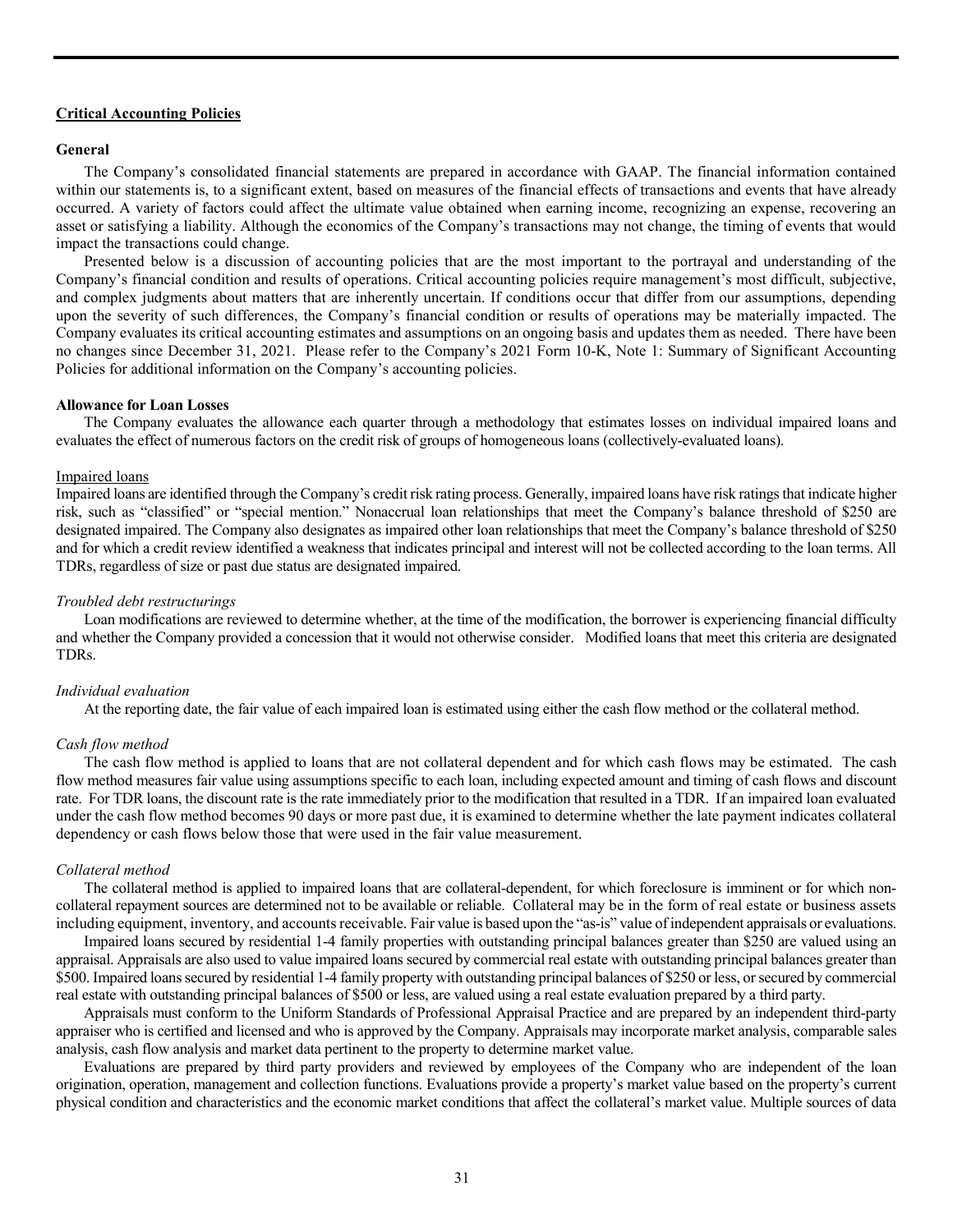contribute to the estimate of market value, including physical inspection, independent third-party automated tools, comparable sales analysis and local market information.

Updated appraisals or evaluations are ordered when a loan becomes impaired if the appraisal or evaluation on file is more than 24 months old. Appraisals and evaluations are reviewed for propriety and reasonableness and may be discounted if the Company determines that the value exceeds reasonable levels. If an updated appraisal or evaluation has been ordered but has not been received by a reporting date, the fair value may be based on the most recent available appraisal or evaluation, discounted for age. The appraisal or evaluation value is reduced by selling costs if recovery is expected solely from the sale of collateral.

#### *Nonaccrual status of impaired loans*

Nonaccrual status is applied to impaired loans that are not TDRs and for which fair value measurement indicates an impairment loss. Nonaccrual status is applied to TDRs that allow the borrower to discontinue payments of principal or interest for more than 90 days, unless the modification provides reasonable assurance of repayment performance and collateral value supports regular underwriting requirements. TDRs that maintain current status for at least a six-month period, including history prior to restructuring, may accrue interest. Impaired loans with partial charge-offs are maintained as impaired until the remaining balance is satisfied.

#### Collectively evaluated loans

Non-impaired loans are grouped by portfolio segments. Portfolio segments are further divided into smaller loan classes. Loans within a segment or class have similar risk characteristics. Credit loss on collectively-evaluated loans is estimated by applying to current class balances the class historical charge-off rates and percentages for qualitative factors that affect credit risk.

Qualitative factors include changes in national and local economic and business conditions, the nature and volume of classes within the portfolio, loan quality, loan officers' experience, lending policies and the Company's loan review system. The qualitative factor allocations are determined for pass-rated loans. To reflect the increased risk of criticized assets, qualitative factor allocations are multiplied by 150% for special mention loans, and multiplied by 200% for classified loans.

#### *Loss rates*

Loss rates are calculated for and applied to individual classes by averaging loss rates over the most recent eight quarters. Two loss rates for each class are calculated: total net charge-offs for the class as a percentage of average class loan balance ("class loss rate"), and total net charge-offs for the class as a percentage of average classified loans in the class ("classified loss rate"). Net charge-offs in both calculations include charge-offs and recoveries for all loans within the class, including classified and non-classified loans, as well as impaired and TDR loans. If the loss rate calculation results in a recovery, the loss rate applied is zero. Class historical loss rates are applied to collectively evaluated pass-rated loan balances and special mention rated loan balances, and classified historical loss rates are applied to collectively evaluated classified loan balances.

#### *Qualitative factor allocations*

The analysis of certain factors results in standard allocations to all classes. These factors include the risk from changes in lending policies, loan officers' experience, changes in loan review, and economic factors including local unemployment levels, local bankruptcy rates, interest rate environment, and competition/legal/regulatory environments. Standard allocations for residential vacancy rates and housing inventory are applied to residential construction, investor-owned residential real estate, multifamily loans, other commercial real estate, state and political subdivision loans and all classes within the consumer real estate segment.

Qualitative factors incorporate economic data targeted to the Company's market. If market–specific information is not available on a timely basis, regional or national information that historically shows a high degree of correlation to market data may be used.

Also applied to all segments and classes during 2021 was an economic factor implemented to address COVID-19 uncertainty: national unemployment filings. Local unemployment data lags the reporting date and the Company implemented analysis of national unemployment filings to capture current effects of the COVID-19 pandemic. Historical analysis determined that local unemployment filings were closely correlated to national unemployment filings. National unemployment filings returned to pre-pandemic levels during the fourth quarter of 2021 and no allocation was made as of March 31, 2022.

Factors analyzed for each class, with resultant allocations based upon the level of risk assessed for each class, include levels of past due loans, levels of nonaccrual loans, current class balance as a percentage of total loans and the percentage of high risk loans within the class. High risk loans include junior liens, interest only and high loan to value loans. High risk loans within each class are analyzed and allocated additional reserves based on current trends.

#### *Nonaccrual status*

The Company reviews loans with certain risk indicators to determine whether the loans should be placed on nonaccrual status, including loans that exceed 90 days past due, loans rated classified, and loans with a modification that provides relief from payments of interest or principle for more than 90 days.

Loans in nonaccrual are reviewed on an individual loan basis to determine whether they may return to accrual status. To return to accrual status, the Company's analysis must determine that future payments are reasonably assured. To satisfy this criteria, the Company's evaluation must determine that the underlying cause of the original delinquency or weakness that indicated nonaccrual status has been resolved, such as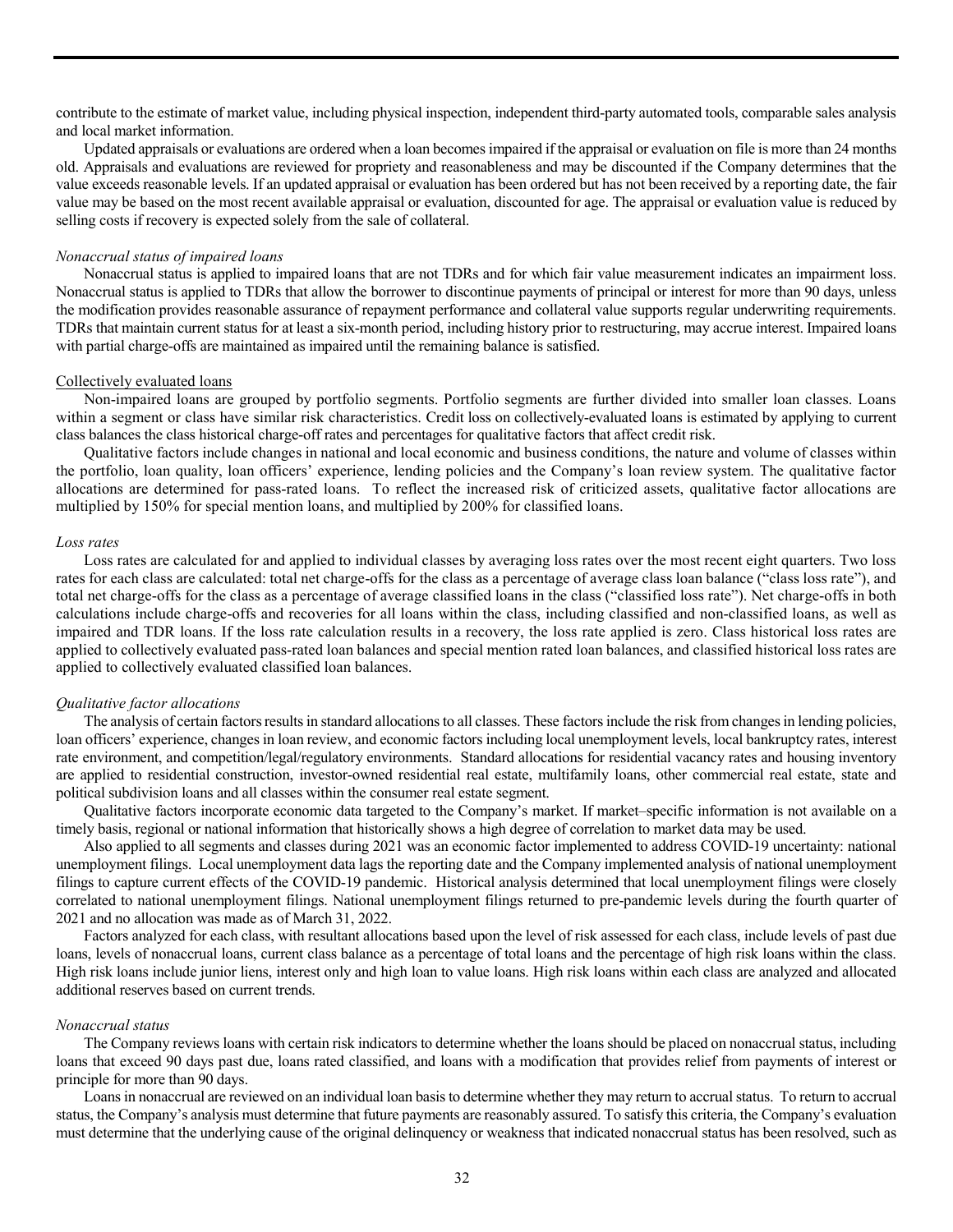receipt of new guarantees, increased cash flows that cover the debt service or other resolution. Nonaccrual loans that demonstrate reasonable assurance of future payments and that have made at least six consecutive payments in accordance with repayment terms and timeframes may be returned to accrual status.

#### *Sales, purchases and reclassification of loans*

The Company finances consumer real estate mortgages under "best efforts" contracts with mortgage purchasers. The mortgages are designated as held for sale upon initiation. There have been no major reclassifications from portfolio loans to held for sale. Mortgages held for sale are not included in the calculation of the allowance for loan losses.

Occasionally, the Company purchases or sells participations in loans. All participation loans purchased met the Company's normal underwriting standards at the time the participation was entered. Participation loans are included in the appropriate portfolio balances to which the allowance methodology is applied.

#### Unallocated Surplus

In addition to funding the allowance for loan losses based upon data analysis, the Company has the option to fund an unallocated surplus in excess to the calculated requirement, based upon management judgement. The Company's policy permits an unallocated surplus of between 0% and 5% of the calculated requirement.

#### Estimation of the Allowance For Loan Losses

The estimation of the allowance involves analysis of internal and external variables, methodologies, assumptions and management's judgment and experience. Key judgments used in determining the allowance for loan losses include internal risk rating determinations, market and collateral values, discount rates, loss rates, management's assessment of current economic conditions, and management's estimate of the impact of qualitative factors. These judgments are inherently subjective and actual losses could be greater or less than the estimate. Future estimates of the allowance could increase or decrease based on changes in the financial condition of individual borrowers, concentrations of various types of loans, economic conditions or the markets in which collateral may be sold. The estimate of the allowance accrual determines the amount of provision expense and directly affects our financial results.

The estimate of the allowance considered market conditions as of the reporting date where possible, and the most recent available information when data was not available as of the reporting date, portfolio conditions and levels of delinquencies at the reporting date, and net charge-offs in the eight quarters prior to the reporting date. For additional discussion of the allowance, see Note 3 to the consolidated financial statements and "Asset Quality," and "Provision and Allowance for Loan Losses" of Management's Discussion and Analysis.

## **Goodwill**

Goodwill is subject to at least an annual assessment for impairment by applying a fair value based test. The Company contracts with a third party valuation expert to perform impairment testing in the fourth quarter of each year. The Company's most recent impairment test was performed using data from September 30, 2021. Accounting guidance provides the option of performing preliminary assessment of qualitative factors before performing more substantial testing for impairment. The Company opted not to perform the preliminary assessment. The Company's goodwill impairment analysis considered three valuation techniques appropriate to the measurement. The first technique uses the Company's market capitalization as an estimate of fair value; the second technique estimates fair value using current market pricing multiples for companies comparable to the Company; while the third technique uses current market pricing multiples for change-of-control transactions involving companies comparable to the Company. The analysis did not result in an impairment.

Certain key judgments were used in the valuation measurement. Goodwill is held by the Company's bank subsidiary. The bank subsidiary is 100% owned by the Company, and no market capitalization is available. Because most of the Company's assets are comprised of the subsidiary bank's equity, the Company's market capitalization was used to estimate the Bank's market capitalization. Other judgments include the assumption that the companies and transactions used as comparables for the second and third technique were appropriate to the estimate of the Company's fair value, and that the comparable multiples are appropriate indicators of fair value, and compliant with accounting guidance.

#### **Pension Plan**

The Company's actuary determines plan obligations and annual pension plan expense using a number of key assumptions. Key assumptions may include the discount rate, the estimated return on plan assets and the anticipated rate of compensation increases. Changes in these assumptions in the future, if any, or in the method under which benefits are calculated, may impact pension assets, liabilities or expense.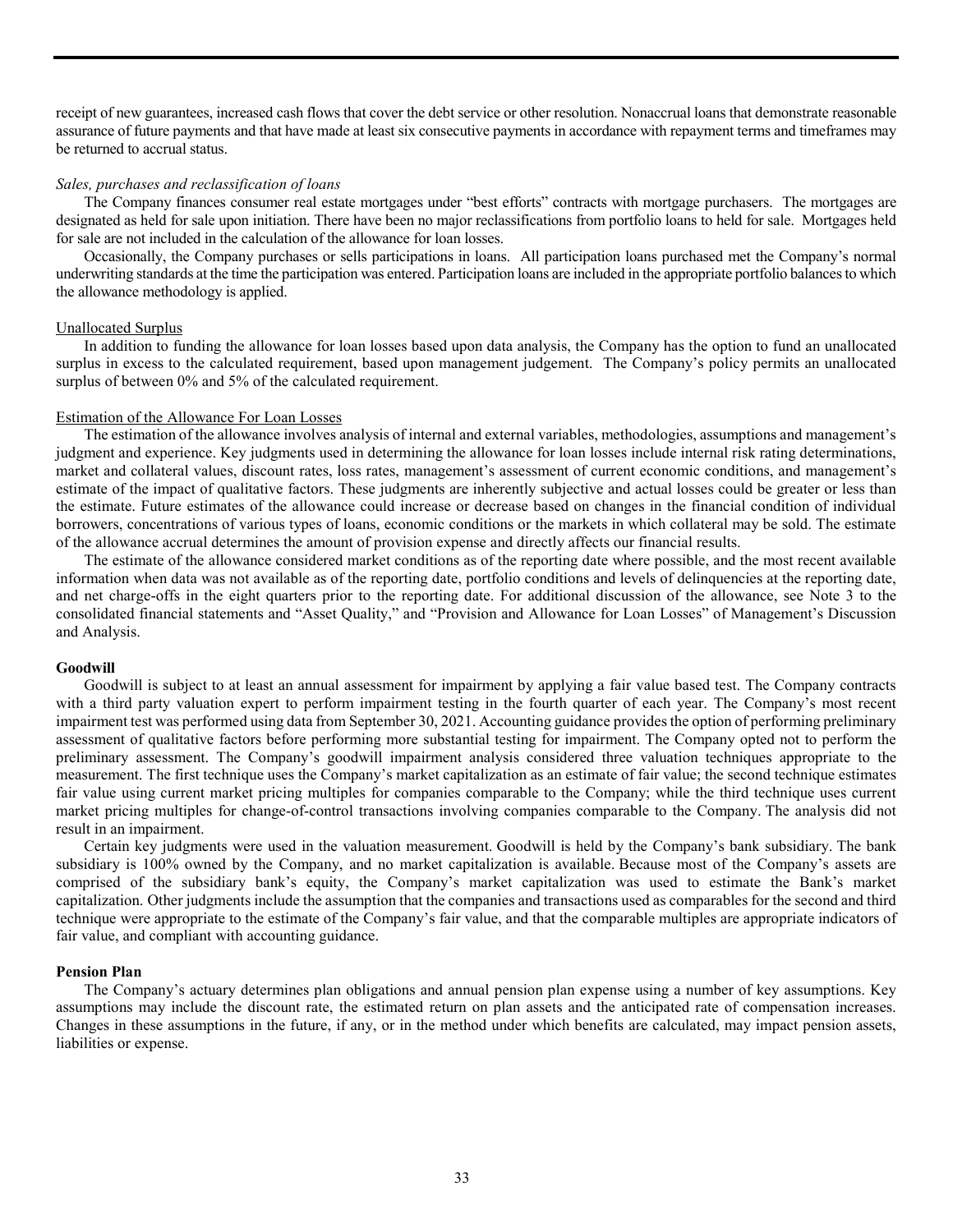## **Overview**

National Bankshares, Inc. is a financial holding company that was organized in 1986 under the laws of Virginia and is registered under the Bank Holding Company Act of 1956. NBI common stock is listed on the Nasdaq Capital Market and is traded under the symbol "NKSH."

NBI has two wholly-owned subsidiaries, the National Bank of Blacksburg and National Bankshares Financial Services, Inc. NBB is a community bank and does business as National Bank from 24 office locations and one loan production office. NBB is the source of nearly all of the Company's revenue. NBFS does business as National Bankshares Investment Services and National Bankshares Insurance Services. Income from NBFS is not significant at this time, nor is it expected to be so in the near future.

## **Performance Summary**

The following table presents the Company's key performance ratios for the periods indicated. The measures for March 31, 2022 and March 31, 2021 are annualized, except for basic and fully diluted earnings per share.

|                                                | <b>Three Months Ended</b><br><b>March 31, 2022</b> | <b>Three Months Ended</b><br><b>March 31, 2021</b> |        | <b>Twelve Months Ended</b><br><b>December 31, 2021</b> |           |
|------------------------------------------------|----------------------------------------------------|----------------------------------------------------|--------|--------------------------------------------------------|-----------|
| Return on average assets <sup>(1)</sup>        | $1.11\%$                                           |                                                    | 1.19%  |                                                        | $1.26\%$  |
| Return on average equity $(1)(2)$              | 10.26%                                             |                                                    | 9.30%  |                                                        | $10.59\%$ |
| Basic and fully diluted earnings per share (2) | 0.81                                               |                                                    | 0.74   |                                                        | 3.28      |
| Net interest margin $(1)$                      | $2.66\%$                                           |                                                    | 2.89%  |                                                        | $2.81\%$  |
| Efficiency ratio $(1)$                         | 52.71 %                                            |                                                    | 53.87% |                                                        | 51.34%    |

(1) Ratio is a non-GAAP financial measure that the Company believes provides investors with important information. Such information is not prepared in accordance with GAAP and should not be viewed as a substitute for GAAP. See "Non-GAAP Financial Measures" above.<br><sup>(2)</sup> During the three months ended March 31, 2022, the Company repurchased 41,185 shares und

plan. The repurchase reduced shareholders equity by \$1,522. During the three months ended March 31, 2021, the Company repurchased 111,832 shares under its publicly announced stock repurchase plan. The repurchase reduced shareholders equity by \$3,991.

## **Growth**

NBI's key growth indicators are shown in the following table.

|                                                    | <b>March 31, 2022</b> |  | <b>December 31, 2021</b> | <b>Percent Change</b> |
|----------------------------------------------------|-----------------------|--|--------------------------|-----------------------|
| Interest-bearing deposits                          | 108,028               |  | 130,021                  | $(16.91)\%$           |
| Securities available for sale and restricted stock | 700,295               |  | 686,925                  | 1.95 $%$              |
| Loans, net                                         | 811,540               |  | 795,574                  | $2.01\%$              |
| Deposits                                           | 1,543,753             |  | 1.494.587                | 3.29 $%$              |
| Total assets                                       | 1,721,504             |  | 1,702,175                | 1.14 $%$              |

## **Asset Quality**

Key indicators of the Company's asset quality are presented in the following table.

|                                                                                                                             |   | <b>March 31, 2022</b> | <b>March 31, 2021</b> |              | <b>December 31, 2021</b> |
|-----------------------------------------------------------------------------------------------------------------------------|---|-----------------------|-----------------------|--------------|--------------------------|
| Nonperforming loans                                                                                                         | S | 2,862                 | \$<br>3,691           | <sup>S</sup> | 2,873                    |
| Loans past due 90 days or more, and still accruing                                                                          |   | 381                   | 12                    |              | 90                       |
| Other real estate owned                                                                                                     |   | 957                   | 957                   |              | 957                      |
| Allowance for loan losses to loans net of unearned income and<br>deferred fees and costs                                    |   | $0.95\%$              | $1.10\%$              |              | $0.96\%$                 |
| Net charge-off ratio                                                                                                        |   | $0.01\%$              | $0.00\%$              |              | $0.05\%$                 |
| Ratio of nonperforming assets to loans, net of unearned income and<br>deferred fees and costs, plus other real estate owned |   | $0.47\%$              | $0.60\%$              |              | $0.48\%$                 |
| Ratio of allowance for loan losses to nonperforming loans                                                                   |   | $272.12\%$            | 231.27%               |              | $267.11\%$               |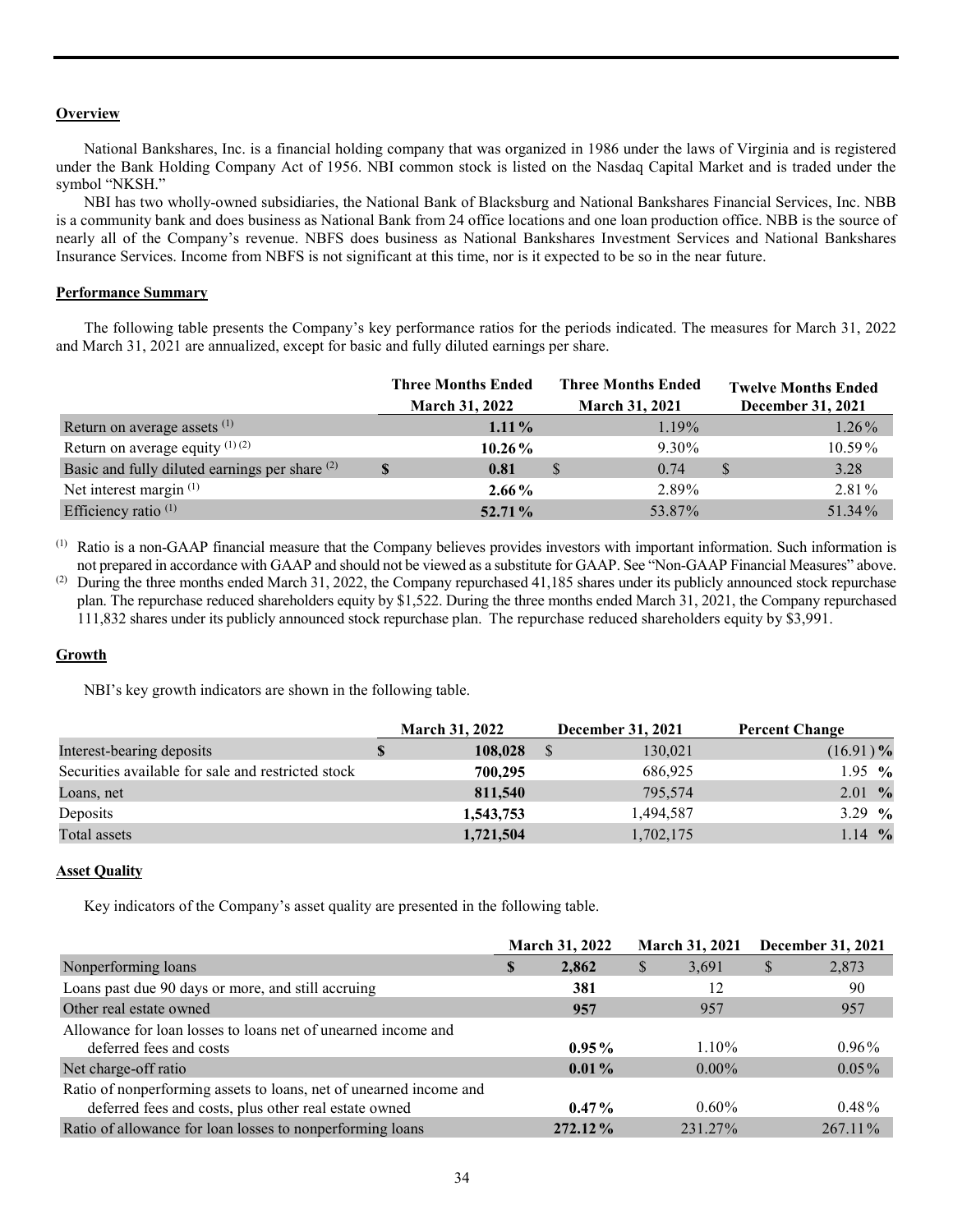The Company's risk analysis at March 31, 2022 determined an allowance for loan losses of \$7,788 or 0.95% of loans net of unearned income and deferred fees and costs. The allowance at March 31, 2021 was \$8,536 or 1.10% of loans net of unearned income and deferred fees and costs. The allowance at December 31, 2021 was \$7,674 or 0.96% of loans net of unearned income and deferred fees and costs. The determination of the appropriate level for the allowance for loan losses resulted in a provision of \$134 for the three months ended March 31, 2022, compared with a provision of \$50 for the three month period ended March 31, 2021, and a recovery of \$398 for the 12 months ended December 31, 2021. To determine the appropriate level of the allowance for loan losses, the Company considers credit risk for certain loans designated as impaired and for non-impaired ("collectively evaluated") loans.

#### **Individually Evaluated Impaired Loans**

Individually evaluated impaired loans at March 31, 2022 were \$5,834 gross and \$5,836 net of unearned income and deferred fees and costs. There were no specific allocations to the allowance for loan losses at March 31, 2022. Individually evaluated impaired loans at December 31, 2021 were \$5,878 gross and \$5,880 net of unearned income and deferred fees and costs. There were no specific allocations to the allowance for loan losses as of December 31, 2021. The specific allocation is determined based on criteria particular to each impaired loan.

#### **Collectively Evaluated Loans**

Collectively evaluated loans totaled \$813,940 gross and \$813,492 net of unearned income and deferred fees and costs, with an allowance of \$7,788 or 0.95% of collectively-evaluated loans net of unearned income and deferred fees and costs at March 31, 2022. At December 31, 2021, collectively evaluated loans totaled \$797,851 gross and \$797,368 net of unearned income and deferred fees and costs, with an allowance of \$7,674 or 0.96% of collectively-evaluated loans net of unearned income and deferred fees and costs.

Collectively evaluated loans are divided into classes based upon risk characteristics. In order to calculate the allowance for collectively evaluated loans, the Company applies to each loan class a historical net charge-off rate for the class, adjusted for qualitative factors that influence credit risk. Qualitative factors evaluated for impact to credit risk include economic measures, asset quality indicators, loan characteristics, and changes to internal Company policies and changes in management.

#### *Net Charge-Offs*

Increases in the net charge-off rate increase the required allowance for collectively-evaluated loans, while decreases in the net charge-off rate decrease the required allowance for collectively-evaluated loans. On a portfolio level, net charge-offs were \$20 for the three months ended March 31, 2022, or 0.01% of average loans. For the three months ended March 31, 2021, a net recovery of \$5 was recognized, or 0.00% of average loans. For the 12 months ended December 31, 2021, net charge-offs were \$409 or 0.05% of average loans. The 8-quarter average historical loss rate was 0.05% for each of the three-month periods ended March 31, 2022 and March 31, 2021, and for the 12 months ended December 31, 2021.

#### *Economic Factors*

Economic factors influence credit risk and impact the allowance for loan loss. The Company considers economic indicators within its market area, including: unemployment, business and personal bankruptcy filings, the residential vacancy rate and the inventory of new and existing homes.

The Company sources economic data pertinent to its market from the most recently available publications. Most economic indicators lag the report date by one to three months. In periods of low volatility, lagging indicators are accepted as reasonably representative of current conditions. The COVID-19 pandemic introduced significant uncertainty and beginning in 2020, the Company implemented a qualitative factor for national unemployment filings to represent current economic data. Unemployment filings for the Company's market area are not available on a timely basis, however national data is available on a timely basis and historical analysis shows a strong correlation between national and local unemployment filings. National unemployment claims escalated sharply beginning in the latter half of March 2020 and the Company reacted by substantially increasing the allowance for loan losses. During the 19 weeks prior to March 31, 2022, national unemployment claims have consistently been reported at pre-pandemic levels, allowing the Company to reduce the allocation for this factor to \$0 as of March 31, 2022.

The Company continues to monitor the most recently available economic indicators for its market and their effect on credit risk. As of March 31, 2022, the unemployment rate for the Company's market area was measured as of January 31, 2022 and increased from the measurement available at December 31, 2021, increasing the allocation to the allowance for loan losses.

Business and personal bankruptcy filing data was available as of December 2021. Higher bankruptcy filings indicate heightened credit risk and increase the allowance for loan losses, while lower bankruptcy filings have a beneficial impact on credit risk. Compared with data available at December 31, 2021, business bankruptcy filings and personal bankruptcy filings decreased. The Company estimates that bankruptcy filings are artificially low due to a backlog in the court system and prolonged government aid. When the pandemic began, precautions for COVID-19 slowed the work of the court system. The federal government also implemented a foreclosure moratorium, provided direct payments to qualifying recipients and PPP loans to small businesses, and encouraged banks to work with borrowers who were impacted by the pandemic, all of which had a minimizing effect on bankruptcy filings. All of these measures expired by the end of 2021. Management believes bankruptcy filings will normalize and currently available data does not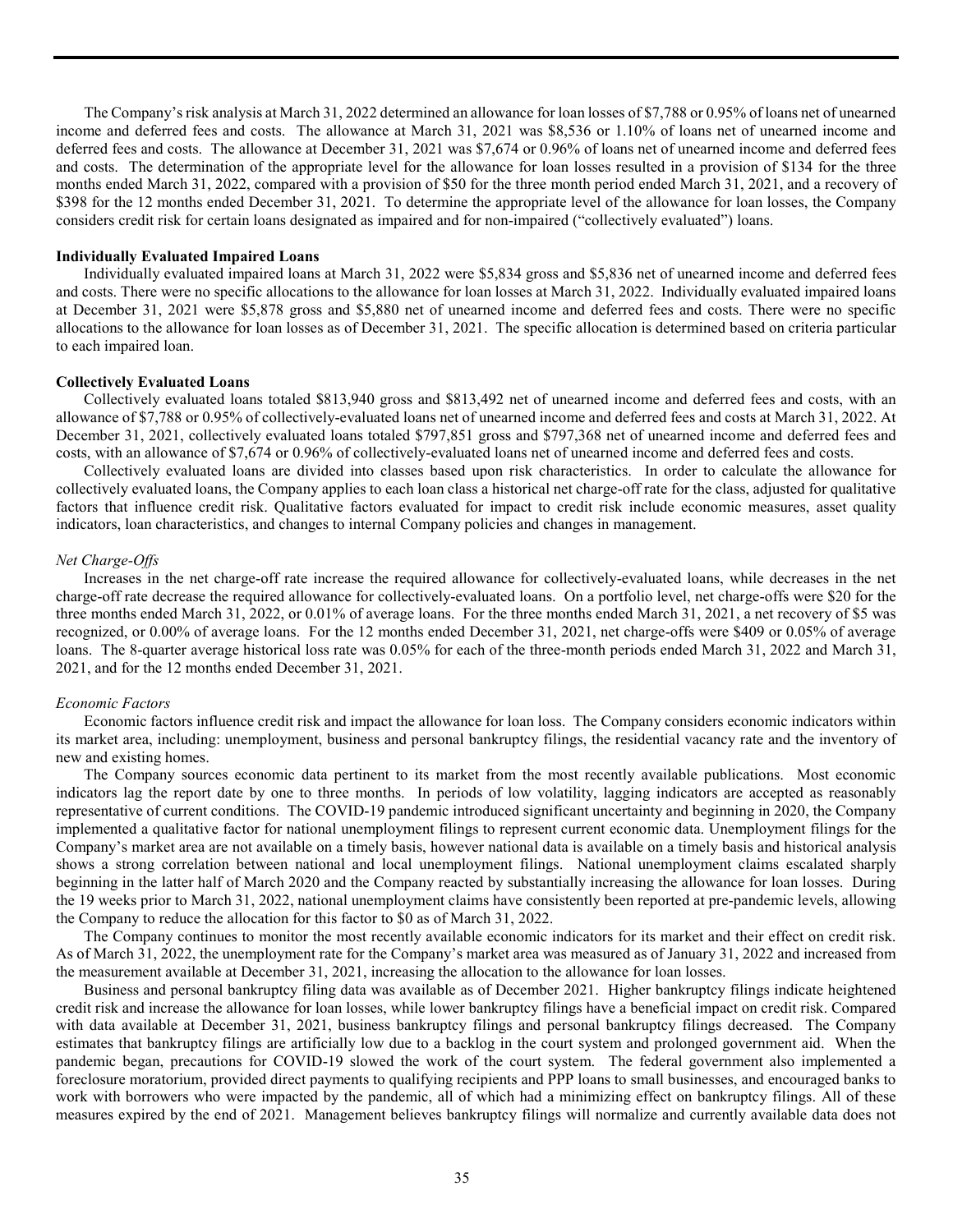reflect credit risk. The allocation was based on an average of pre-pandemic filings from 2017 through 2020, which was higher than the current reported level and the level incorporated to the allowance at December 31, 2021.

 Residential vacancy rates and housing inventory impact the Company's residential construction customers and the consumer real estate market. Higher levels increase credit risk. The residential vacancy rate at March 31, 2022 was measured as of the fourth quarter of 2021 and improved slightly from the data incorporated into the December 31, 2021 calculation, resulting in a lower allocation. Housing inventory data was available as of March 31, 2022. Levels are historically low and are lower than those at December 31, 2021, resulting in a lower allocation.

#### *Asset Quality Indicators*

Asset quality indicators, including past due levels, nonaccrual levels and internal risk ratings, are evaluated at the class level. Loans past due and loans designated nonaccrual indicate heightened credit risk. Increases in past due and nonaccrual loans increase the required level of the allowance for loan losses and decreases in past due and nonaccrual loans reduce the required level of the allowance for loan losses.

Accruing loans past due 30-89 days were 0.11% of total loans net of unearned income and deferred fees and costs at March 31, 2022, a decrease from 0.12% at December 31, 2021. Accruing loans past due 90 days or more were 0.05% of total loans, net of unearned income and deferred fees and costs at March 31, 2022, compared with 0.01% at December 31, 2021. Nonaccrual loans at March 31, 2022 were 0.35% of total loans net of unearned income and deferred fees and costs, slightly lower than 0.36% at December 31, 2021.

Loans rated special mention and classified (together, "criticized assets") indicate heightened credit risk. Higher levels of criticized assets increase the required level of the allowance for collectively-evaluated loans, while lower levels of criticized assets reduce the required level of the allowance for collectively-evaluated loans. There were no collectively evaluated loans rated special mention at March 31, 2022, compared with \$3,728 at December 31, 2021. Collectively evaluated loans rated classified were \$1,259 at March 31, 2022 and \$1,064 at December 31, 2021.

#### *Other Factors*

The Company considers other factors that impact credit risk, including the interest rate environment, the competitive, legal and regulatory environments, changes in lending policies and loan review, changes in management, and high risk loans.

The interest rate environment impacts variable rate loans. If interest rates increase, the payment on variable rate loans increases, which may increase credit risk. The Federal Reserve increased the target Fed Funds rate in March 2022, resulting in an increased allocation for March 31, 2022.

The competitive, legal and regulatory environments were evaluated for changes that would impact credit risk. Higher competition for loans increases credit risk, while lower competition decreases credit risk. Competition remained at similar levels to those at December 31, 2021. The legal and regulatory environments remain in a similar posture to that at December 31, 2021.

Lending policies, loan review procedures and management's experience influence credit risk. Since December 31, 2021, there have been no changes that affect credit risk to the Company's lending policies or loan review procedures. During the first quarter of 2022, the Company filled the Chief Credit Officer position vacated during the last quarter of 2021, and maintained the same allocation.

Levels of high risk loans are considered in the determination of the level of the allowance for loan loss. A decrease in the level of high risk loans within a class decreases the required allocation for the loan class, and an increase in the level of high risk loans within a class increases the required allocation for the loan class. Total high risk loans increased \$3,742 or 4.15% from the level at December 31, 2021, resulting in an increased allocation.

#### *Unallocated Surplus*

The unallocated surplus at March 31, 2022 is \$171 or 2.24% in excess of the calculated requirement. The unallocated surplus at December 31, 2021 was \$361 or 4.94% in excess of the calculated requirement. The surplus provides some mitigation of the uncertainty surrounding the impact of COVID-19.

#### **Conclusion**

The calculation of the appropriate level for the allowance for loan losses incorporates analysis of multiple factors and requires management's prudent and informed judgment. The most recently available data showed improvements that decreased the required level of the allowance for loan losses at March 31, 2022 from December 31, 2021 including residential vacancy, housing inventory, and criticized loans. Other indicators, including accruing loans past due 90 days or more, the unemployment rate, and loans considered high risk, showed worsening from levels at December 31, 2021 and increased the required level of the allowance for loan losses.

The Company augmented the calculated requirement with an unallocated surplus of 2.24% to mitigate some of the uncertainty caused by the lingering pandemic. Based on analysis of historical indicators, asset quality and economic factors, management believes the level of allowance for loan losses is reasonable for the credit risk in the loan portfolio as of March 31, 2022.

Please refer to Note 3: Allowance for Loan Losses, Nonperforming Assets and Impaired Loans for further information on collectively evaluated loans, individually evaluated impaired loans and the unallocated portion of the allowance for loan losses.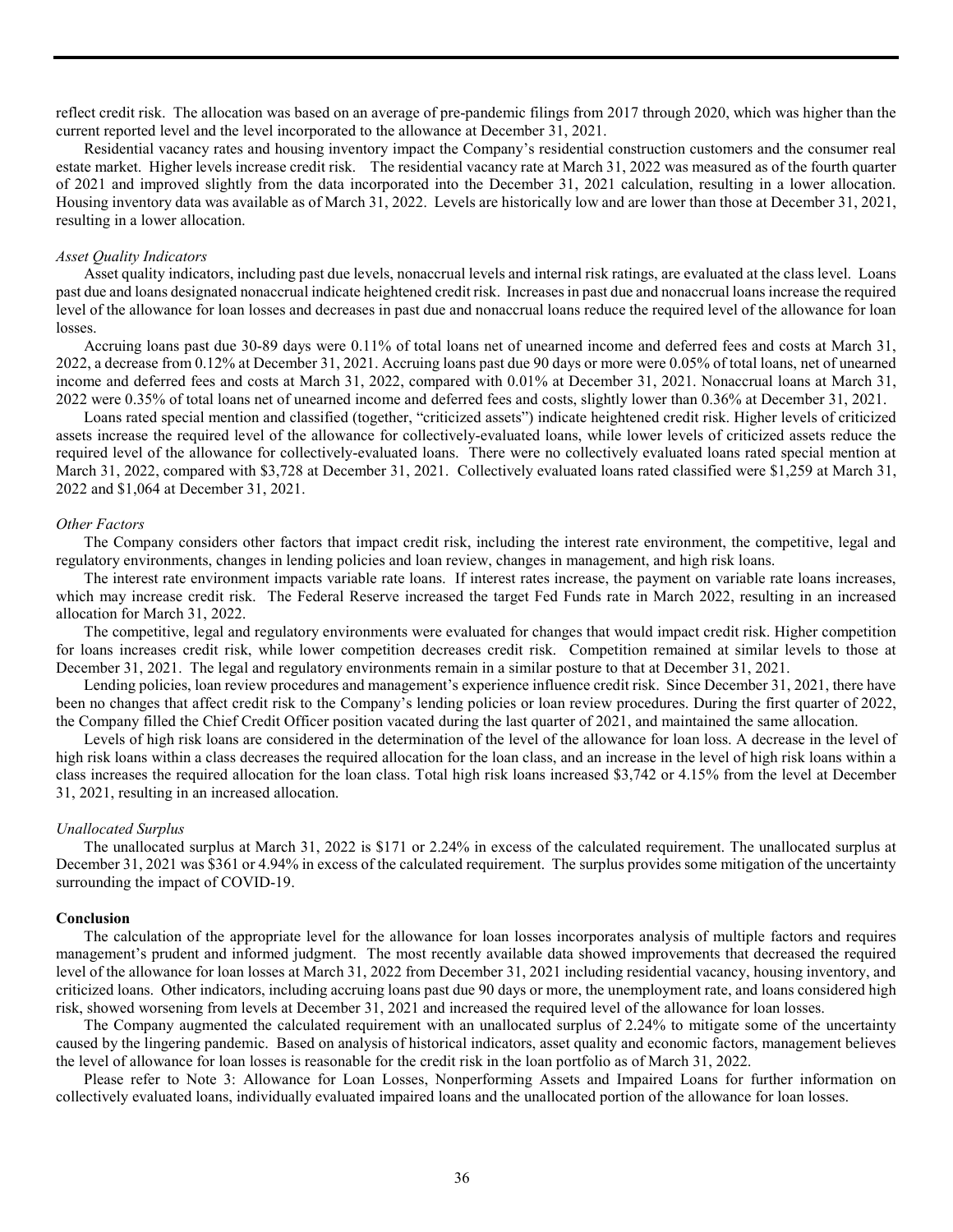#### **Other Real Estate Owned**

The following table discloses the OREO in physical possession and in process at each reporting date:

| <b>Other Real Estate Owned</b> <sup>(1)</sup> |  | <b>March 31, 2022</b> | <b>March 31, 2021</b> | <b>December 31, 2021</b> |  |               |
|-----------------------------------------------|--|-----------------------|-----------------------|--------------------------|--|---------------|
| Real estate construction                      |  |                       |                       |                          |  | $-957$        |
| Total other real estate owned                 |  |                       |                       | $95^{\circ}$             |  | $-95^{\circ}$ |

 $(1)$  Net of valuation allowance.

As of March 31, 2022, loans in various stages of foreclosure totaled \$407, of which \$87 are secured by residential real estate. Loans currently in the process of foreclosure may increase OREO in future quarters. It is not possible to accurately predict the future total of OREO because property sold at foreclosure may be acquired by third parties and OREO properties are regularly marketed and sold.

The Company continues to monitor risk levels within the loan portfolio. If the Company's market experiences an economic downturn, real estate values could decline and foreclosure activity could increase. A decline in value may result in loss recognition for OREO, while an increase in foreclosures may increase the number of OREO properties.

#### **Modifications and TDRs**

#### *Modifications*

In the ordinary course of business the Company modifies loan terms on a case-by-case basis for a variety of reasons. Modifications may include rate reductions, payment extensions of varying lengths of time, a change in amortization term or method or other arrangements. Please refer to the Company's 2021 Form 10-K, Note 1: Summary of Significant Accounting Policies for information on TDR designation. If the modified terms are consistent with competitive market conditions and representative of terms the borrower could otherwise obtain in the open market, the modified loan is not categorized as a TDR.

Modifications to consumer loans generally involve short-term payment extensions to accommodate specific, temporary circumstances. Payment extensions provide short-term payment relief to borrowers who have demonstrated a willingness and ability to repay their loan but who are experiencing consequences of a specific unforeseen temporary hardship. If the temporary event is not expected to impact a borrower's ability to repay the debt, and if the Company expects to collect all amounts due including interest accrued at the contractual interest rate for the extension period at contractual maturity, the modification is not designated a TDR. Modifications to commercial loans may include, but are not limited to, changes in interest rate, maturity, amortization and financial covenants. The Company codes modifications to assist in identifying TDRs.

## *Modifications Made for Competitive Purposes*

During the three months ended March 31, 2022, the Company provided 235 modifications for competitive reasons to loans totaling \$39,182. The modifications were not TDRs and were not related to COVID-19. For the three months ended March 31, 2021, the Company provided non-TDR modifications for competitive reasons to 244 loans totaling \$27,978.

#### *Modifications Related to COVID-19*

During 2021, the Company provided modifications related to COVID-19 financial difficulty, including payment extensions and interest only periods. The modifications met the criteria under the CARES Act, the CAA and regulatory guidance and were not designated as TDRs. The provisions of the CARES Act and the CAA expired on January 1, 2022. All loans that received payment extensions have returned to normal payment terms.

The following tables provide information regarding COVID-19 related modifications for the periods indicated.

| <b>Three Months Ended March 31, 2021</b>       |               |        |                |  |  |  |  |  |  |
|------------------------------------------------|---------------|--------|----------------|--|--|--|--|--|--|
| <b>Modifications To Borrowers Experiencing</b> |               | Amount |                |  |  |  |  |  |  |
| <b>COVID-19 Related Financial Difficulty</b>   | <b>Number</b> |        | (in thousands) |  |  |  |  |  |  |
| Payment extensions                             | 31            |        | 12,074         |  |  |  |  |  |  |
| Interest-only period for amortizing loans      |               |        | 22,135         |  |  |  |  |  |  |
| Total                                          | 39            |        |                |  |  |  |  |  |  |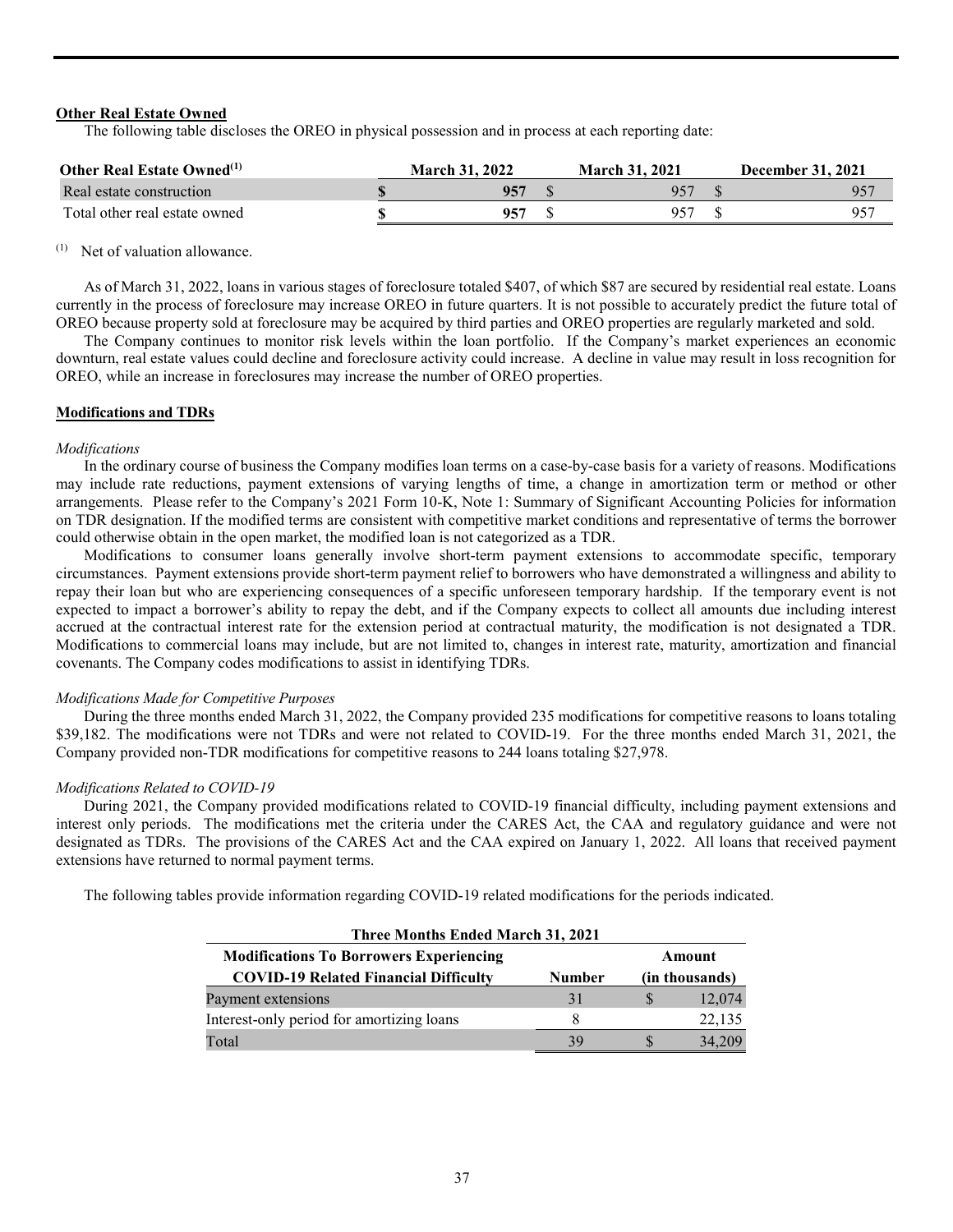| <b>Twelve Months Ended December 31, 2021</b>   |        |  |                |  |  |  |  |  |  |
|------------------------------------------------|--------|--|----------------|--|--|--|--|--|--|
| <b>Modifications To Borrowers Experiencing</b> | Amount |  |                |  |  |  |  |  |  |
| <b>COVID-19 Related Financial Difficulty</b>   | Number |  | (in thousands) |  |  |  |  |  |  |
| Payment extensions                             | 37     |  | 16,426         |  |  |  |  |  |  |
| Interest-only period for amortizing loans      |        |  | 22,135         |  |  |  |  |  |  |
| Total                                          | 45     |  | 38,561         |  |  |  |  |  |  |

## *TDRs*

The Company's TDRs, by delinquency status, are presented below:

|                            |   | TDR Status as of March 31, 2022 |  |                     |   |                                                      |  |                                                |     |                   |  |  |  |  |
|----------------------------|---|---------------------------------|--|---------------------|---|------------------------------------------------------|--|------------------------------------------------|-----|-------------------|--|--|--|--|
|                            |   | <b>Total TDR</b><br>Loans       |  | Current<br>Accruing |   | <b>30-89 Days</b><br><b>Past Due and</b><br>Accruing |  | $90 +$ Days<br><b>Past Due and</b><br>Accruing |     | <b>Nonaccrual</b> |  |  |  |  |
| Consumer real estate       | S | 189                             |  | 189                 | S | ٠                                                    |  | ۰.                                             | -SS |                   |  |  |  |  |
| Commercial real estate     |   | 5,358                           |  | 2,812               |   |                                                      |  |                                                |     | 2,546             |  |  |  |  |
| Commercial non-real estate |   | 287                             |  |                     |   |                                                      |  |                                                |     | 287               |  |  |  |  |
| <b>Total TDR Loans</b>     |   | 5.834                           |  | 3.001               |   | -                                                    |  | $\overline{\phantom{a}}$                       |     | 2,833             |  |  |  |  |

|                            |                           | TDR Status as of December 31, 2021 |                     |       |                                                      |  |                                         |                          |                   |       |  |  |  |  |
|----------------------------|---------------------------|------------------------------------|---------------------|-------|------------------------------------------------------|--|-----------------------------------------|--------------------------|-------------------|-------|--|--|--|--|
|                            | <b>Total TDR</b><br>Loans |                                    | Current<br>Accruing |       | <b>30-89 Days</b><br><b>Past Due and</b><br>Accruing |  | $90 +$ Days<br>Past Due and<br>Accruing |                          | <b>Nonaccrual</b> |       |  |  |  |  |
| Consumer real estate       | S                         | 191                                | <b>S</b>            | 191   | S                                                    |  | S                                       | ٠                        | S                 | -     |  |  |  |  |
| Commercial real estate     |                           | 5,386                              |                     | 2.814 |                                                      |  |                                         | $\overline{\phantom{a}}$ |                   | 2,572 |  |  |  |  |
| Commercial non-real estate |                           | 301                                |                     |       |                                                      |  |                                         |                          |                   | 301   |  |  |  |  |
| <b>Total TDR Loans</b>     |                           | 5,878                              |                     | 3,005 |                                                      |  |                                         | $\blacksquare$           |                   | 2,873 |  |  |  |  |

Please refer to Note 3: Allowance for Loan Losses, Nonperforming Assets and Impaired Loans for information on TDRs.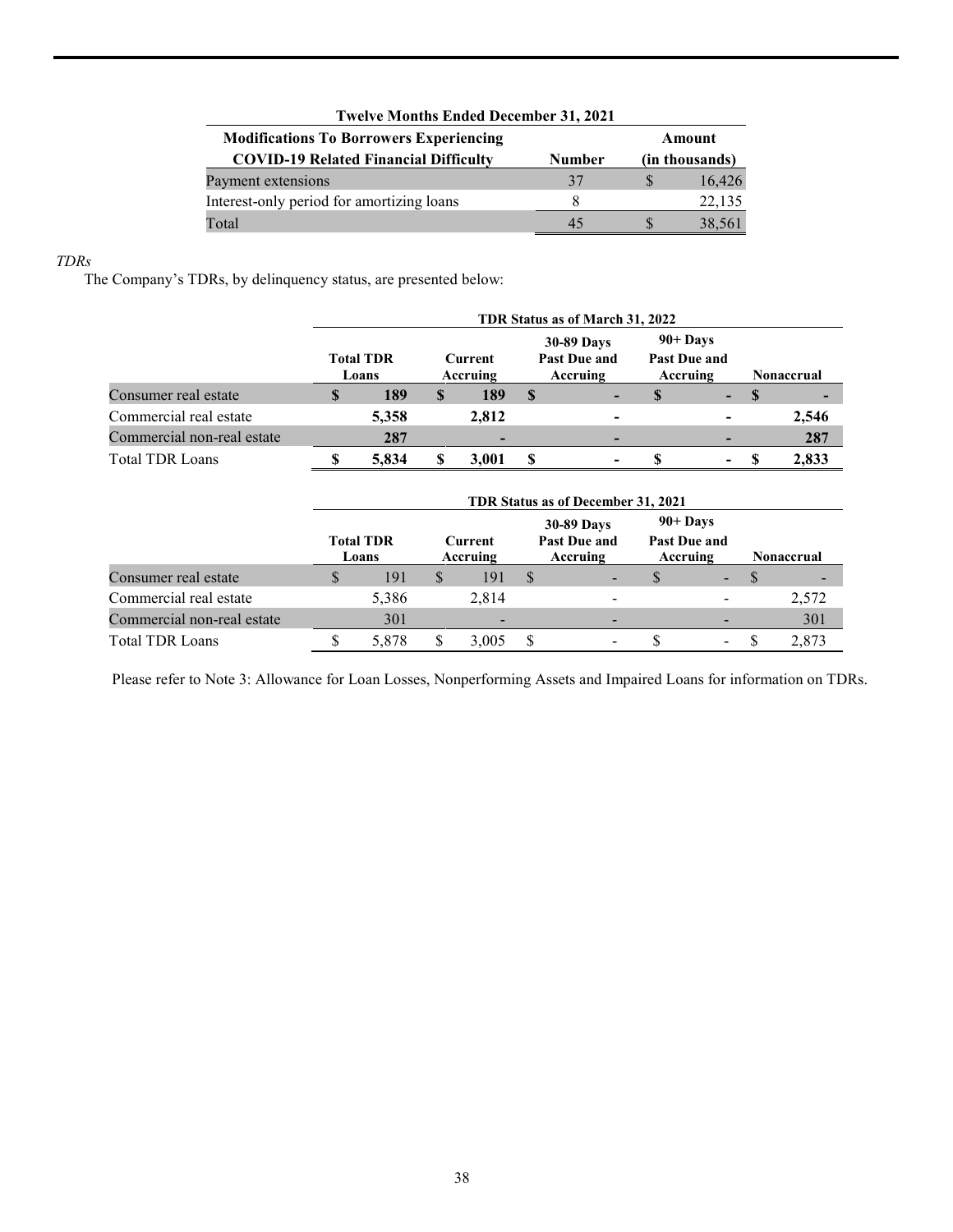### **Net Interest Income**

The following table shows the major categories of interest-earning assets and interest-bearing liabilities, the interest earned or paid, the average yield or rate on the daily average balance outstanding, net interest income and net yield on average interest-earning assets for the periods indicated.

|                                       | <b>Three Months Ended</b> |                           |          |                       |                              |    |                           |              |                 |                              |  |  |
|---------------------------------------|---------------------------|---------------------------|----------|-----------------------|------------------------------|----|---------------------------|--------------|-----------------|------------------------------|--|--|
|                                       |                           |                           |          | <b>March 31, 2022</b> |                              |    | <b>March 31, 2021</b>     |              |                 |                              |  |  |
|                                       |                           | Average<br><b>Balance</b> |          | <b>Interest</b>       | Average<br><b>Yield/Rate</b> |    | Average<br><b>Balance</b> |              | <b>Interest</b> | Average<br><b>Yield/Rate</b> |  |  |
| Interest-earning assets:              |                           |                           |          |                       |                              |    |                           |              |                 |                              |  |  |
| Loans, net $(1)(2)(3)(4)$             | S                         | 803,693                   | <b>S</b> | 8,181                 | 4.13 %                       | \$ | 770,182                   | \$           | 8,625           | 4.54%                        |  |  |
| Taxable securities $(5)(6)$           |                           | 627,523                   |          | 2,473                 | 1.60%                        |    | 467,963                   |              | 1,783           | $1.55\%$                     |  |  |
| Nontaxable securities $(1)(5)$        |                           | 76,709                    |          | 574                   | 3.03%                        |    | 82,398                    |              | 691             | 3.40%                        |  |  |
| Interest-bearing deposits             |                           | 114,254                   |          | 49                    | 0.17%                        |    | 119,311                   |              | 28              | 0.10%                        |  |  |
| Total interest-earning assets         |                           | 1,622,179                 |          | \$11,277              | 2.82 %                       | \$ | 1,439,854                 | \$           | 11,127          | 3.13%                        |  |  |
| Interest-bearing liabilities:         |                           |                           |          |                       |                              |    |                           |              |                 |                              |  |  |
| Interest-bearing demand deposits      | S                         | 886,829 \$                |          | 580                   | $0.27\%$                     | \$ | 762,524                   | \$           | 718             | 0.38%                        |  |  |
| Savings deposits                      |                           | 212,920                   |          | 38                    | $0.07\%$                     |    | 174,599                   |              | 47              | 0.11%                        |  |  |
| Time deposits                         |                           | 77,989                    |          | 37                    | 0.19%                        |    | 88,103                    |              | 90              | 0.41%                        |  |  |
| Total interest-bearing liabilities    |                           |                           |          | 655                   | 0.23%                        | \$ | 1,025,266                 | $\mathbb{S}$ | 855             | 0.34%                        |  |  |
| Net interest income and interest rate |                           |                           |          |                       |                              |    |                           |              |                 |                              |  |  |
| spread                                |                           |                           |          | \$10,622              | 2.59%                        |    |                           | \$           | 10,272          | 2.79%                        |  |  |
| Net yield on average interest-earning |                           |                           |          |                       |                              |    |                           |              |                 |                              |  |  |
| assets                                |                           |                           |          |                       | 2.66%                        |    |                           |              |                 | 2.89%                        |  |  |

 $<sup>(1)</sup>$  Interest on nontaxable loans and securities is computed on a fully taxable equivalent basis using a Federal income tax rate of 21%.</sup>

(2) Included in interest income are loan fees of \$88 and \$558 for the three months ended March 31, 2022 and 2021, respectively.

(3) Nonaccrual loans are included in average balances for yield computations.

 $(4)$  Includes loans held for sale.<br> $(5)$  Daily averages are shown at

(5) Daily averages are shown at amortized cost.

(6) Includes restricted stock.

The yield on loans in 2021 benefitted from PPP interest and fees of \$650, without which the net interest margin for the three months ended March 31, 2021 would have been 2.71%. The yield on earning assets decreased when the three months ended March 31, 2022 are compared with the three months ended March 31, 2021, due to high levels of loan refinance activity throughout 2021 and a shift in the mix of assets to a higher percentage of taxable securities, which provide lower yields than loans. The Company reduced offering rates on interest-bearing liabilities to partially offset the decline in asset yield. The Company's yield on earning assets and cost of funds are largely dependent on the interest rate environment.

## **Provision and Allowance for Loan Losses**

The calculation of the allowance for loan losses resulted in a provision for loan losses of \$134 for the three month period ended March 31, 2022, compared with \$50 for the three month period ended March 31, 2021. The provision for loan losses is the result of a detailed analysis to estimate an adequate allowance for loan losses. See "Asset Quality" for additional information.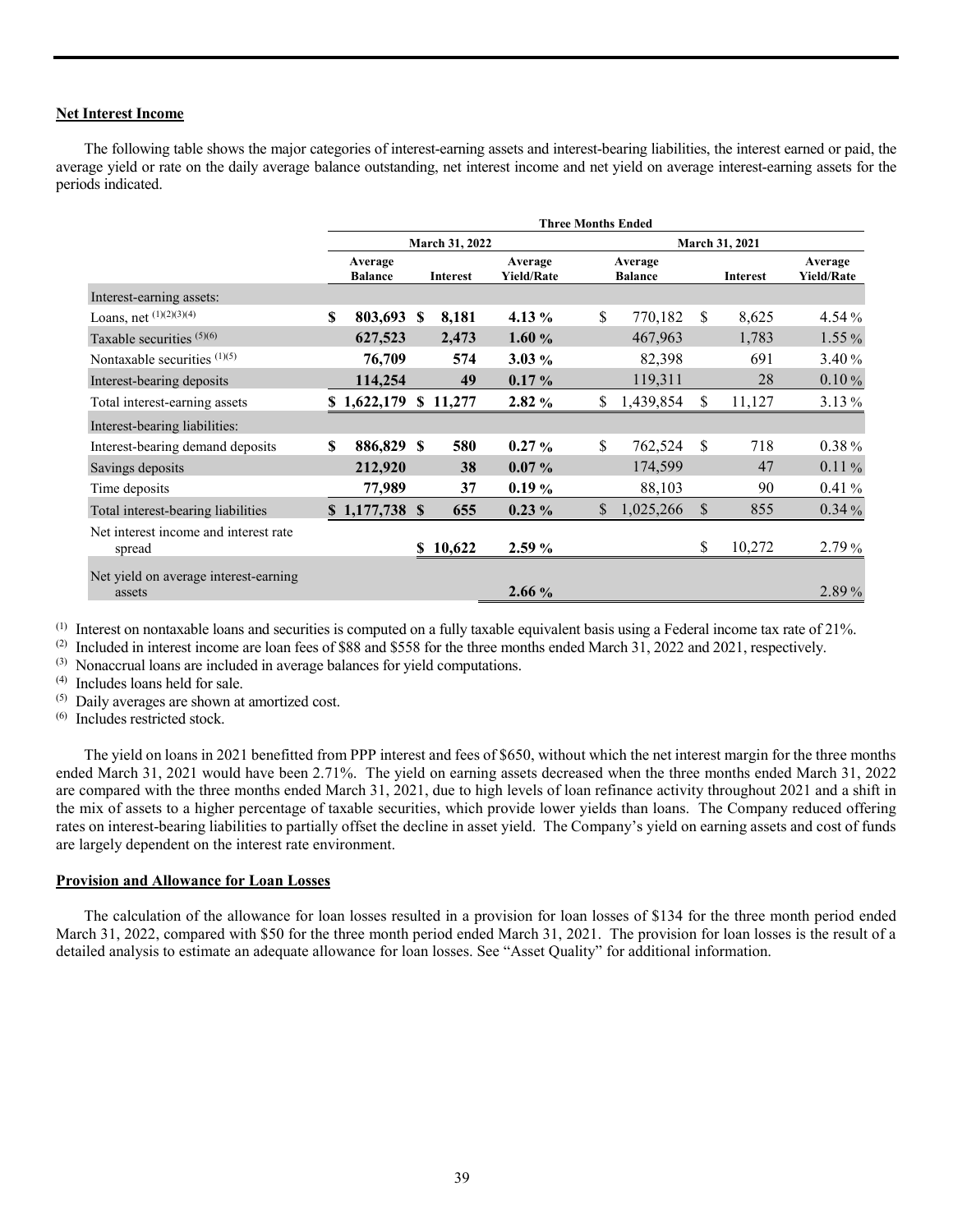### **Noninterest Income**

|                                 | <b>Three Months Ended</b> |               |                |                       |  |  |  |  |  |
|---------------------------------|---------------------------|---------------|----------------|-----------------------|--|--|--|--|--|
|                                 | <b>March 31, 2022</b>     |               | March 31, 2021 | <b>Percent Change</b> |  |  |  |  |  |
| Service charges on deposits     | 562                       | <sup>\$</sup> | 469            | 19.83 %               |  |  |  |  |  |
| Other service charges and fees  | 55                        |               | 41             | 34.15 %               |  |  |  |  |  |
| Credit and debit card fees, net | 440                       |               | 434            | 1.38 $%$              |  |  |  |  |  |
| Trust fees                      | 443                       |               | 415            | 6.75 $%$              |  |  |  |  |  |
| <b>BOLI</b> income              | 238                       |               | 206            | 15.53 %               |  |  |  |  |  |
| Gain on sale of mortgage loans  | 61                        |               | 137            | (55.47) %             |  |  |  |  |  |
| Other income                    | 492                       |               | 627            | (21.53) %             |  |  |  |  |  |
| Realized securities gain, net   | $\blacksquare$            |               |                | $(100.00)$ %          |  |  |  |  |  |

Service charges on deposit accounts increased when the three month period ended March 31, 2022 is compared the three month period ended March 31, 2021, primarily due to increased nonsufficient funds and overdraft charges. Service charges on deposit accounts include account maintenance fees, fees for nonsufficient funds, ATM and wire transfer fees.

Other service charges and fees include charges for official checks, income from the sale of checks to customers, safe deposit box rent, fees from letters of credit and income from commissions on the sale of credit life, accident and health insurance. Fee income from letters of credit was the primary driver of growth when the three month period ended March 31, 2022 is compared with the three month period ended March 31, 2021.

Increased transactions improved credit card fees when the three months ended March 31, 2022 is compared with the three months ended March 31, 2021. Credit and debit card fees are presented net of interchange expense.

Trust fees increased when the three months ended March 31, 2022 is compared with the three months ended March 31, 2021. Trust fees are generated from a number of different types of accounts, including estates, personal trusts, employee benefit trusts, investment management accounts, attorney-in-fact accounts and guardianships. Trust income varies depending on the number and type of accounts under management and financial market conditions.

The Company purchased an additional \$5,000 in bank-owned life insurance ("BOLI") during the second quarter of 2021, contributing to increased income when the three month period ended March 31, 2022 is compared with the three month period ended March 31, 2021.

Gain on sale of mortgage loans decreased when the three month period ended March 31, 2022 is compared with the three month period ended March 31, 2021, due to lower refinance activity and higher interest rates. The Company originates consumer real estate mortgage loans to be kept in portfolio and to be sold on the secondary market under best efforts contracts.

Other income decreased when the three month period ended March 31, 2022 is compared with the three month period ended March 31, 2021 due to lower commissions on securities and insurance sales, partially offset by a higher gain on partnership interests.

#### **Noninterest Expense**

| Salaries and employee benefits       | <b>March 31, 2022</b> |       | March 31, 2021 |       | <b>Percent Change</b> |
|--------------------------------------|-----------------------|-------|----------------|-------|-----------------------|
|                                      |                       | 3,978 | S              | 3,906 | 1.84 $%$              |
| Occupancy, furniture and fixtures    |                       | 492   |                | 488   | $0.82\,%$             |
| Data processing and ATM              |                       | 787   |                | 778   | 1.16 $%$              |
| FDIC assessment                      |                       | 111   |                | 83    | 33.73 $%$             |
| Net costs of other real estate owned |                       | 10    |                | 37    | $(72.97)\%$           |
| Franchise taxes                      |                       | 362   |                | 335   | 8.06 $%$              |
| Other operating expenses             |                       | 873   |                | 909   | $(3.96)\%$            |

 Salaries and employee benefits increased for the three month period ended March 31, 2022 when compared with the same period in 2021 due to normal staffing and compensation decisions. This expense category includes employee salaries, payroll taxes, insurance and fringe benefits, employee stock ownership plan contribution accruals, the service component of net periodic pension cost, and salary continuation expenses.

When the three month period ended March 31, 2022 is compared with the three month period ended March 31, 2021, occupancy, furniture and fixtures expense as well as data processing and ATM expense increased slightly.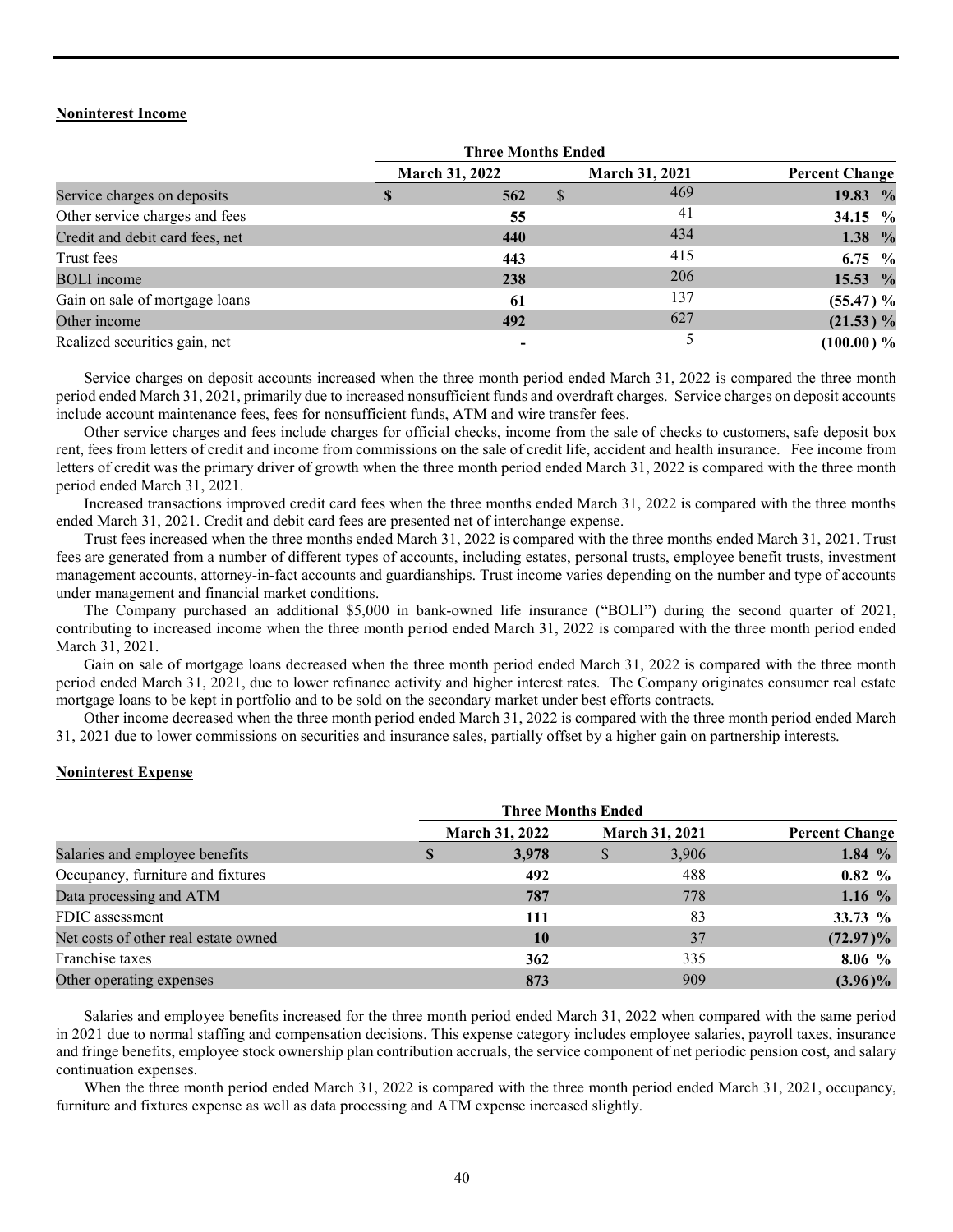Federal Deposit Insurance ("FDIC") assessment expense increased when the three month period ended March 31, 2022 is compared with the same period of 2021. The FDIC assessment is accrued based on a method provided by the FDIC. The calculation is based on average assets reduced by average tangible equity and incorporates risk-based factors to determine the amount of the assessment.

Net costs of OREO decreased for the three month period ended March 31, 2022, compared with the same period in 2021. The cost of OREO includes maintenance costs as well as valuation write-downs and gains and losses on the sale of properties. The expense varies with the number of properties, the maintenance required and changes in the real estate market. There were no write downs on OREO properties during the three months ended March 31, 2022 or March 31, 2021. The Company recognized a loss on the sale of OREO of \$26 for the three months ended March 31, 2021.

Franchise tax expense increased when the three month period ended March 31, 2022 is compared with the three month period ended March 31, 2021. Franchise taxes are levied by the states in which NBB operates and are based upon NBB's total equity at the prior year-end, adjusted for real estate taxes and certain other items.

The category of other operating expenses includes noninterest expense items such as professional services, stationery and supplies, telephone costs, postage, charitable donations, losses and other expenses. Other operating expense decreased for the three month period ended March 31, 2022, compared with the same period of 2021, primarily due to decreased pension non-service cost.

## **Income Tax**

Income tax expense for the first three months of 2022 was \$1,053, compared with \$1,009 for the first three months of 2021. The Company's federal statutory corporate tax rate is 21%. The Company's effective tax rate for the three month period ended March 31, 2022 was 17.73%, compared with 17.47% for the three month period ended March 31, 2021.

## **Balance Sheet**

Year-to-date daily averages for the major balance sheet categories are as follows:

| <b>Assets</b>                                      |    | <b>March 31, 2022</b> |               | December 31, 2021 | <b>Percent Change</b> |
|----------------------------------------------------|----|-----------------------|---------------|-------------------|-----------------------|
| Interest-bearing deposits                          | S  | 114,254               | <sup>\$</sup> | 133,020           | $(14.11)\%$           |
| Securities available for sale and restricted stock |    | 697,396               |               | 612,636           | 13.84 %               |
| Loans, net                                         |    | 795,817               |               | 778,920           | $2.17\%$              |
| Total assets                                       |    | 1,702,492             |               | 1,618,642         | 5.18 $%$              |
| Liabilities and stockholders' equity               |    |                       |               |                   |                       |
| Noninterest-bearing demand deposits                | \$ | 324,172               | <sup>S</sup>  | 316,976           | $2.27\frac{9}{6}$     |
| Interest-bearing demand deposits                   |    | 886,829               |               | 811,661           | $9.26\%$              |
| Savings deposits                                   |    | 212,920               |               | 190,997           | 11.48 $%$             |
| Time deposits                                      |    | 77,989                |               | 86,089            | $(9.41)\%$            |
| Stockholders' equity                               |    | 184,536               |               | 192,545           | $(4.16)\%$            |

#### **Securities**

Securities available for sale are measured at fair value on a recurring basis. Market conditions at March 31, 2022 are reflected in the presentation of securities available for sale. During the three months ended March 31, 2022, purchases of securities resulted in an increase of \$56,092 in the book value of securities available for sale, while the fair value adjustment for unrealized gains and losses decreased from a net unrealized gain of \$3,613 at December 31, 2021 to a net unrealized loss of \$39,205 at March 31, 2022. Change in the fair value of bonds is inversely related to interest rate movement. An increase in the Federal Reserve's target interest rate, as well as expected future increases, contributed to the decline in fair value of the securities portfolio. While we do not expect significant changes in future judgements or methodologies used to determine the fair value of the securities portfolio, future rate increases or market volatility associated with the COVID-19 pandemic or any future national or global concern, could impact the value of securities. Management regularly monitors the quality of the securities portfolio and closely follows the uncertainty in the economy and the volatility of financial markets. The value of individual securities will be written down if the decline in fair value is considered to be other than temporary based upon the totality of circumstances. See Note 4: Securities for additional information.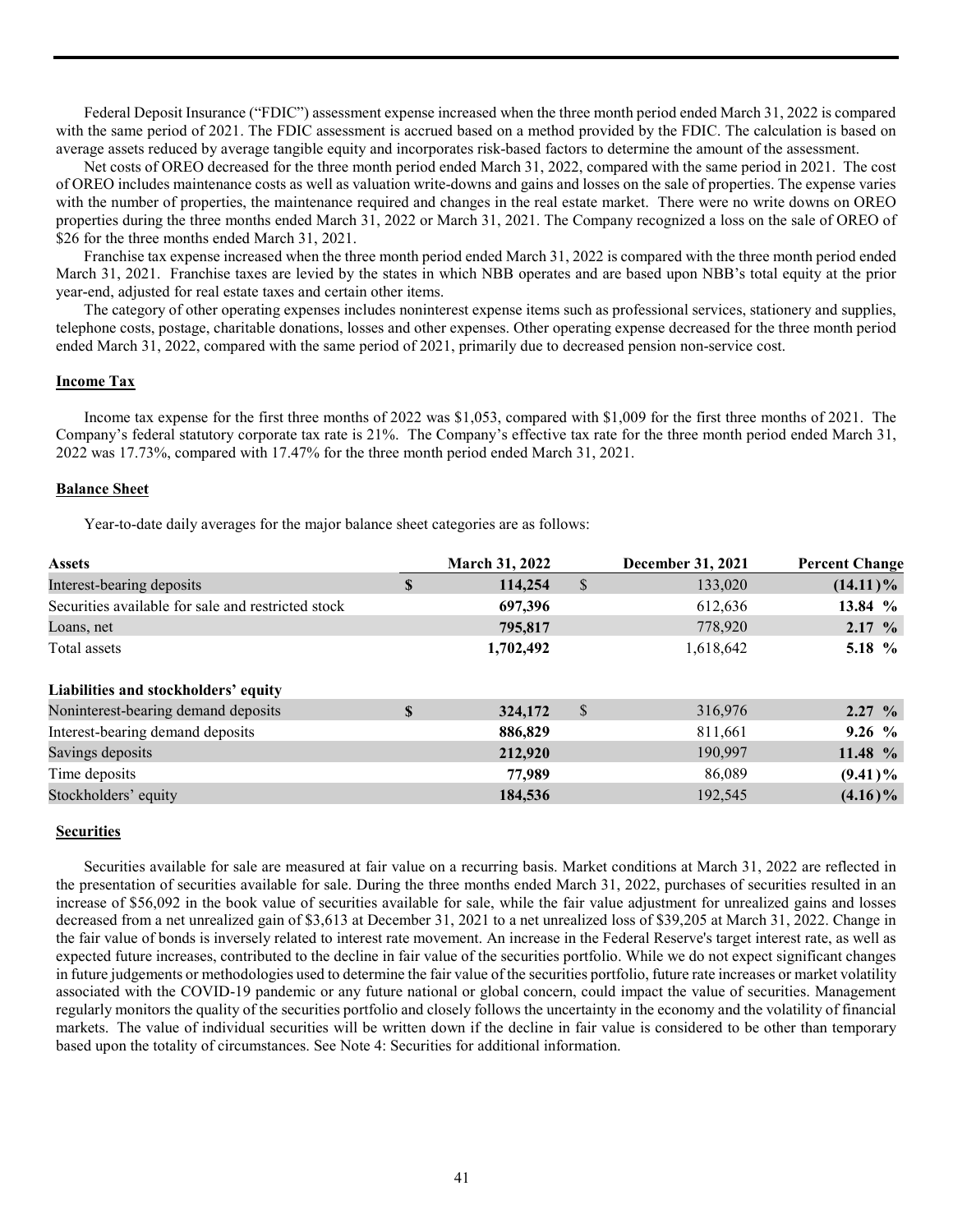#### **Loans**

|                                                           |   | <b>March 31, 2022</b> |              | December 31, 2021 | Percent<br>Change |
|-----------------------------------------------------------|---|-----------------------|--------------|-------------------|-------------------|
| Real estate construction loans                            | S | 59,741                | <sup>S</sup> | 48,841            | $22.32 \%$        |
| Consumer real estate loans                                |   | 209,072               |              | 208,977           | $0.05\%$          |
| Commercial real estate loans                              |   | 416,953               |              | 405,722           | $2.77\%$          |
| Commercial non-real estate loans                          |   | 52,796                |              | 60,264            | $(12.39)\%$       |
| Public sector and IDA                                     |   | 47,156                |              | 47,899            | $(1.55)\%$        |
| Consumer non-real estate                                  |   | 34,056                |              | 32,026            | 6.34 $%$          |
| Less: unearned income and deferred fees and costs         |   | (446)                 |              | (481)             | $(7.28)\%$        |
| Loans, net of unearned income and deferred fees and costs |   | 819,328               |              | 803,248           | $2.00\%$          |

Loan fluctuations from December 31, 2021 to March 31, 2022 are primarily due to normal activity within the Company's markets. Real estate construction loan growth also benefitted from an increase in participation loans.

## **Deposits**

|                                     | <b>March 31, 2022</b> |           | <b>December 31, 2021</b> | <b>Percent Change</b> |
|-------------------------------------|-----------------------|-----------|--------------------------|-----------------------|
| Noninterest-bearing demand deposits |                       | 338,031   | 317,430                  | 6.49 $%$              |
| Interest-bearing demand deposits    |                       | 908,790   | 890,124                  | $2.10\%$              |
| Saving deposits                     |                       | 220,083   | 208,065                  | 5.78 $%$              |
| Time deposits                       |                       | 76,849    | 78,968                   | $(2.68)\%$            |
| Total deposits                      |                       | 1,543,753 | 1.494.587                | 3.29 $\%$             |

Time deposits decreased while all other categories increased. The company's deposits do not include any brokered deposits.

## **Liquidity**

Liquidity measures the Company's ability to meet its financial commitments at a reasonable cost. Demands on the Company's liquidity include funding additional loan demand and accepting withdrawals of existing deposits. The Company has diverse liquidity sources, including customer and purchased deposits, customer repayments of loan principal and interest, sales, calls and maturities of securities, Federal Reserve discount window borrowing, short-term borrowing, and FHLB advances. At March 31, 2022, the Bank did not have discount window borrowings, short-term borrowings, or FHLB advances. To assure that short-term borrowing is readily available, the Company tests accessibility annually.

The Company considers its security portfolio for typical liquidity needs, within accounting, legal and strategic parameters. Portions of the securities portfolio are pledged to meet state requirements for public funds deposits. Discount window borrowings also require pledged securities. Increased/decreased liquidity from public funds deposits or discount window borrowings results in increased/decreased liquidity from pledging requirements. The Company monitors public funds pledging requirements and unpledged available-for-sale securities accessible for liquidity needs.

Regulatory capital levels at the subsidiary bank determine the Bank's ability to use purchased deposits and the Federal Reserve discount window. At March 31, 2022, the Bank is considered well capitalized and does not have any restrictions on purchased deposits or borrowing ability at the Federal Reserve discount window.

The Company monitors factors that may increase its liquidity needs. Some of these factors include deposit trends, large depositor activity, maturing deposit promotions, interest rate sensitivity, maturity and repricing timing gaps between assets and liabilities, the level of unfunded loan commitments, loan growth and share repurchase activity within the Company's own stock. At March 31, 2022, the Company's liquidity is sufficient to meet projected trends in these areas.

To monitor and estimate liquidity levels, the Company performs stress testing under varying assumptions on credit sensitive liabilities and the sources and amounts of balance sheet and external liquidity available to replace outflows. The Company's Contingency Funding Plan sets forth avenues for rectifying liquidity shortfalls. At March 31, 2022, the analysis indicated adequate liquidity under the tested scenarios.

The Company utilizes several other strategies to maintain sufficient liquidity. Loan and deposit growth are managed to keep the loan to deposit ratio within the Company's own target range of 65% to 75%. At March 31, 2022, the loan to deposit ratio was 53.07%. The investment strategy takes into consideration the term of the investment, and securities in the available for sale portfolio are laddered based upon projected funding needs.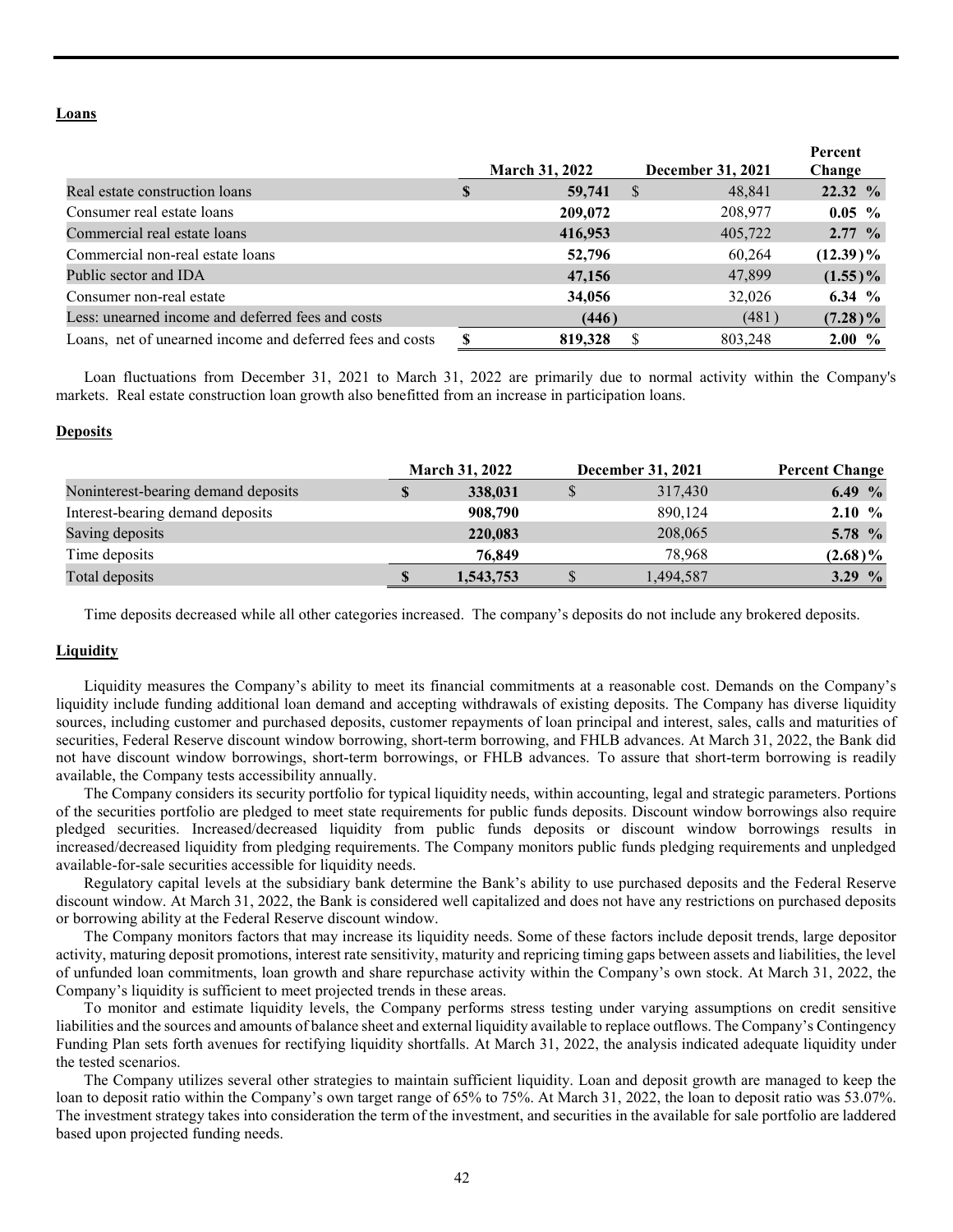The Company's liquidity position was strong prior to the COVID-19 pandemic and has expanded due to increased customer deposits fueled by federal stimulus payments.

#### **Capital Resources**

Total stockholders' equity at March 31, 2022 was \$161,289, a decrease of \$30,462 or 15.89%, from the \$191,751 at December 31, 2021. The decrease reflects a decline in the fair value of securities available for sale, which impacted accumulated other comprehensive loss.

On May 12, 2021, the Company's Board of Directors approved the repurchase of up to 1,000,000 shares of the Company's common stock. The authorization began June 1, 2021 and expires May 31, 2022. During the first three months of 2022, the Company repurchased 41,185 shares under the program. The repurchases reduced shareholders equity by \$1,522. The Company repurchased 111,832 shares during the quarter ended March 31, 2021.

The Company qualifies as a small bank holding company under the Federal Reserve's Small Bank Holding Company Policy Statement, which exempts bank holding companies with less than \$3 billion in assets from reporting consolidated regulatory capital ratios and from minimum regulatory capital requirements. NBB is subject to various capital requirements administered by banking agencies, including an additional capital conservation buffer in order to make capital distributions or discretionary bonus payments. Risk-based capital ratios are calculated in compliance with OCC rules based on the Basel III Capital Rules. The Bank's ratios are well above the required minimums. Risk based capital ratios for the Bank are shown in the following tables.

|                                    |            | Regulatory<br><b>Capital Minimum</b> | <b>Regulatory Capital Minimum</b><br><b>Ratios with Capital</b> |  |
|------------------------------------|------------|--------------------------------------|-----------------------------------------------------------------|--|
|                                    | <b>NBB</b> | <b>Ratios</b>                        | <b>Conservation Buffer</b>                                      |  |
| Common Equity Tier I Capital Ratio | 18.15%     | $4.50\%$                             | $7.00\%$                                                        |  |
| Tier I Capital Ratio               | 18.15%     | $6.00\%$                             | 8.50 %                                                          |  |
| <b>Total Capital Ratio</b>         | 18.90%     | $8.00\%$                             | $10.50\%$                                                       |  |
| Leverage Ratio                     | $11.22\%$  | $4.00\%$                             | 4.00 $%$                                                        |  |

## **Off-Balance Sheet Arrangements**

In the normal course of business, NBB extends lines of credit and letters of credit to its customers. Depending on their needs, customers may draw upon lines of credit at any time in any amount up to a pre-approved limit. Standby letters of credit are issued for two purposes. Financial letters of credit guarantee payments to facilitate customer purchases. Performance letters of credit guarantee payment if the customer fails to complete a specific obligation.

Historically, the full approved amount of letters and lines of credit has not been drawn at any one time. The Company has developed plans to meet a sudden and substantial funding demand. These plans include accessing a line of credit with a correspondent bank, borrowing from the FHLB, selling available for sale investments or loans and raising additional deposits.

The Company sells mortgages on the secondary market. Our agreement with the purchaser provides for strict underwriting and documentation requirements. Violation of the representations and warranties of the agreement would entitle the purchaser to recourse provisions. The Company has determined that its risk in this area is not significant because of a low volume of secondary market mortgage loans and high underwriting standards. The Company estimates a potential loss reserve for recourse provisions that is not material as of March 31, 2022. To date, no recourse provisions have been invoked. If funds were needed, the Company would access the same sources as noted above for funding lines and letters of credit. There were no material changes in off-balance sheet arrangements during the three months ended March 31, 2022.

#### **Contractual Obligations**

The Company had no finance lease or purchase obligations and no long-term debt at March 31, 2022.

#### <span id="page-42-0"></span>**Item 3. Quantitative and Qualitative Disclosures About Market Risk**

<span id="page-42-1"></span>The Company considers interest rate risk to be a significant market risk and has systems in place to measure the exposure of net interest income to adverse movement in interest rates. Interest rate shock analyses provide management with an indication of potential economic loss due to future rate changes. There have not been any changes which would significantly alter the results disclosed as of December 31, 2021 in the Company's 2021 Form 10-K.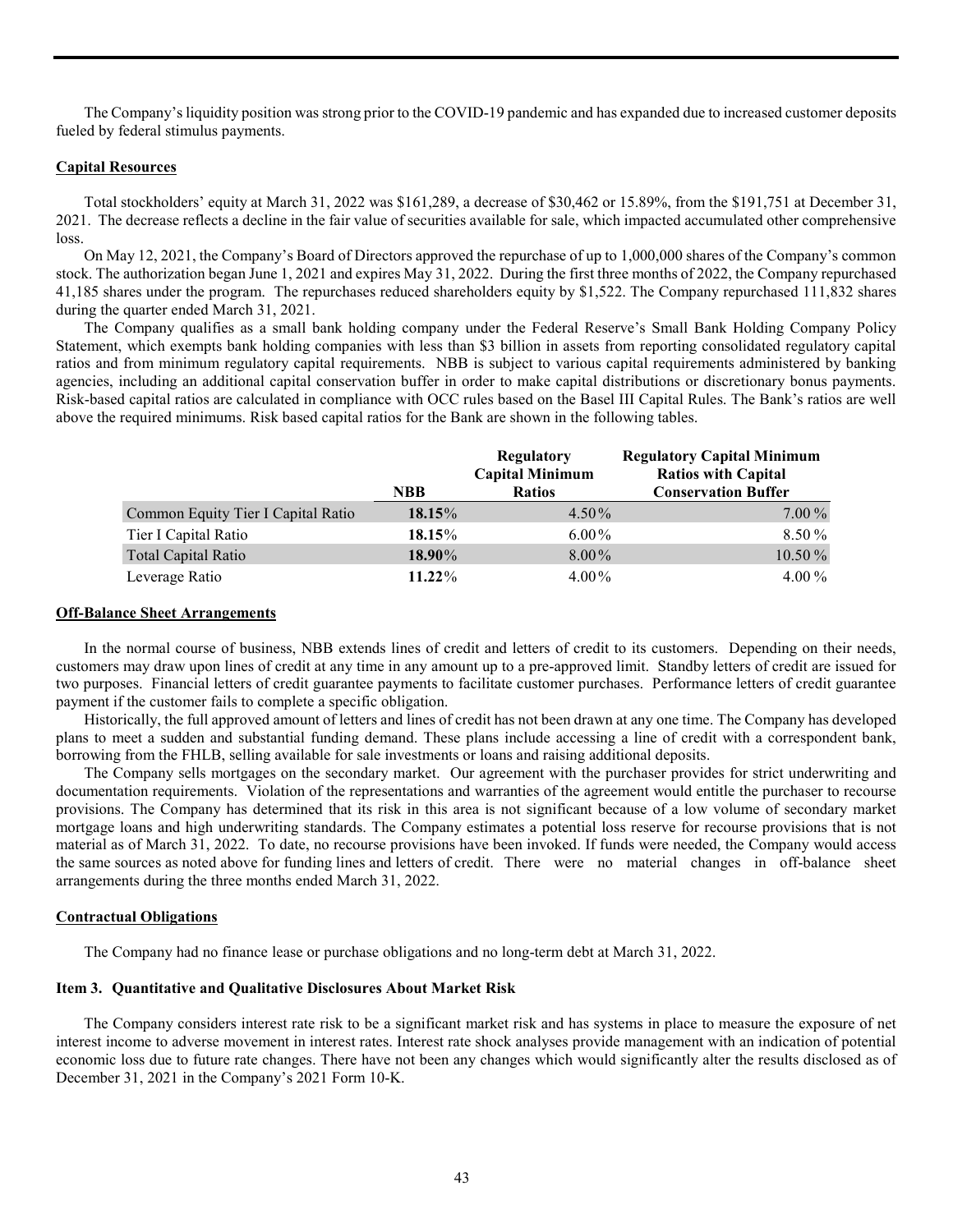#### **Item 4. Controls and Procedures**

The Company's management evaluated, with the participation of the Company's principal executive officer and principal financial officer, the effectiveness of the Company's disclosure controls and procedures (as defined in Rule  $13a-15(e)$ ) under the Securities Exchange Act of 1934, as amended (the "Exchange Act") as of the end of the period covered by this report. Based on that evaluation, the Company's principal executive officer and principal financial officer concluded that the Company's disclosure controls and procedures are effective as of March 31, 2022 to ensure that information required to be disclosed in the reports that the Company files or submits under the Exchange Act is recorded, processed, summarized and reported, within the time periods specified by the Company's management, including the Company's principal executive officer and principal financial officer, as appropriate, to allow timely decisions regarding required disclosure.

There were no changes in the Company's internal control over financial reporting (as defined in Rule 13a-15(f) of the Exchange Act) during the three months ended March 31, 2022 that have materially affected, or are reasonably likely to materially affect, the Company's internal control over financial reporting.

Because of the inherent limitations in all control systems, the Company believes that no system of controls, no matter how well designed and operated, can provide absolute assurance that all control issues have been detected.

#### <span id="page-43-0"></span>**Part II**

#### **Other Information**

#### <span id="page-43-1"></span>**Item 1. Legal Proceedings**

There are no pending or threatened legal proceedings to which the Company or any of its subsidiaries is a party or to which the property of the Company or any of its subsidiaries is subject that, in the opinion of management, may materially impact the financial condition of the Company.

#### <span id="page-43-2"></span>**Item 1A. Risk Factors**

Please refer to the "Risk Factors" previously disclosed in Item 1A of our 2021 Annual Report on Form 10-K and the factors discussed under "Cautionary Statement Regarding Forward-Looking Statements" in Part I. Item 2 of this Form 10-Q.

#### <span id="page-43-3"></span>**Item 2. Unregistered Sales of Equity Securities and Use of Proceeds**

#### **Purchases of Equity Securities by the Issuer**

Share repurchase activity during the three months ended March 31, 2022 was as follows:

| Period                                 | <b>Total</b><br>Number of<br><b>Shares</b><br>Purchased $(1)$ | <b>Average Price</b><br>Paid<br><b>Per Share</b> | <b>Total Number of</b><br><b>Shares Purchased as</b><br><b>Part of Publicly</b><br>Announced Program <sup>(1)</sup> | Number of<br><b>Shares that May Yet</b><br><b>Be Purchased</b><br>Under the Program $(1)$ |
|----------------------------------------|---------------------------------------------------------------|--------------------------------------------------|---------------------------------------------------------------------------------------------------------------------|-------------------------------------------------------------------------------------------|
| January 1, 2022 – January 31, 2022     |                                                               |                                                  |                                                                                                                     | 893,879                                                                                   |
| February 1, $2022$ – February 28, 2022 | 30,135                                                        | 36.86                                            | 30,135                                                                                                              | 863,744                                                                                   |
| March 1, 2022 – March 31, 2022         | 11,050                                                        | 37.16                                            | 11,050                                                                                                              | 852,694                                                                                   |
| Total                                  | 41,185                                                        | 36.93                                            | 41,185                                                                                                              |                                                                                           |

(1) In May 2021, the Company announced the Board of Directors had authorized a 1,000,000 share repurchase program. The authorization began June 1, 2021 and expires May 31, 2022. The Company's share repurchase program does not obligate it to acquire any specific number of shares.

### <span id="page-43-4"></span>**Item 3. Defaults Upon Senior Securities**

None.

#### <span id="page-43-5"></span>**Item 4. Mine Safety Disclosures**

Not applicable.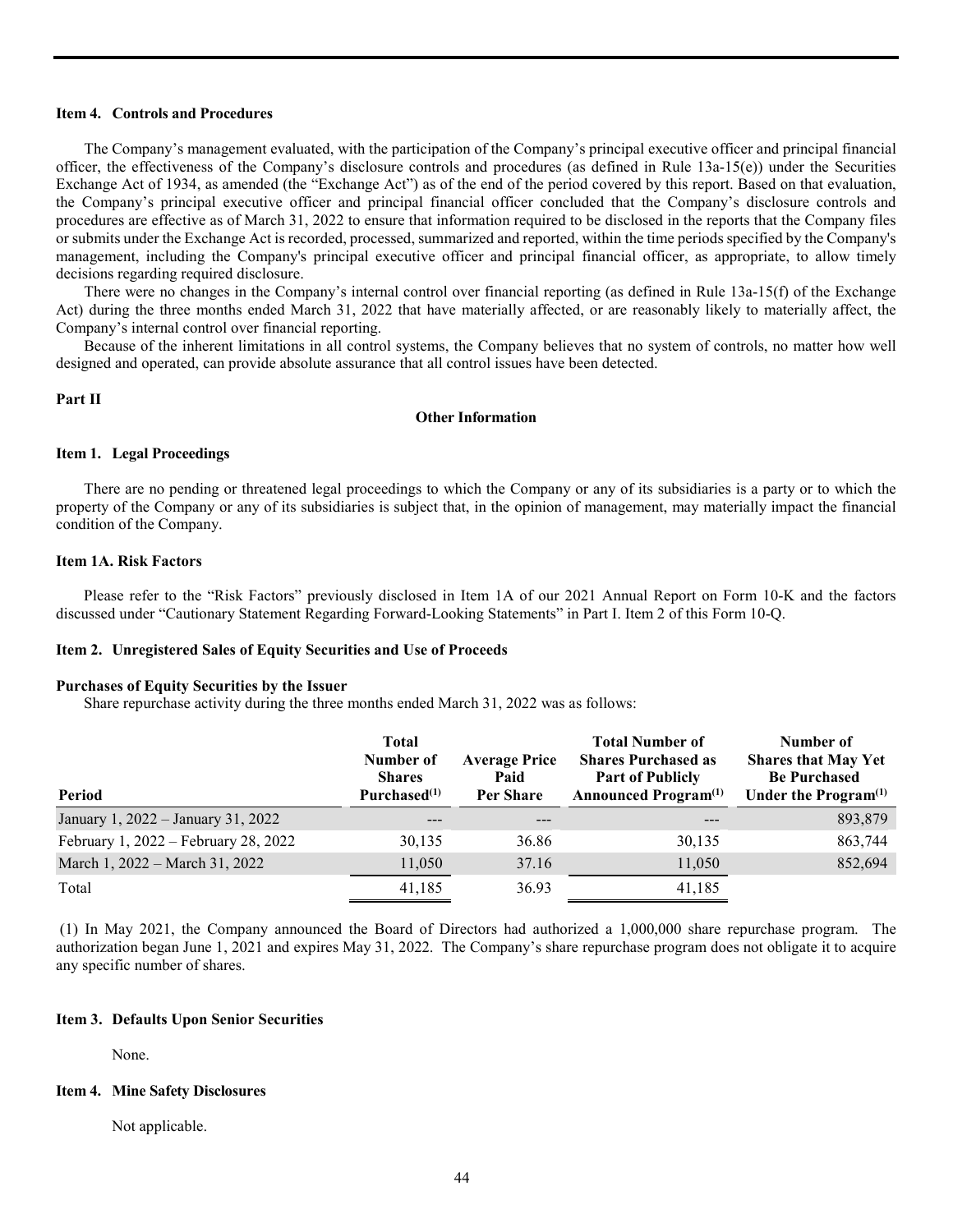# <span id="page-44-0"></span>**Item 5. Other Information**

<span id="page-44-2"></span>None.

## <span id="page-44-1"></span>**Item 6. Exhibits**

# **Index of Exhibits**

| <b>Exhibit No.</b> | <b>Description</b>                                                                                                                                                                                                                                                                                                                                                                                                                                                                                                                                                                                                                                                                                                                                                                                                              |                                                                                                |
|--------------------|---------------------------------------------------------------------------------------------------------------------------------------------------------------------------------------------------------------------------------------------------------------------------------------------------------------------------------------------------------------------------------------------------------------------------------------------------------------------------------------------------------------------------------------------------------------------------------------------------------------------------------------------------------------------------------------------------------------------------------------------------------------------------------------------------------------------------------|------------------------------------------------------------------------------------------------|
| 3(i)               | Amended and Restated Articles of Incorporation of National Bankshares, (incorporated herein by reference to Exhibit 3.1)<br>Inc.                                                                                                                                                                                                                                                                                                                                                                                                                                                                                                                                                                                                                                                                                                | of the Form 8-K for filed on March 16, 2006)                                                   |
| 3(ii)              | Amended and Restated Bylaws of National Bankshares, Inc.                                                                                                                                                                                                                                                                                                                                                                                                                                                                                                                                                                                                                                                                                                                                                                        | (incorporated herein by reference to Exhibit<br>3(ii) of the Form 8-K filed on April 14, 2021) |
| $\overline{4}$     | Specimen copy of certificate for National Bankshares, Inc. common stock (incorporated herein by reference to Exhibit 4(a)                                                                                                                                                                                                                                                                                                                                                                                                                                                                                                                                                                                                                                                                                                       | of the Annual Report on Form 10-K for fiscal<br>year ended December 31, 1993)                  |
| $+31(i)$           | Section 302 Certification of Chief Executive Officer                                                                                                                                                                                                                                                                                                                                                                                                                                                                                                                                                                                                                                                                                                                                                                            | Filed herewith                                                                                 |
| $+31(ii)$          | Section 302 Certification of Chief Financial Officer                                                                                                                                                                                                                                                                                                                                                                                                                                                                                                                                                                                                                                                                                                                                                                            | Filed herewith                                                                                 |
| $+32(i)$           | 18 U.S.C. Section 1350 Certification of Chief Executive Officer                                                                                                                                                                                                                                                                                                                                                                                                                                                                                                                                                                                                                                                                                                                                                                 | Filed herewith                                                                                 |
| $+32(ii)$          | 18 U.S.C. Section 1350 Certification of Chief Financial Officer                                                                                                                                                                                                                                                                                                                                                                                                                                                                                                                                                                                                                                                                                                                                                                 | Filed herewith                                                                                 |
| $+101$             | The following materials from National Bankshares, Inc.'s Quarterly Filed herewith<br>Report on Form 10-Q for the period ended March 31, 2022 are formatted<br>in XBRL (Extensible Business Reporting Language), furnished<br>herewith: (i) Consolidated Balance Sheets at March 31, 2022 and<br>December 31, 2021; (ii) Consolidated Statements of Income for the<br>three month periods ended March 31, 2022 and 2021; (iii) Consolidated<br>Statements of Comprehensive Loss for the three month periods ended<br>March 31, 2022 and 2021; (iv) Consolidated Statements of Changes in<br>Stockholders' Equity for the three months ended March 31, 2022 and<br>2021; (v) Consolidated Statements of Cash Flows for the three months<br>ended March 31, 2022 and 2021; and (vi) Notes to Consolidated<br>Financial Statements. |                                                                                                |
| 104                | Cover Page Interactive Data File (formatted in Inline XBRL and Filed herewith<br>contained in Exhibit 101)                                                                                                                                                                                                                                                                                                                                                                                                                                                                                                                                                                                                                                                                                                                      |                                                                                                |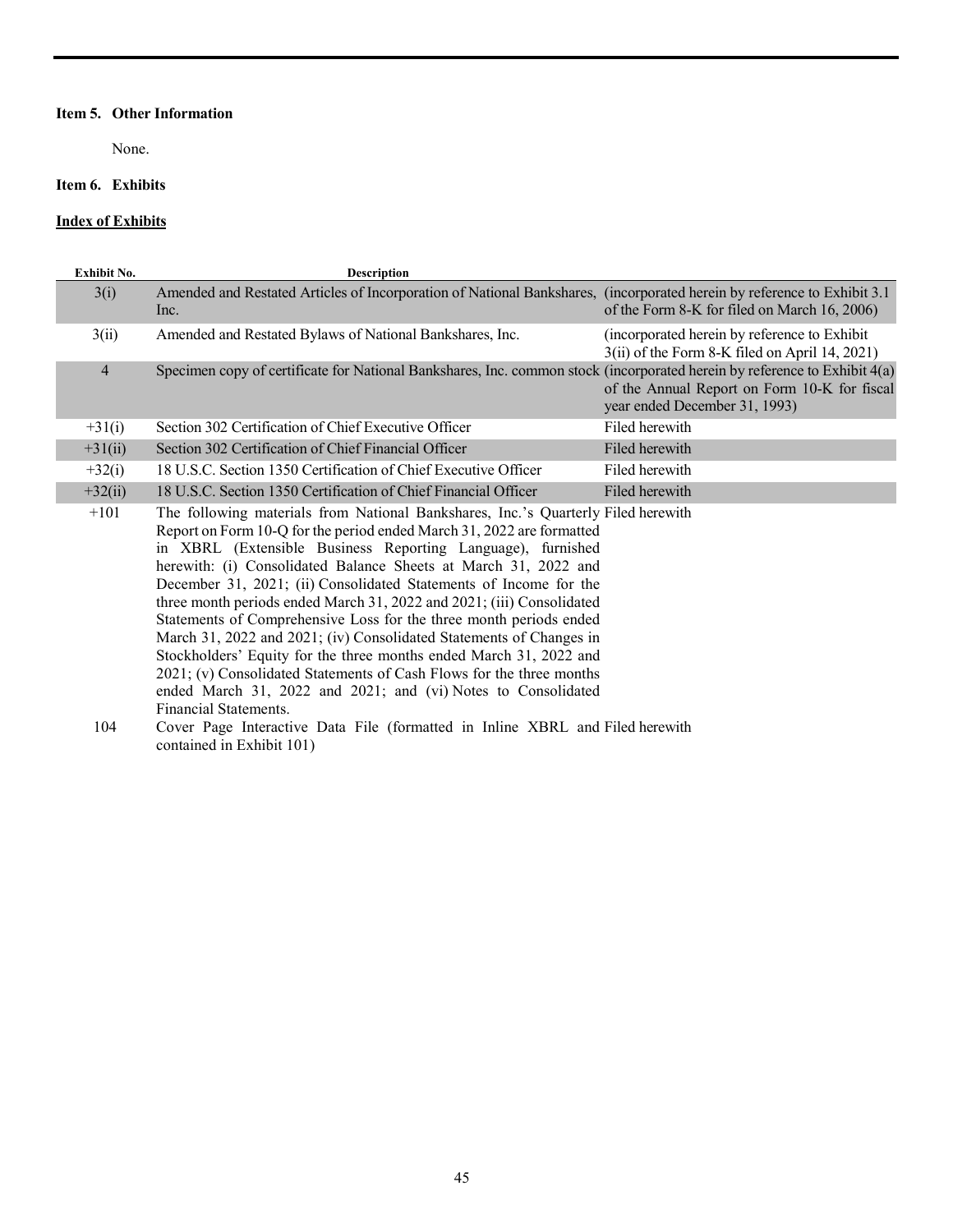#### **Signatures**

Pursuant to the requirements of the Securities Exchange Act of 1934, the registrant has duly caused this report to be signed on its behalf by the undersigned thereunto duly authorized.

# NATIONAL BANKSHARES, INC.

Date: May 11, 2022 /s/ F. Brad Denardo By: F. Brad Denardo Chairman, President and Chief Executive Officer (Principal Executive Officer)

Date: May 11, 2022 /s/ Lora M. Jones By: Lora M. Jones Treasurer and Chief Financial Officer (Principal Financial Officer) (Principal Accounting Officer)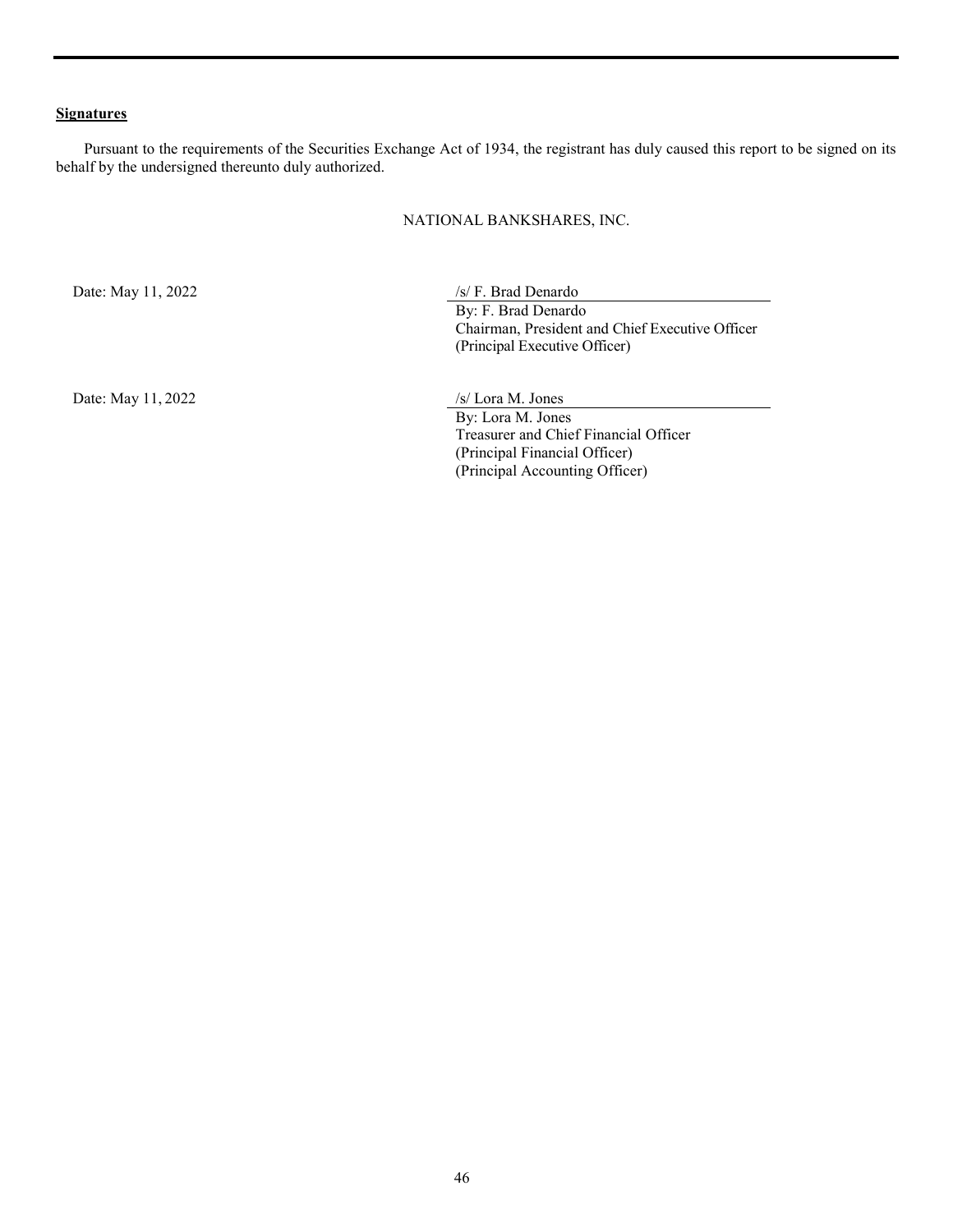<span id="page-46-0"></span>Exhibit 31(i)

## CERTIFICATIONS

I, F. Brad Denardo, certify that:

1. I have reviewed this quarterly report on Form 10-Q of National Bankshares, Inc.;

2. Based on my knowledge, this report does not contain any untrue statement of a material fact or omit to state a material fact necessary to make the statements made, in light of the circumstances under which such statements were made, not misleading with respect to the period covered by this report;

3. Based on my knowledge, the financial statements, and other financial information included in this report, fairly present in all material respects the financial condition, results of operations and cash flows of the registrant as of, and for, the periods presented in this report;

4. The registrant's other certifying officer(s) and I are responsible for establishing and maintaining disclosure controls and procedures (as defined in Exchange Act Rules 13a–15(e) and 15d–15(e)) and internal control over financial reporting (as defined in Exchange Act Rules  $13a-15(f)$  and  $15d-15(f)$  for the registrant and have:

(a) Designed such disclosure controls and procedures, or caused such disclosure controls and procedures to be designed under our supervision, to ensure that material information relating to the registrant, including its consolidated subsidiaries, is made known to us by others within those entities, particularly during the period in which this report is being prepared;

(b) Designed such internal control over financial reporting, or caused such internal control over financial reporting to be designed under our supervision, to provide reasonable assurance regarding the reliability of financial reporting and the preparation of financial statements for external purposes in accordance with generally accepted accounting principles;

(c) Evaluated the effectiveness of the registrant's disclosure controls and procedures and presented in this report our conclusions about the effectiveness of the disclosure controls and procedures, as of the end of the period covered by this report based on such evaluation; and

(d) Disclosed in this report any change in the registrant's internal control over financial reporting that occurred during the registrant's most recent fiscal quarter (the registrant's fourth fiscal quarter in the case of an annual report) that has materially affected, or is reasonably likely to materially affect, the registrant's internal control over financial reporting; and

5. The registrant's other certifying officer(s) and I have disclosed, based on our most recent evaluation of internal control over financial reporting, to the registrant's auditors and the audit committee of the registrant's board of directors (or persons performing the equivalent functions):

(a) All significant deficiencies and material weaknesses in the design or operation of internal control over financial reporting which are reasonably likely to adversely affect the registrant's ability to record, process, summarize and report financial information; and

(b) Any fraud, whether or not material, that involves management or other employees who have a significant role in the registrant's internal control over financial reporting.

Date: May 11, 2022

/s/ F. Brad Denardo

F. Brad Denardo Chairman, President and Chief Executive Officer (Principal Executive Officer)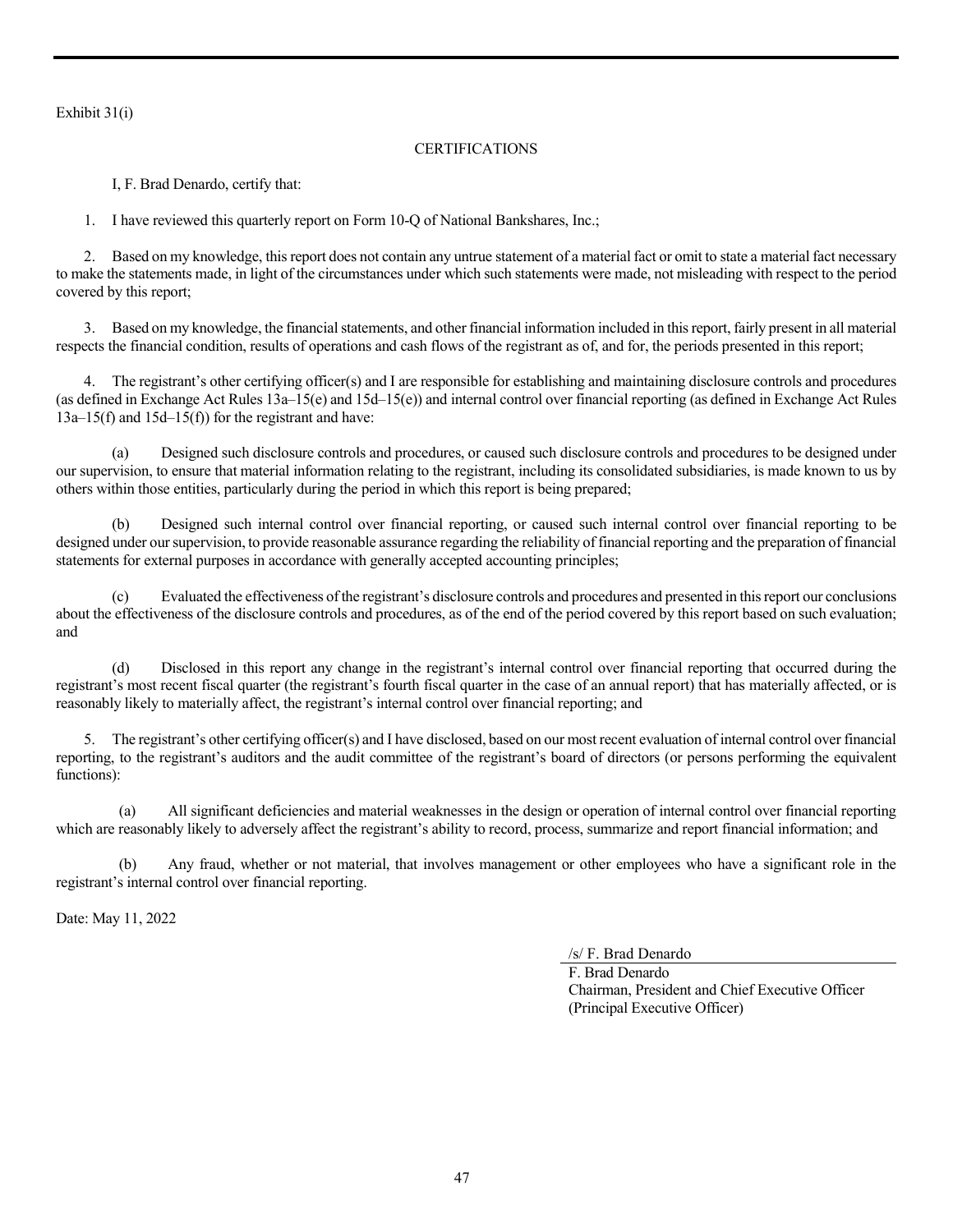Exhibit 31(ii)

## CERTIFICATIONS

I, Lora M. Jones, certify that:

1. I have reviewed this quarterly report on Form 10-Q of National Bankshares, Inc.;

2. Based on my knowledge, this report does not contain any untrue statement of a material fact or omit to state a material fact necessary to make the statements made, in light of the circumstances under which such statements were made, not misleading with respect to the period covered by this report;

3. Based on my knowledge, the financial statements, and other financial information included in this report, fairly present in all material respects the financial condition, results of operations and cash flows of the registrant as of, and for, the periods presented in this report;

4. The registrant's other certifying officer(s) and I are responsible for establishing and maintaining disclosure controls and procedures (as defined in Exchange Act Rules 13a–15(e) and 15d–15(e)) and internal control over financial reporting (as defined in Exchange Act Rules  $13a-15(f)$  and  $15d-15(f)$  for the registrant and have:

(a) Designed such disclosure controls and procedures, or caused such disclosure controls and procedures to be designed under our supervision, to ensure that material information relating to the registrant, including its consolidated subsidiaries, is made known to us by others within those entities, particularly during the period in which this report is being prepared;

(b) Designed such internal control over financial reporting, or caused such internal control over financial reporting to be designed under our supervision, to provide reasonable assurance regarding the reliability of financial reporting and the preparation of financial statements for external purposes in accordance with generally accepted accounting principles;

(c) Evaluated the effectiveness of the registrant's disclosure controls and procedures and presented in this report our conclusions about the effectiveness of the disclosure controls and procedures, as of the end of the period covered by this report based on such evaluation; and

(d) Disclosed in this report any change in the registrant's internal control over financial reporting that occurred during the registrant's most recent fiscal quarter (the registrant's fourth fiscal quarter in the case of an annual report) that has materially affected, or is reasonably likely to materially affect, the registrant's internal control over financial reporting; and

5. The registrant's other certifying officer(s) and I have disclosed, based on our most recent evaluation of internal control over financial reporting, to the registrant's auditors and the audit committee of the registrant's board of directors (or persons performing the equivalent functions):

(a) All significant deficiencies and material weaknesses in the design or operation of internal control over financial reporting which are reasonably likely to adversely affect the registrant's ability to record, process, summarize and report financial information; and

(b) Any fraud, whether or not material, that involves management or other employees who have a significant role in the registrant's internal control over financial reporting.

Date: May 11, 2022

/s/ Lora M. Jones

Lora M. Jones Treasurer and Chief Financial Officer (Principal Financial Officer)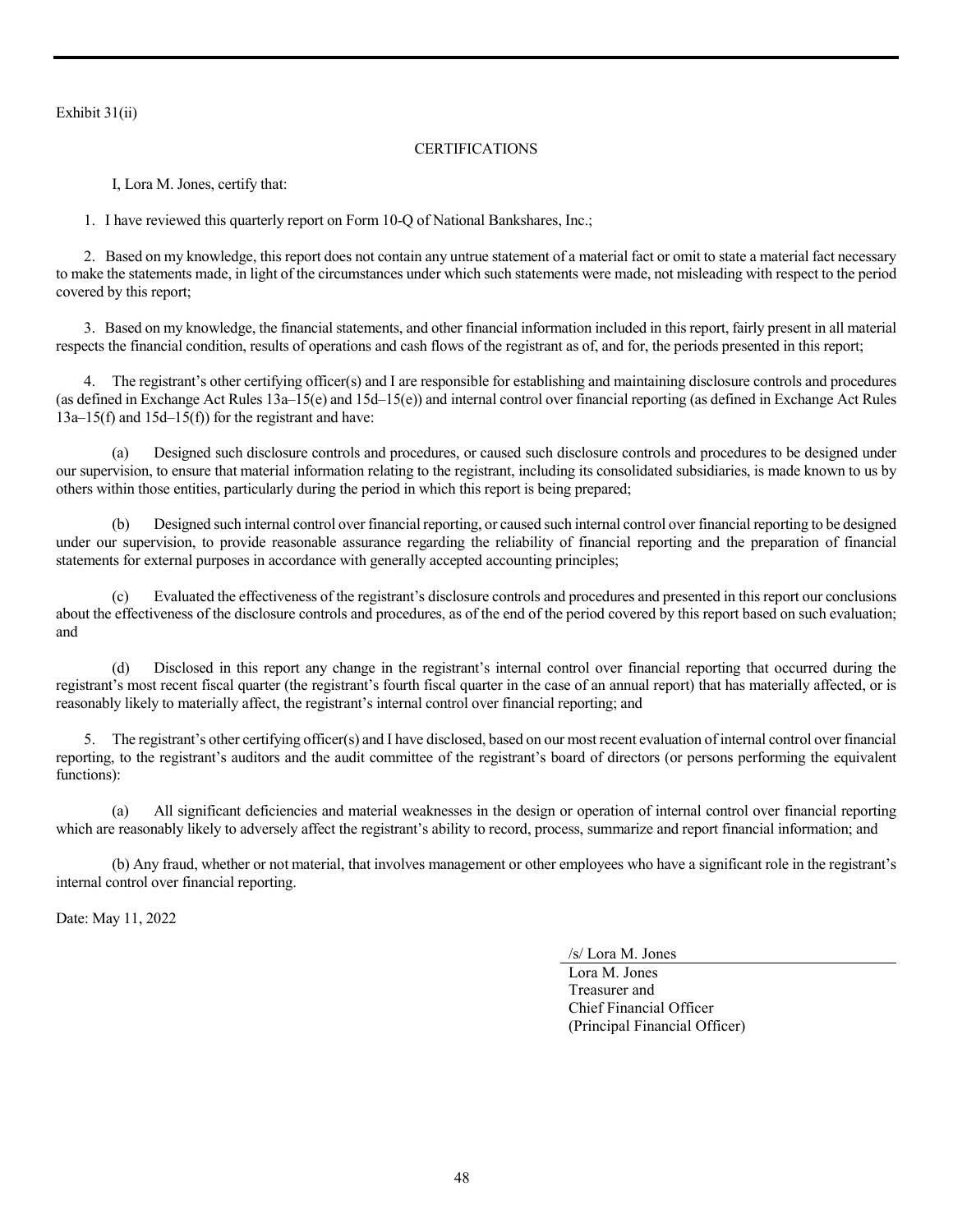Exhibit 32 (i)

## CERTIFICATION OF CHIEF EXECUTIVE OFFICER PURSUANT TO 18 U.S.C. SECTION 1350

In connection with the Quarterly Report on Form 10-Q of National Bankshares, Inc. for the quarter ended March 31, 2022, I, F. Brad Denardo, President and Chief Executive Officer (Principal Executive Officer) of National Bankshares, Inc., hereby certify pursuant to 18 U.S.C. Section 1350, as adopted pursuant to Section 906 of the Sarbanes-Oxley Act of 2002, to the best of my knowledge and belief, that:

(1) such Form 10-Q for the quarter ended March 31, 2022, fully complies with the requirements of Section 13(a) or 15(d) of the Securities Exchange Act of 1934; and

(2) the information contained in such Form 10-Q for the quarter ended March 31, 2022, fairly presents, in all material respects, the financial condition and results of operations of National Bankshares, Inc.

/s/ F. Brad Denardo

F. Brad Denardo Chairman, President and Chief Executive Officer (Principal Executive Officer) May 11, 2022